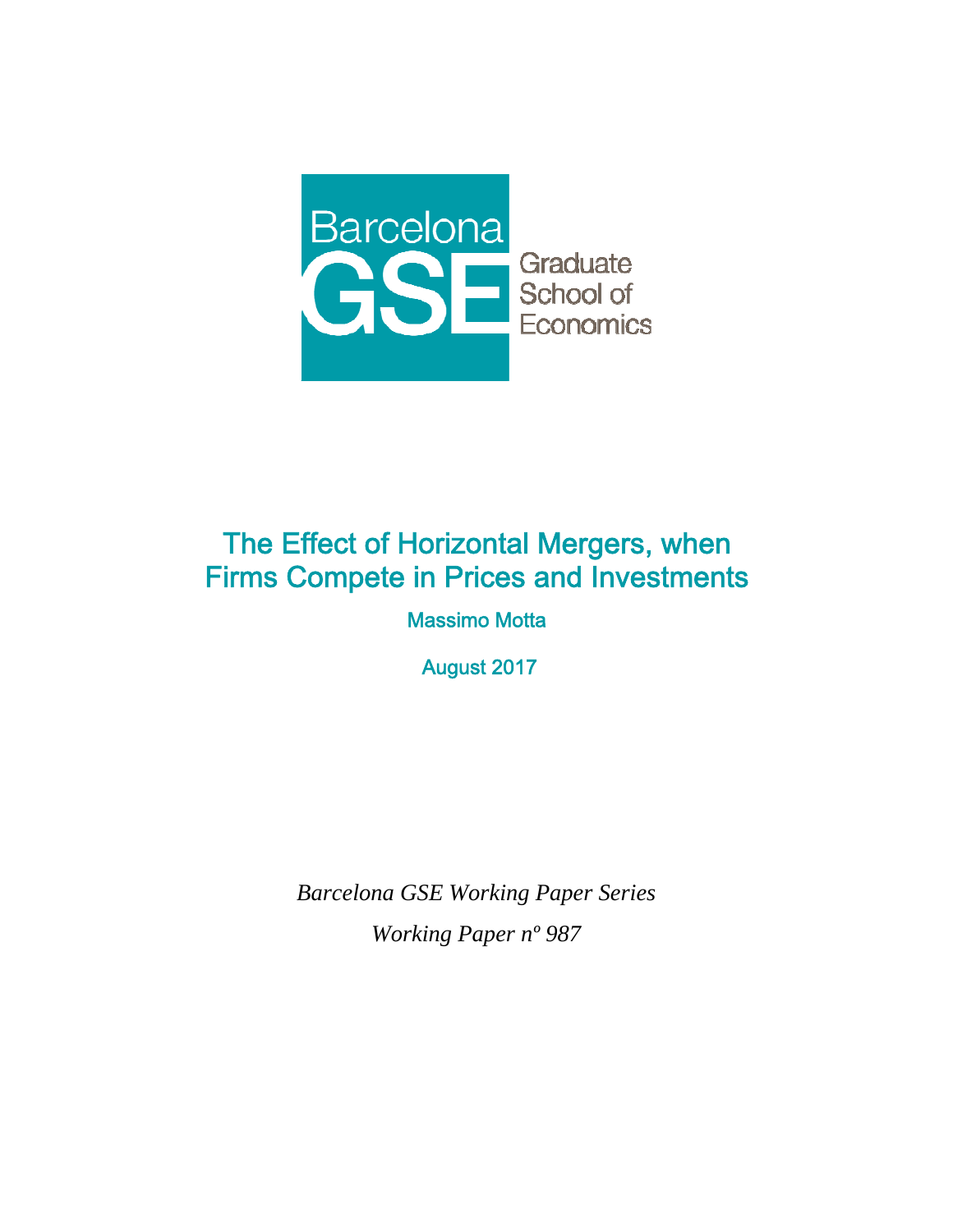# <span id="page-1-0"></span>The Effect of Horizontal Mergers, When Firms Compete in Prices and Investments<sup>∗</sup>

Massimo Motta

Emanuele Tarantino

ICREA-Universitat Pompeu Fabra and Barcelona GSE

University of Mannheim and MaCCI

30 August 2017

#### Abstract

It has been suggested that mergers, by increasing concentration, raise incentives to invest and hence are pro-competitive. To study the effects of mergers, we rewrite a game with simultaneous price and cost-reducing investment choices as one where firms only choose prices, and make use of aggregative game theory. We find no support for that claim: absent efficiency gains, the merger lowers total investments and consumer surplus. Only if it entails sufficient efficiency gains, will it be pro-competitive. We also show there exist classes of models for which the results obtained with cost-reducing investments are equivalent to those with quality-enhancing investments.

JEL classification: K22, D43, L13, L41.

Keywords: horizontal mergers; innovation; investments; network-sharing agreements; competition.

<sup>∗</sup>We are especially grateful to Bruno Jullien and Nicolas Schutz for insightful discussions and suggestions. This paper also benefited from comments by Benno Buehler, Rosa Ferrer, Emeric Henry, Ángel López, Christian Michel, Jorge Padilla, Alvaro Parra, Michele Polo, Markus Reisinger, Patrick Rey, Fiona Scott Morton, Howard ´ Shelanski, Bert Willems, and the participants in the Hebrew University (Jerusalem) and Northwestern University seminars, and in the CEPR-JIE Conference on Applied Industrial Organization, European Commission Economic Advisory Group on Competition Policy plenary meeting, MaCCI Summer Institute, MaCCI Annual Conference (Mannheim), TILEC Media and Communication Workshop (Tilburg), and CRESSE (Crete). Motta gratefully acknowledges financial support from the Spanish Ministry of Economy and Competitiveness through grant ECO2013-43011-P and the Severo Ochoa Programme for Centres of Excellence in RD (SEV-2015-0563). The usual disclaimer applies. This supersedes a previous version bearing the title "The effect of a merger on investments", published as CEPR Discussion Paper 11550 (2016).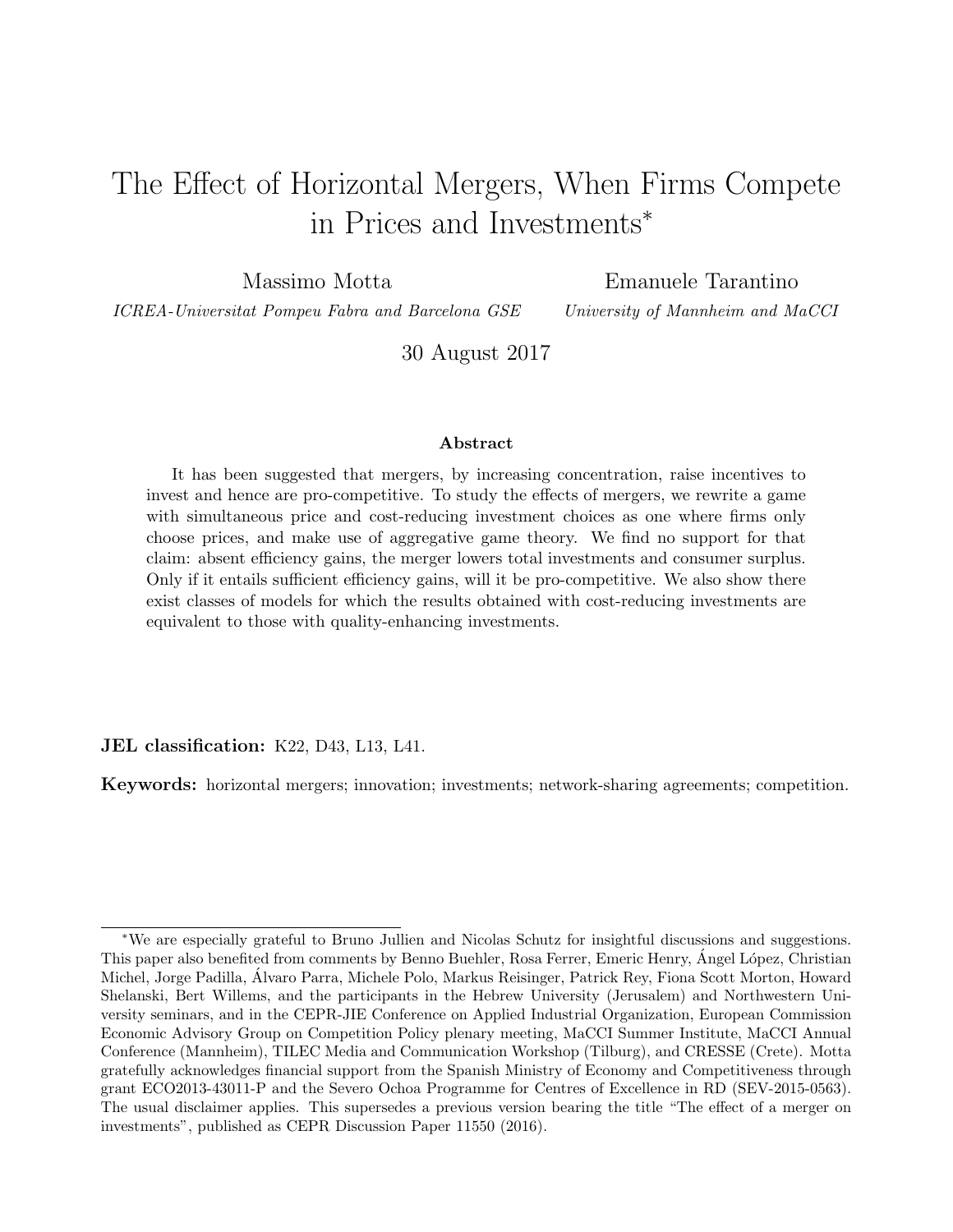## 1 Introduction

In a series of recent high-profile mergers in the mobile telephony industry in the  $EU^1$  $EU^1$ , the telecom industry has urged the European Commission (which had jurisdiction on these mergers) to take into account that the mergers would have led to higher investments. Mobile Network Operators (MNOs) have made two main arguments in support of this claim. The first is related to existence of scale economies of various nature, and as such it is not conceptually controversial (but it would need to be empirically verified).<sup>[2](#page-1-0)</sup> The second argues that a merger favors investments because industry consolidation would give firms stronger incentives to invest. This argument in particular has resonated with politicians and heads of government, and has been widely discussed in the press.<sup>[3](#page-1-0)</sup> Whether mergers encourage or not investment and innovation is an issue which goes well beyond the telecom industry. Antitrust agencies all over the world, for instance, recognize the importance of assessing the dynamic effects of a merger and the possibility that it may reduce innovation and product variety.[4](#page-1-0)

To our knowledge, and quite surprisingly, there exists very little work that studies theoretically the competitive effects of mergers in a context where firms can not only compete in the product market but also on investments. Of course, there exists a wide literature on the related issue of the effects of competition in general on investments and on innovations.<sup>[5](#page-1-0)</sup> However, this literature analyzes what happens to investments when some proxy variable for competition intensifies or relaxes symmetrically for all firms, whereas we explicitly study the effect of a merger, which is an inherently asymmetric change: two firms combine their assets whereas the competitive environment (for instance the toughness of competition or the extent of product differentiation) is otherwise the same. Apart from better reflecting the nature of a merger, our model also allows to uncover the different effects that a merger has on insiders and outsiders, as well as its overall competitive impact (what is the effect on consumers?), a question which is less relevant in a literature which focuses on how investment and R&D effort react to a symmetric shock to competition (consumers typically benefit/suffer as competition intensifies/softens).

<sup>1</sup>See the European Commission decisions on the Hutchison/Orange (Austria), Hutchison/Telefonica Ireland, Telefonica Deutschland/EPlus, TeliaSonera/Telenor, Hutchison 3G/Telefonica UK, and H3G Italy/Wind cases.

<sup>&</sup>lt;sup>2</sup>Like the Federal Trade Commission (FTC) and the Department of Justice in the United States, the European Commission requires efficiencies to be verifiable, merger-specific, and beneficial to consumers, the three being cumulative conditions. This implies that efficiency claims need to be fully documented, that synergies that could be achieved through less anticompetitive means (e.g., via internal growth or via a Network-Sharing Agreement) would not be recognized, and that savings on fixed costs would not be accepted as they would not lead to lower prices.

<sup>3</sup>See for instance Daniel Thomas and Alex Barker, "Telecoms: Europeans scrambled signal", Financial Times, 30 June 2014; "Together we stand", The Economist, 22 August 2015; "Britain must not go from four to three in mobile", Financial Times, 2 February 2016. See also the discussion in Faccio and Zingales (2017).

<sup>4</sup>See the "Horizontal Merger Guidelines" by the U.S. Department of Justice and FTC, August 2010. In the recent DowChemical/DuPont case, for instance, the European Commission found that the merger would have significantly reduced the incentives to invest in R&D in the pesticide market, and hence imposed a major divestiture by DuPont as a condition for clearance. See European Commission Press Release of 27 March 2017 at [http://europa.eu/rapid/press-release\\_IP-17-772\\_en.htm](http://europa.eu/rapid/press-release_IP-17-772_en.htm).

<sup>&</sup>lt;sup>5</sup>Vives (2008) reviews this literature and studies a range of models to identify these effects. For more recent contributions in this line of research, see also Schmutzler (2013), Lopez and Vives (2016), and Marshall and Parra (2016).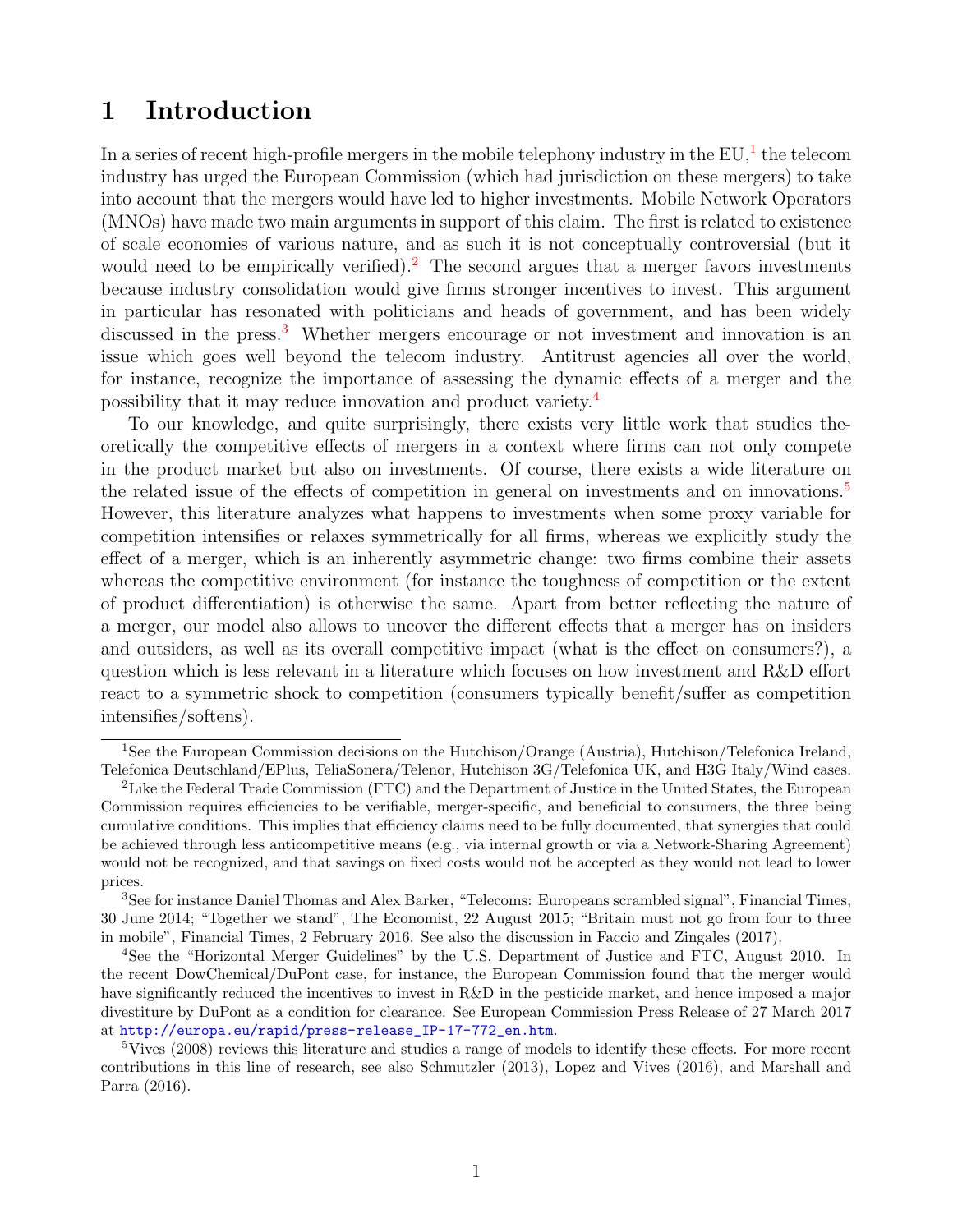In this paper, we study the competitive impact of mergers in a setting where firms set both investment levels and prices, and where at the benchmark - that is, absent the merger - firms sell one differentiated product, whereas the merger will create a new multi-product firm which owns two product varieties, thereby breaking the symmetry in the industry.

As we shall see, our analysis strongly suggests that - under no or weak enough efficiency savings - a merger will reduce aggregate investments and harm consumers. Interestingly, this net effect will be the result of the decrease in investment and rise in prices on the side of the merging parties (the "insiders"), and the increase in investments, with prices which may either increase or decrease on the side of the "outsiders" to the merger.

We find that it is only when merger-driven cost savings in investments are sufficiently strong that the merger will be pro-competitive, which confirms - in a setting where firms compete not only in the product market but also in investments - the well-known result that a merger harms consumers unless there are sufficiently strong efficiency gains.<sup>[6](#page-1-0)</sup>

Let us now be more specific about what we do in the paper. We analyze a game where firms choose cost-reducing investments and prices simultaneously. This allows us to abstract from strategic considerations inherent to sequential games and it is equivalent to an environment in which investment decisions are unobservable. Within a general model - for weak or no efficiency gains - the merger will always result in the insiders raising their prices and reducing their investments. This is ultimately due to the well-known market power effect of the merger: the merged entity internalizes that a price decrease in one of its products will reduce the demand of the other product it sells, and this determines an upward pressure in prices relative to the benchmark where all firms are independent. In turn, higher prices will lead to a lower quantity sold by the insiders, and a lower marginal revenue from investing for the insiders, whose investments will therefore decrease.

In the standard models of mergers with price-setting firms and where investments are not considered, outsiders' prices also increase due to strategic complementarity. But this is not always the case in our model. The merger does not directly affect the outsiders' first-order conditions, and when the insiders increase their prices, this will tend to increase outsiders' prices as well. But since outsiders' prices increase less, their demand tends to increase (their market share will rise for sure), and this will increase their (cost-reducing) investment levels. Two different effects are therefore at work: one which tends to increase their prices, and the other, through lower costs, which tends to decrease them. At equilibrium, outsiders' prices may either increase or decrease, and indeed we shall show that either outcome may arise according to the demand assumptions made.

Since the merger may have different effects on insiders' and outsiders' prices and investments, and since firms are selling differentiated products, it is not a priori clear what are the net effects of the merger. To answer this question, we first transform our original game - in which each firm chooses two variables (prices and investments) - into one in which each firm chooses only one variable. Next, we resort to an aggregative game theory formulation, which is possible whenever the payoff of a player depends on its own action and an additively separable aggregate of all players' actions (Selten, 1970).[7](#page-1-0)

<sup>&</sup>lt;sup>6</sup>See Farrell and Shapiro (1990), who offer a general treatment in a homogenous goods model; or Motta (2004: chapter 5) for a textbook presentation (based on a differentiated goods model with price competition).

<sup>7</sup>We use the oligopolistic aggregative game toolkit developed in Anderson et al. (2016) (see Anderson and Peitz, 2015, for an application to two-sided markets). Nocke and Schutz (2016) develop the aggregative game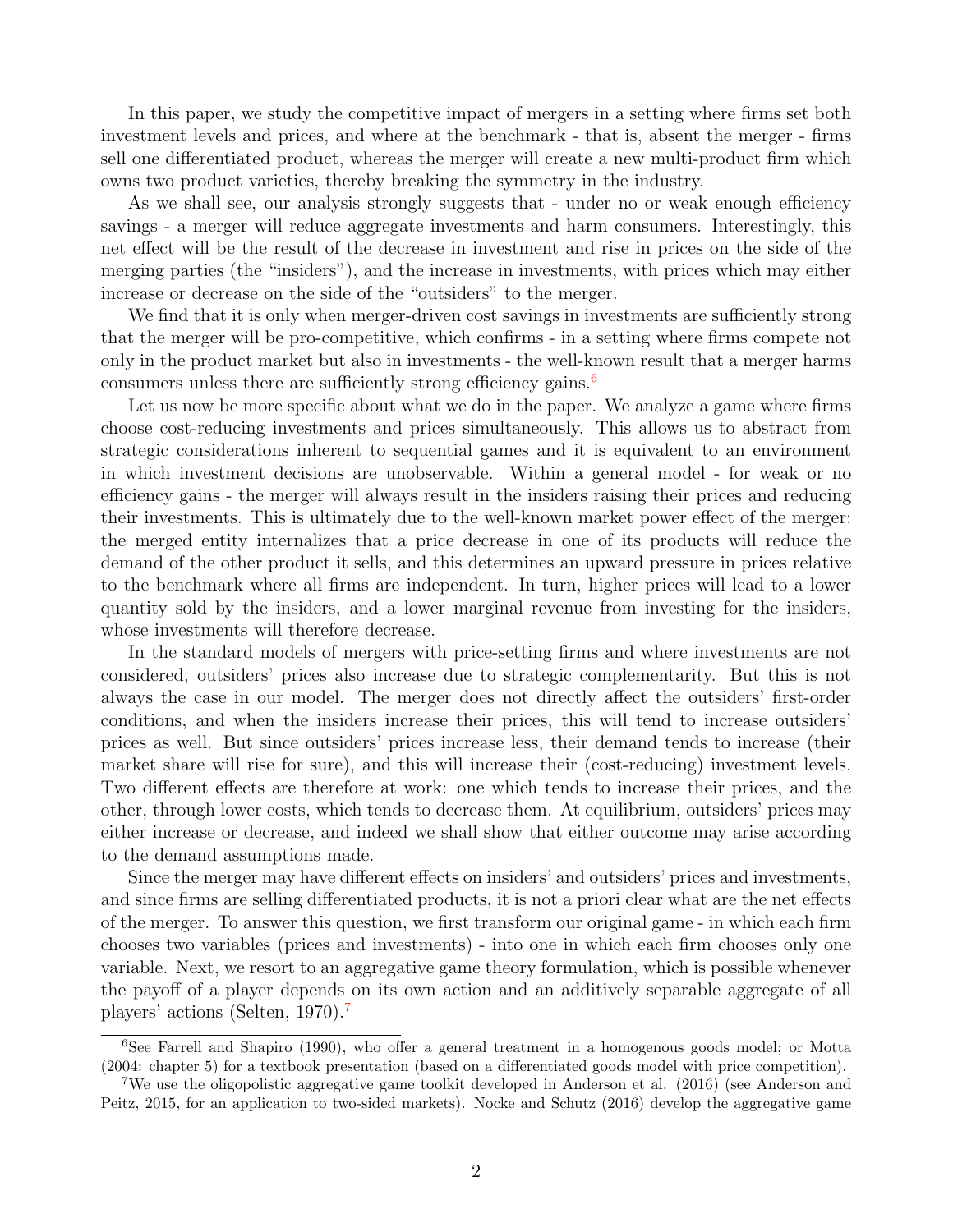This allows us to establish that - absent efficiency gains - the merger has a negative impact on consumer surplus.<sup>[8](#page-1-0)</sup> This result holds for all classes of demand functions which satisfy the Independence of Irrelevant Alternatives, or IIA, property, like the CES and the logit demand models. We show it also holds in standard parametric product differentiation models - such as the Shubik-Levitan, and the Salop circle models - which do not satisfy the IIA property. We also find a sufficient condition for which the merger decreases total investments. Finally, we demonstrate that - as expected - the merger will be pro-competitive and investment-boosting if it allows firms to benefit from strong enough efficiency gains in R&D.

We then extend our analysis in several directions. First, we consider the case where firms offer asymmetric goods, and confirm that - absent efficiency gains - a merger between any two of them will reduce consumer welfare. We also find sufficient conditions for the merger to reduce aggregate investments.

Second, we study the effects of a merger when firms undertake quality-enhancing investments. Within a general model, the results are a priori ambiguous: on the one hand, by raising prices the merger will increase the marginal profitability of investments; on the other, the merged entity will internalize the fact that increasing the quality of one product will reduce attractiveness (and profits) of its other product, and this reduces its incentive to invest. However, we prove that there exist two broad classes of models with quality-enhancing investments which turn out to be equivalent to the models with cost-reducing investments we have discussed above. For such classes of models, which include popular vertical product differentiation models, the same conclusions as above (namely, that the merger harms consumers) will therefore apply.

Third, we consider the case where investments give rise to involuntary spillovers (in our base model we assume instead that firms can fully appropriate their investments) and show that the existence of such spillovers shares some similarity with efficiency gains: since the merger allows firms to internalize them, higher spillovers lead to stronger incentives to invest by the merged entity.

Fourth, we consider a sequential game (firms first invest, their choice is observed by all, and then choose prices). The presence of strategic effects makes it difficult to establish propositions of general validity about the effects of the merger (and an aggregative game theory formulation for the sequential game is not possible). Nonetheless, the analysis of parametric models confirms the qualitative results found for the simultaneous moves case: the merger harms consumers; it increases prices and decreases investments of the insiders; it increases investments of the outsiders; and it may either decrease or increase outsiders' prices.

Finally, the reference to the mobile telephony industry raises the question whether it is possible to benefit from savings in the investment outlays without a full-fledged merger. Several national regulatory authorities in the EU and elsewhere have often allowed MNOs to engage

approach to study oligopolistic competition with multi-product firms, but their assumption that there are no fixed costs makes it difficult to apply their setting to our problem.

<sup>&</sup>lt;sup>8</sup>We call a merger "anticompetitive" if it reduces consumer surplus. This is the standard adopted by the US and European competition agencies when they screen mergers. Indeed, the US Horizontal Merger Guidelines focus on the effect of a merger on customers and efficiency gains are accepted only to the extent that they will lead to lower prices. Similarly, in assessing both agreements and mergers, the European Commission admits only cost savings that are passed on to consumers. There is a debate as to whether agencies should instead adopt a total welfare standard. See e.g. Neven and Röller (2005), Farrell and Shapiro (2006), and Pittman (2007). For completeness we shall also indicate - when we are able to identify them - the effects of the merger on total surplus. For instance, we shall show that in the Salop model total surplus may increase with the merger.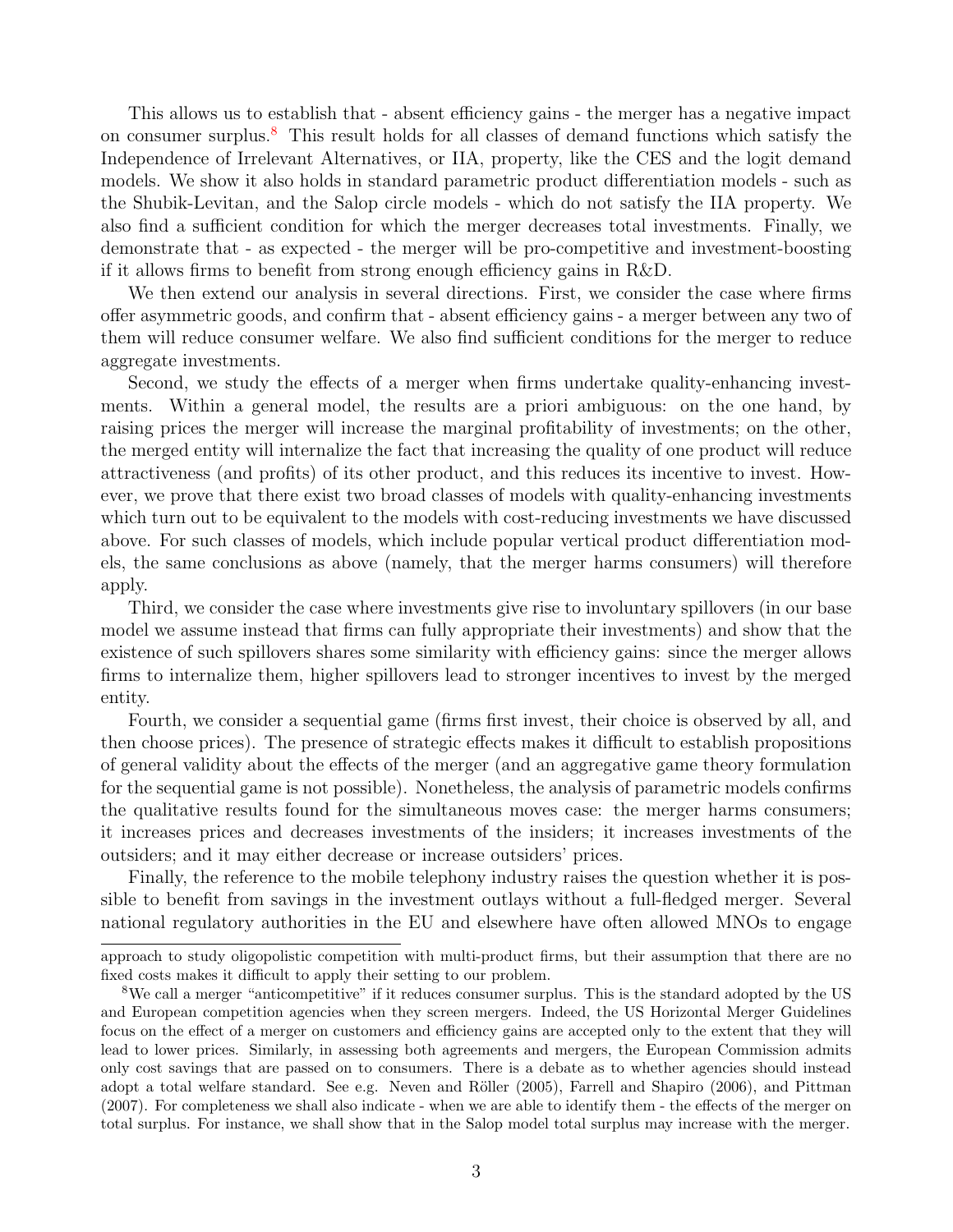in Network Sharing Agreements (NSAs), whereby they share different elements of the network infrastructure and possibly of the spectrum<sup>[9](#page-1-0)</sup> while continuing to behave independently at the retail level. We model NSAs as R&D cooperative agreements (see, e.g., d'Aspremont and Jacquemin, 1988): firms participating in the agreement decide investments to maximize joint profits, but they behave non-cooperatively when setting prices. The assumption that investments are taken cooperatively is consistent with the observation that, typically, the contract signed between NSA parties specifies the volume of future investments that each party is to undertake under the agreement. This practice also leaves limited room to free-riding. Moreover, we assume that prices are set non-cooperatively, as otherwise the NSA would be equivalent to a full-fledged merger.<sup>[10](#page-1-0)</sup> With simultaneous moves and efficiency gains, we show that the NSA increases consumer welfare with respect to the benchmark.<sup>[11](#page-1-0)</sup> This means that the NSA raises consumer welfare with respect to any merger that harms consumer surplus (i.e., those mergers that come with small efficiency gains). Instead, both the NSA and the merger raise welfare when efficiency gains are large.<sup>[12](#page-1-0)</sup>

To summarize, by referring back to the arguments used by the mobile network operator industry, the claim that mergers promote investment because consolidation creates higher incentives to invest appears unfounded in the light of our analysis. Only if there are sufficiently large R&D efficiency gains from the merger, will it be beneficial. But of course whether the 'if' applies is an empirical fact that should be verified case by case, as already foreseen by the current rules on merger control in major jurisdictions, like the US and the EU.

Let us now briefly mention the relationship between our paper and related branches of the literature other than those mentioned above. A complementary perspective to our analysis is offered by the literature studying dynamic oligopoly games.<sup>[13](#page-1-0)</sup> Specifically, Mermelstein et al. (2015) study the impact of mergers on the evolution of an industry, and derive the optimal dynamic merger policy in a model with capital accumulation and economies of scale. Differently from our model, in their setting two firms bargain over a merger to monopolize the industry. These firms invest to accumulate capital and exploit scale economies. Post-merger, an entrant appears in the market with zero capital. (Apart from having a different aim, their assumptions of homogenous goods and free entry clearly differentiate their environment from ours.) They find that the antitrust authority should depart from the myopic policy suggested by Nocke and Whinston (2010), and instead undertake a more restrictive policy.

As for the empirical literature on the effects of mergers on investments, it is also quite scant, and does not offer clear insights on what are the likely effects of the merger.<sup>[14](#page-1-0)</sup> Of course, there

<sup>9</sup>There exist several types of NSAs, from passive NSAs where the firms just share the site (say, each firm has its own equipment but they put it on the same mast), to active NSAs where active elements are shared, which in their more extreme form also include sharing the spectrum.

<sup>10</sup>Our approach to modeling NSAs also implicitly assumes that NSA members have free access to the joint infrastructure - or whatever is the outcome of the jointly decided investments.

<sup>&</sup>lt;sup>11</sup>Of course, it is conceivable that for contractual or technological reasons the NSA may not allow partner firms to achieve the scale economies that can be obtained when there is a full merger. But this is a factual and case-specific claim that firms would have to substantiate in a merger investigation.

<sup>&</sup>lt;sup>12</sup>When resorting to standard product differentiation models (like the Shubik-Levitan demand function, and the Salop circle model) we also show that the NSA results in lower prices and higher consumer and total welfare than the merger.

<sup>13</sup>See, among others, Ericson and Pakes (1995), Gowrisankaran (1999), Fershtman and Pakes (2000).

<sup>14</sup>Ornaghi (2009) finds that mergers in the pharmaceutical industry decreases innovation. Focarelli and Panetta (2003) find that mergers in the Italian retail banking industry have raised prices in the short-run but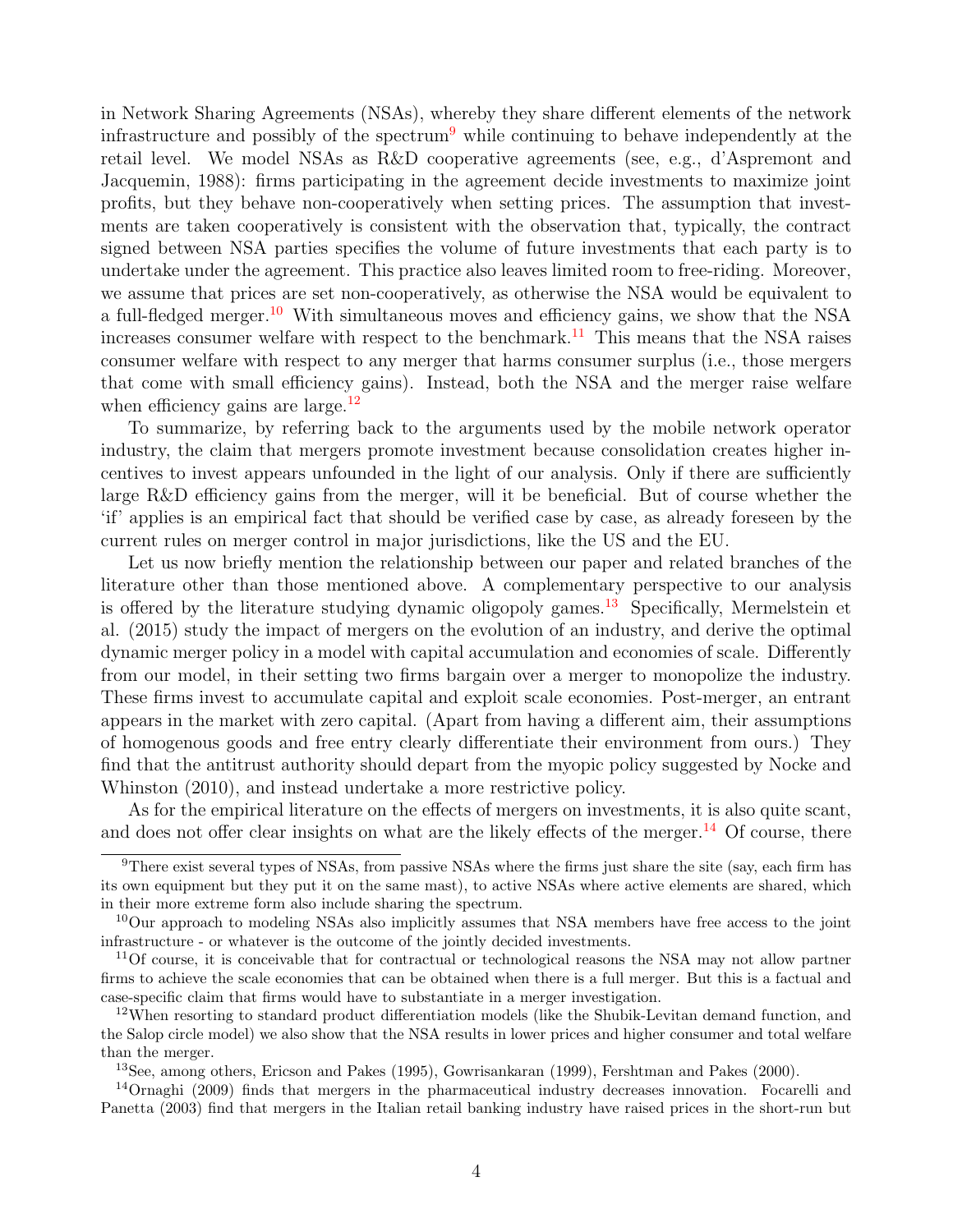is also a large empirical literature on how competition impacts upon innovations, investments and productivity,<sup>[15](#page-1-0)</sup> but again a merger is not tantamount to a general shift in the competitive pressure in a sector.

The paper continues thus. Section [2](#page-6-0) studies the effects of the merger within a simultaneous moves model with cost-reducing investments. In Section [3,](#page-25-0) we extend the analysis by considering asymmetric firms, quality-enhancing investments, involuntary spillovers, a sequential moves game, and a Network-Sharing Agreements (or Research Joint Venture). Section [4](#page-36-0) concludes.

## <span id="page-6-0"></span>2 A model of price competition and cost-reducing investments

We use a model of Bertrand oligopoly with differentiated goods and  $n \geq 2$  firms. Demand for the good produced by firm i is given by  $q_i(p_i, \bar{p}_{-i})$ , where  $p_i$ , which is assumed to take values in a compact interval,<sup>[16](#page-1-0)</sup> is the price of firm i and  $\bar{p}_{-i}$  is the  $(n-1) \times 1$  vector of prices set by firms  $-i \neq i$ . The number of independent firms, n, is exogenous, reflecting barriers to entry, although it changes with the merger. Function  $q_i(p_i, \bar{p}_{-i})$  is symmetric,<sup>[17](#page-1-0)</sup> strictly decreasing and twice continuously differentiable whenever  $q_i > 0$ . As is standard, we also assume that demand of firm *i* decreases in  $p_i$   $(\partial_{p_i} q_i(p_i, \bar{p}_{-i}) < 0)$ , goods are substitutes  $(\partial_{p_j} q_i(p_i, \bar{p}_{-i}) \ge 0)$ , and own price effects are larger than cross price effects  $(|\partial_{p_i} q_i(p_i, \bar{p}_{-i})| > \partial_{p_j} q_i(p_i, \bar{p}_{-i})$  - where  $\partial_{p_i}$  and  $\partial^2_{p_i p_i}$  denote, respectively, the first- and the second-order partial derivative with respect to  $p_i$ , for all  $i = 1, ..., n$ .

Each firm i simultaneously sets its price  $p_i$  and its cost-reducing investment  $x_i$  to maximize profits, given rivals' choices. In the model,  $c(x_i)$  denotes firm i's marginal cost as function of  $x_i$ . We assume that  $c' < 0$ ,  $c'' \ge 0$ ,  $c''' \ge 0$  and  $c(0) = c \ge 0$ . We denote by  $F(x_i)$  the fixed cost borne by firm *i* to invest  $x_i$ , with  $F(0) = 0$ ,  $F' \ge 0$ ,  $F'' \ge 0$  and  $F''' \ge 0$ .

A merger between two firms i and k may give rise to cost savings in R&D, which we will refer to as efficiency gains. The parameter  $\lambda \in [0,1)$  captures the importance of these efficiency gains enjoyed by a merged entity, whose total cost is given by  $F(x_i) + F(x_k) - \lambda G(x_i, x_k) \geq 0$ , with  $\partial_{x_i} G(x_i, x_k), \partial_{x_k} G(x_i, x_k) \ge 0$  and  $\partial_{x_i} G(x, x) = \partial_{x_k} G(x, x)$ .<sup>[18](#page-1-0)</sup> As we shall see, the following

<sup>16</sup>Specifically, we bound prices by ruling out outcomes with negative payoffs.

<sup>17</sup>That is, the demand of firm i when it sets a price equal to p and all the other firms set a price equal to z in vector  $\bar{z}$  is the same as the quantity of a firm j setting p given that all other firms set a price equal to z in vector  $\bar{z}$  (i.e.,  $q_i(p,\bar{z}) = q_i(p,\bar{z})$ ) for all i, j. If firms i and j merge, the condition for symmetry requires that firm is quantity is the same as firm j's when i and j set p and all other firms set z. In Section [3.1](#page-25-1) we show our main results still hold when the assumption of symmetry is relaxed.

<sup>18</sup>In previous versions of the paper we modeled efficiency gains as affecting marginal costs of production:  $c(x_i, x_k, \lambda) = c(x_i + I_s \lambda x_k)$ , with  $I_s = 0$  when firms are independent and  $I_s = 1$  if they are merged. The results were qualitatively the same as those reported here. Note that in this section we assume that a firm is able to fully appropriate its own investments (for instance because they are fully protected by IPRs or property rights laws). In Section [3.3](#page-28-0) we discuss the case of involuntary spillovers.

decreased them in the long-run due to enhanced efficiency. Genakos et al. (2015) estimate an empirical model and use it to predict the impact of (hypothetical and symmetric) four-to-three mergers. They find that prices would increase, per-firm capital expenditures (a proxy for investments) would also increase, but no evidence of effects on total capital expenditures.

<sup>&</sup>lt;sup>15</sup>See for instance the work by Aghion et al. (2005) which identifies an inverted-U shape relationship between competition and innovation, and Shapiro (2013) for a critique of their analysis; and the surveys by Bartelsman and Doms (2000) and Syverson (2011).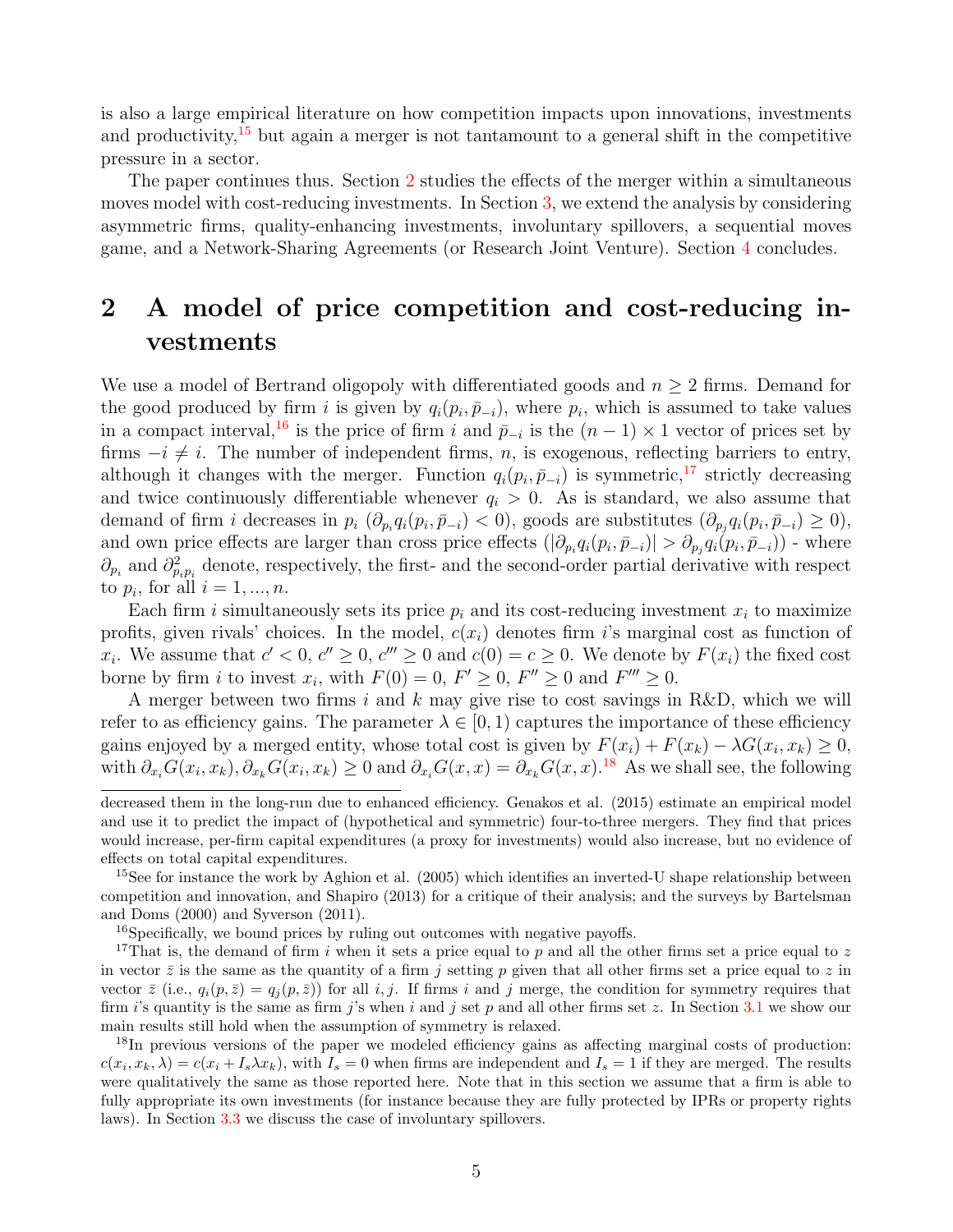conditions are necessary for the unicity of firms' investment value at equilibrium:

$$
F'(x_i) - \lambda \partial_{x_i} G(x_i, x_k) \ge 0, \ F''(x_i) - \lambda \partial_{x_i x_i} G(x_i, x_k) \ge 0.
$$

**Roadmap of this section** For the remaining part of this section, we proceed in the following way. In Section [2.1](#page-7-0) we write the firms' maximization problem at the benchmark (i.e., if the merger does not take place), show that the firms' bi-dimensional (price and investment) variable problem can be written as a one-dimension (price) problem (we resort to this transformation throughout the paper), and that the benchmark equilibrium is unique for a general demand function under standard regularity assumptions. We then write the maximization problem and the FOCs in case of a merger, and explain why the characterization of the merger equilibrium is not a straightforward problem. Since part of the complexity is due to the interaction between insiders and outsiders to the merger, we start by abstracting from outsiders' reactions: Section [2.2](#page-11-0) fully characterizes the effect of a merger to monopoly under a general demand function (to do so, we rely on the existence and uniqueness of the benchmark equilibrium previously established). Section [2.3](#page-13-0) is the main section of the paper. It focuses on classes of demand functions such that a firm's payoff only depends on its own action and the sum of the actions of all the firms in the industry, which allows us to resort to an aggregative game theory formulation of the problem and to establish the main effects of the merger, notably on consumer surplus and on total investments. Finally, Section [2.4](#page-19-0) analyzes specific functional form examples, both to consider models which do not satisfy the sufficient conditions under which some results hold, and to gain further insights on the effects of the merger, for instance on insiders' and outsiders' prices and investments, and on total surplus.

With the exception of Lemma [1,](#page-8-0) which describes the transformation of the "investmentand-price" firm's problem into a "only-price" problem, all the proofs are in the Appendix.

#### <span id="page-7-0"></span>2.1 Equilibrium analysis

In what follows, we first analyze the benchmark (or status quo) case, where there are  $n$  independent firms. Then, we study the effects of the merger, where two out of the  $n$  firms merge.

#### 2.1.1 Benchmark with independent firms

In the benchmark, each firm  $i$  solves the following maximization problem:

$$
\max_{p_i, x_i} \tilde{\pi}_i(p_i, \bar{p}_{-i}, x_i) = (p_i - c(x_i))q_i(p_i, \bar{p}_{-i}) - F(x_i), \ i = 1, ..., n.
$$

The associated first-order conditions (FOCs) are:

<span id="page-7-1"></span>
$$
\partial_{p_i} \tilde{\pi}_i = q_i(p_i, \bar{p}_{-i}) + \partial_{p_i} q_i(p_i, \bar{p}_{-i})(p_i - c(x_i)) = 0, \tag{1}
$$

$$
\partial_{x_i} \tilde{\pi}_i = -c'(x_i) q_i(p_i, \bar{p}_{-i}) - F'(x_i) = 0.
$$
\n(2)

In order to ensure that the FOCs give rise to a unique symmetric equilibrium, one may follow two different approaches. The first one is to impose the regularity conditions on the bi-dimensional problem that firms solve (each firm needs to maximize profits with respect to both investments and prices). We may do this by invoking the assumptions in, e.g., Hefti (forthcoming). The second approach is to reduce the bi-dimensional problem into a game in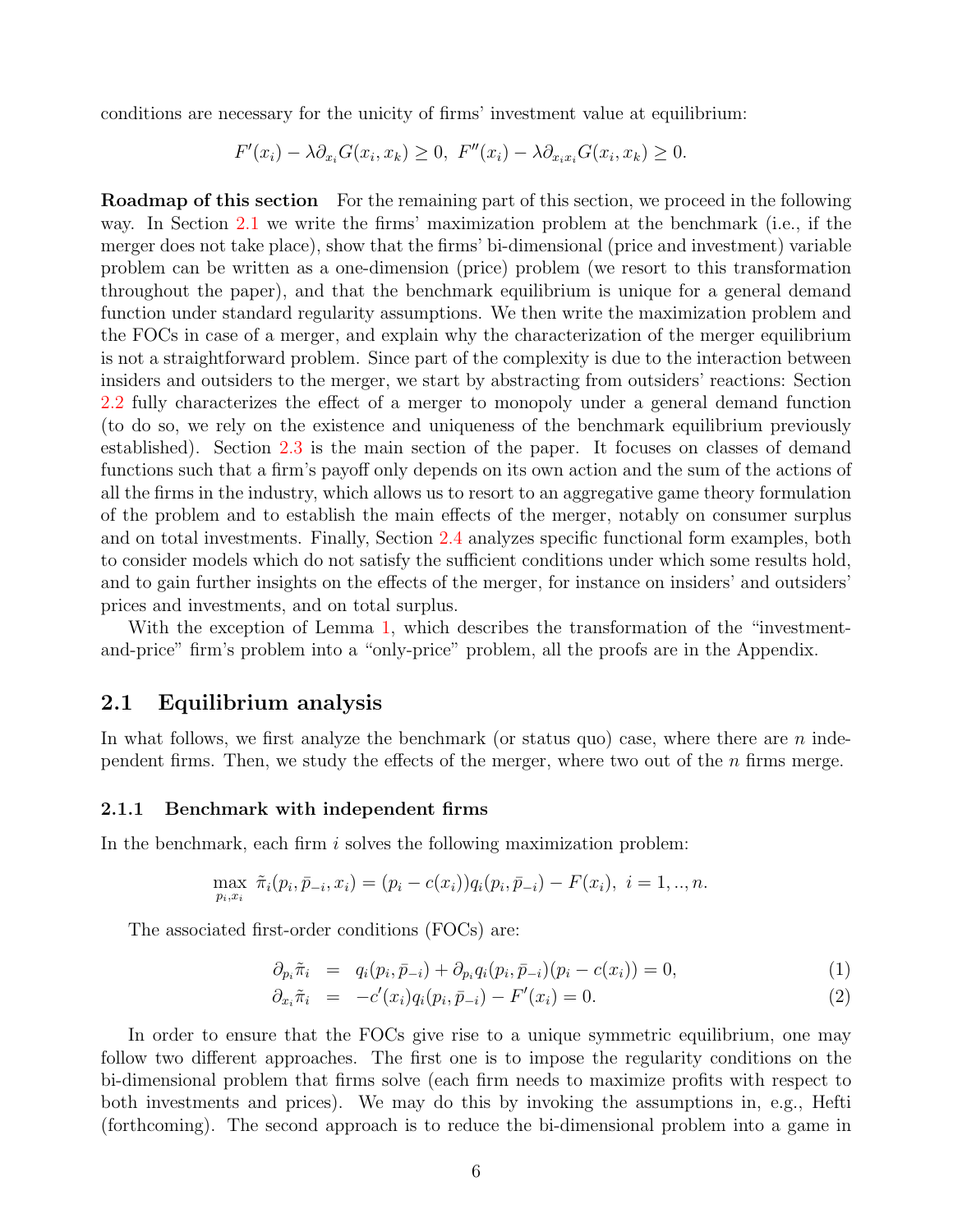which each firm chooses only its price. Indeed, as we show below, the FOC with respect to  $x_i$ in [\(2\)](#page-7-1) is independent of rivals' investment  $x_{-i}$  and, under our assumptions, we can express  $x_i$ as a function of the firm's quantity  $q_i(\cdot, \cdot)$ .

Since we need to make this transformation into a one-dimensional problem to write the  $n$ -firm aggregative formulation of the game that we use in Section [2.3,](#page-13-0) we follow the latter approach.

<span id="page-8-0"></span>**Lemma 1.** For any given value of  $(p_i, \bar{p}_{-i})$ , there is a unique corresponding value of  $x_i$ , and each firm i's bi-dimensional (investment and price) maximization problem can be rewritten as one in a single choice variable (price).

Proof. Since there are no efficiency gains in the benchmark, the investment FOCs in [\(2\)](#page-7-1) can be rewritten as:

<span id="page-8-1"></span>
$$
\partial_{x_i}\tilde{\pi}_i = -c'(x_i)q_i(p_i, \bar{p}_{-i}) = F'(x_i) \iff -\frac{F'(x_i)}{c'(x_i)} = q_i(p_i, \bar{p}_{-i}). \tag{3}
$$

We use  $-F'(x_i)/c'(x_i) \equiv \phi(x_i)$ . Since  $F'(\cdot) \geq 0$ ,  $c'(\cdot) < 0$ ,  $F''(\cdot) \geq 0$  and  $c''(\cdot) \geq 0$ , it follows that  $\phi'(\cdot) \geq 0$ :

$$
\phi'(x_i) = \frac{\partial}{\partial x_i} \left( -\frac{F'(x_i)}{c'(x_i)} \right) = -\frac{(F''(x_i)c'(x_i) - c''(x_i)F'(x_i))}{(c'(x_i))^2} \ge 0.
$$
\n(4)

Hence, [\(3\)](#page-8-1), together with the properties of  $\phi(\cdot)$ , implies that  $\phi(\cdot)$  is invertible, and  $x_i =$  $\phi^{-1}(q_i(p_i,\bar{p}_{-i})) \equiv \chi(q_i(p_i,\bar{p}_{-i}))$ , and, by the properties of the inverse functions,  $\chi'(\cdot) \geq 0$ <sup>[19](#page-1-0)</sup> for any given value of  $(p_i, \bar{p}_{-i})$ , the equilibrium value of firm *i*'s investment is uniquely determined by that firm's quantity.

We can then write firm  $i$ 's profits as a function in a single choice variable:

$$
(p_i - c(\chi(q_i(p_i, \bar{p}_{-i})))q_i(p_i, \bar{p}_{-i}) - F(\chi(q_i(p_i, \bar{p}_{-i}))).
$$
 Q.E.D.

The lemma shows that  $x_i$  is a function of the firm's quantity  $q_i$  according to the injective relationship  $x_i = \chi(q_i)$ , with  $\chi'(\cdot) \geq 0$  and  $\chi(0) = 0$ . Hence, the problem of firm i can be rewritten as

<span id="page-8-2"></span>
$$
\max_{p_i} \ \pi_i(p_i, \bar{p}_{-i}) \equiv (p_i - c(\chi(q_i(p_i, \bar{p}_{-i}))))q_i(p_i, \bar{p}_{-i}) - F(\chi(q_i(p_i, \bar{p}_{-i}))), \tag{5}
$$

subject to

$$
x_i = \chi(q_i(p_i, \bar{p}_{-i})). \tag{6}
$$

In what follows, we assume that function  $\pi_i$  satisfies the standard assumptions ensuring that a unique regular symmetric interior equilibrium exists (see, e.g., Vives, 1999). Specifically, these assumptions require that the FOCs are downward sloping and have a unique solution.<sup>[20](#page-1-0)</sup> Dropping functional notation for  $q_i$ , firm i's FOC with respect to  $p_i$  is:

<span id="page-8-3"></span>
$$
\partial_{p_i} \pi_i = (p_i - c(\chi(q_i))) \partial_{p_i} q_i + q_i - \frac{dc(\chi(q_i))}{dp_i} q_i - \frac{dF(\chi(q_i))}{dp_i} = 0,
$$
\n(7)

<sup>&</sup>lt;sup>19</sup>Specifically, since  $\phi$  is differentiable and  $\chi$  is its inverse,  $\phi' = 1/\chi'$  and  $\text{sign}\{\phi'\} = \text{sign}\{\chi'\}.$ 

<sup>&</sup>lt;sup>20</sup>We then check that these conditions are satisfied in the parametric models we use to illustrate our results.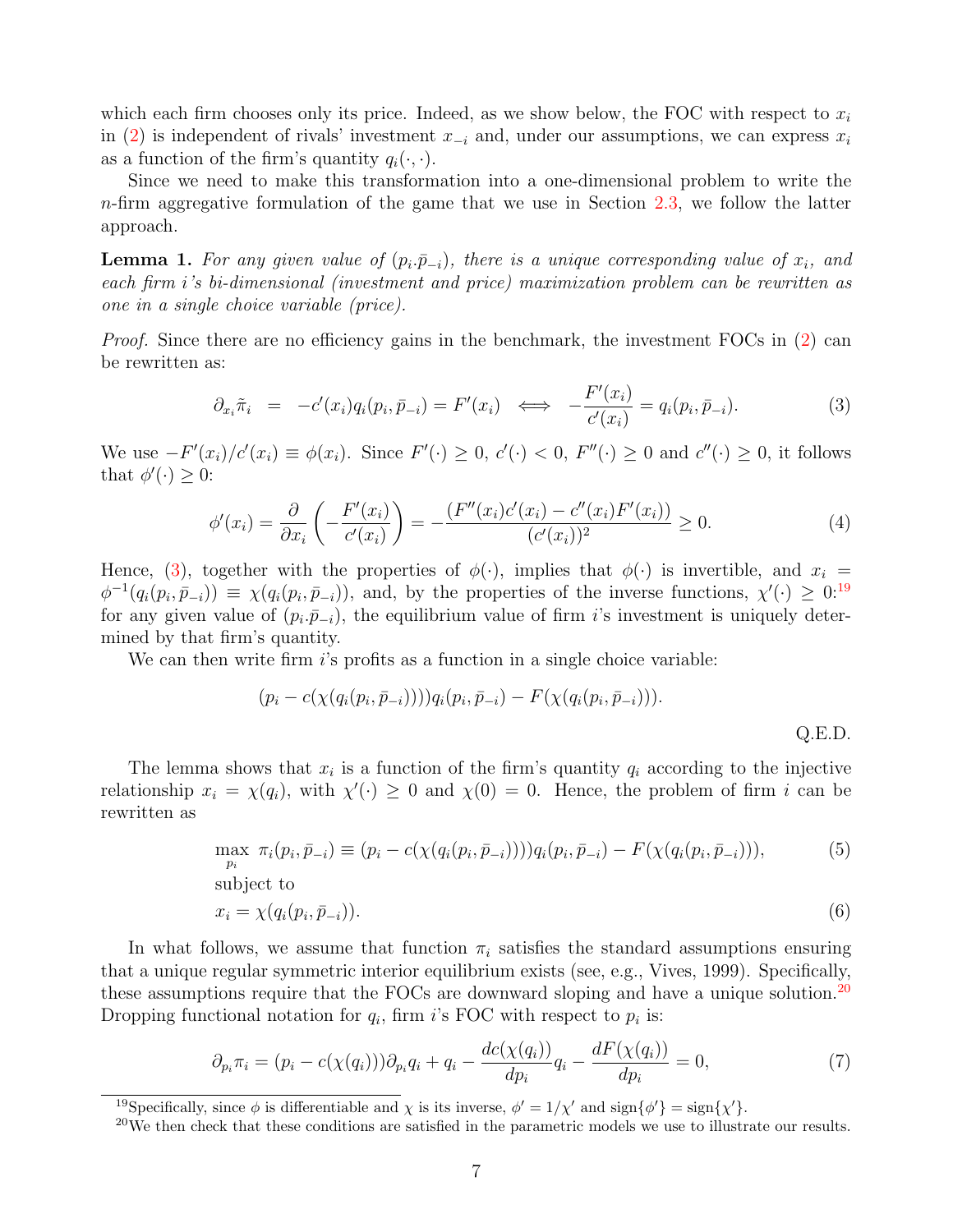where, invoking the envelope theorem,

$$
\frac{dc(\chi(q_i))}{dp_i}q_i + \frac{dF(\chi(q_i))}{dp_i} = q_i c'(\chi(q_i))\chi'(q_i)\partial_{p_i}q_i + F'(\chi(q_i))\chi'(q_i)\partial_{p_i}q_i
$$
  
=  $[c'(\chi(q_i))q_i + F'(\chi(q_i))] \chi'(q_i)\partial_{p_i}q_i$   
= 0

by the equilibrium condition in [\(6\)](#page-8-2) and  $q_i = -F'/c'$  (see equation [\(3\)](#page-8-1) in the proof of Lemma [1\)](#page-8-0). Then, the FOC in [\(7\)](#page-8-3) can be written as

<span id="page-9-0"></span>
$$
\partial_{p_i}\pi_i = (p_i - c(\chi(q_i)))\partial_{p_i}q_i + q_i = 0.
$$
\n
$$
(8)
$$

Under the assumptions above, these FOCs are sufficient for optimality. After imposing symmetry, the solution of  $(8)$  gives the equilibrium value of the price in the benchmark,  $p<sup>b</sup>$ . Plugging this  $p^b$  into [\(6\)](#page-8-2) gives us the unique symmetric equilibrium of a firm's investment in the benchmark,  $x^{b}$ .<sup>[21](#page-1-0)</sup>

<span id="page-9-2"></span>**Lemma 2.** In the benchmark with n independent firms and simultaneous moves, there exists a unique symmetric equilibrium that features each firm setting a price  $p_i = p^b$  and investing  $x_i = x^b$ , with  $i = 1, ..., n$ .

Before proceeding with the analysis of the merger, we note that, after accounting for the dynamic efficiencies generated by investments, our pricing model may exhibit strategic complementarity or substitutability depending on the primitives of our game. Indeed, the cross derivative of  $\pi_i$  with respect to  $p_i$  and  $p_j$  is given by

<span id="page-9-1"></span>
$$
\partial_{p_i p_j}^2 \pi_i = (p_i - c(\chi(q_i))) \partial_{p_i p_j}^2 q_i + \partial_{p_j q_i} - c'(\chi(q_i)) \chi'(q_i) \partial_{p_j q_i} \partial_{p_j q_j}, \forall j \neq i,
$$
\n(9)

with  $c' < 0$  and  $\chi' \geq 0$  - while it would be  $(p_i - c)\partial_{p_i p_j}^2 q_i + \partial_{p_j} q_i$  absent investments. The sign of [\(9\)](#page-9-1) depends on the shape of demand and cost functions. Thus, fixing  $c = c(\chi(q_i))$ , the "dynamic" reaction function solving [\(8\)](#page-9-0) may slope downward or upward.

#### 2.1.2 Merger between firm i and firm  $k$

Next, consider the merging firms' problem. Recall that the merger may generate efficiency gains (measured by  $\lambda$ ) at the investment stage. Merging firms i and k choose prices and investments to maximize  $\tilde{\pi}_{i,k} \equiv \tilde{\pi}_i(p_i, \bar{p}_{-i}, x_i) + \tilde{\pi}_k(p_k, \bar{p}_{-k}, x_k) + \lambda G(x_i, x_k)$ :

$$
\max_{p_i, p_k, x_i, x_k} \tilde{\pi}_{i,k} = (p_i - c(x_i))q_i(p_i, \bar{p}_{-i}) + (p_k - c(x_k))q_k(p_k, \bar{p}_{-k})
$$
  
- $F(x_i) - F(x_k) + \lambda G(x_i, x_k), \quad i, k = 1, ..., n, \ i \neq k.$ 

The FOCs with respect to  $p_i$  and  $x_i$  are (we omit those for  $p_k$  and  $x_k$ , which are symmetric):

$$
\partial_{p_i} \tilde{\pi}_{i,k} = q_i(p_i, \bar{p}_{-i}) + \partial_{p_i} q_i(p_i, \bar{p}_{-i})(p_i - c(x_i)) + \partial_{p_i} q_k(p_k, \bar{p}_{-k})(p_k - c(x_k)) = 0, \n\partial_{x_i} \tilde{\pi}_{i,k} = -\partial_{x_i} c(x_i) q_i(p_i, \bar{p}_{-i}) - F'(x_i) + \lambda \partial_{x_i} G(x_i, x_k) = 0.
$$

 $21$ The following lemma holds for any demand function which satisfies the (mild) regularity conditions given above. In Section [2.3](#page-13-0) we shall state a similar lemma which will hold only for demand functions which are consistent with an aggregative game formulation.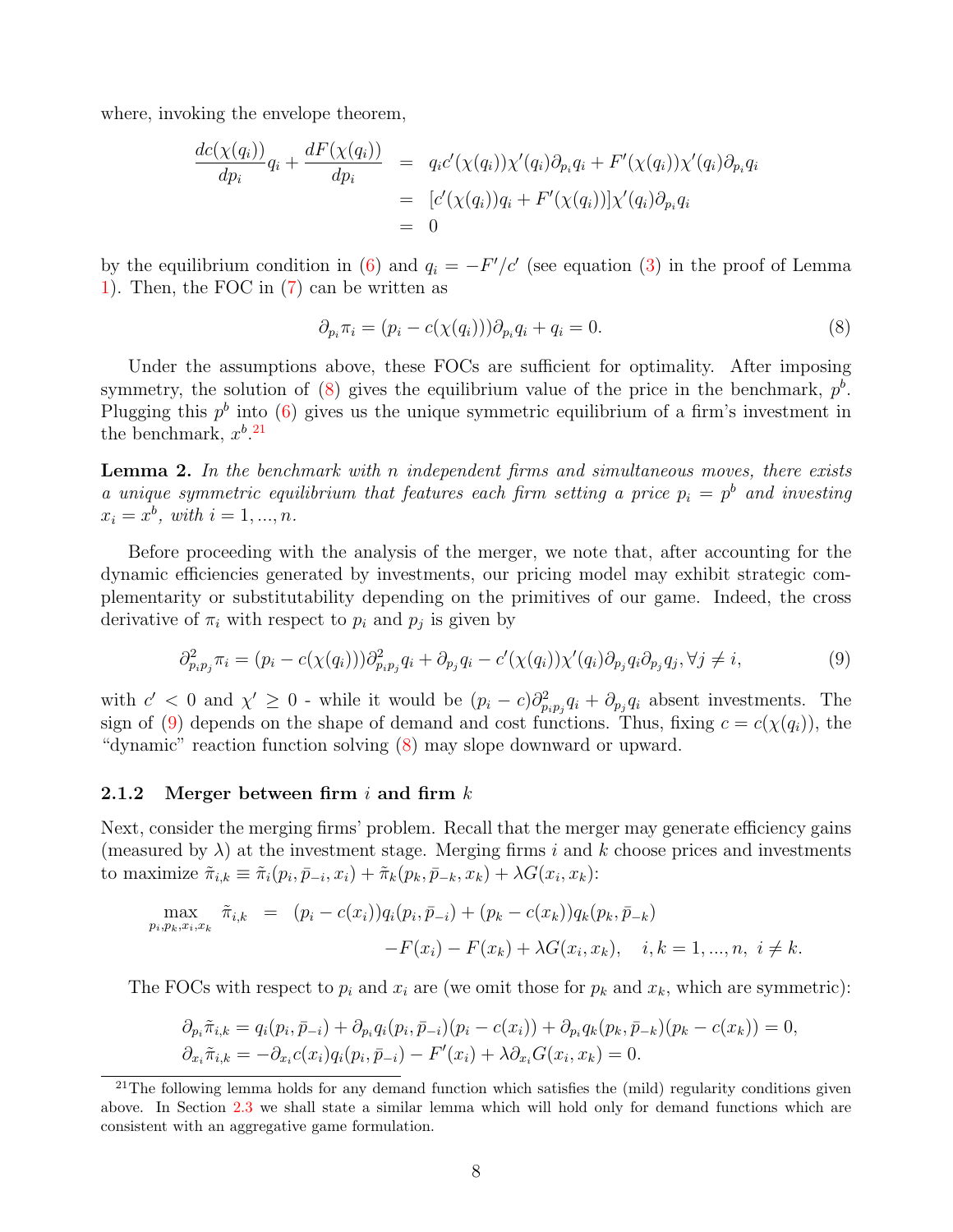Moreover, an outsider firm  $j \neq i, k$  solves the following problem:

$$
\max_{p_j, x_j} \tilde{\pi}_j(p_j, \bar{p}_{-j}, x_j) = (p_j - c(x_j))q_j(p_j, \bar{p}_{-j}) - F(x_j),
$$

so that its FOCs are isomorphic to those of a firm in the benchmark, independently of the value of the efficiency gains  $\lambda$ , which affect the merging firms:

$$
\begin{array}{rcl}\n\partial_{p_j}\tilde{\pi}_j & = & q_j(p_j, \bar{p}_{-j}) + \partial_{p_j}q_j(p_j, \bar{p}_{-j})(p_j - c(x_j)) = 0, \\
\partial_{x_j}\tilde{\pi}_j & = & -c'(x_j)q_j(p_j, \bar{p}_{-j}) - \partial_{x_j}F(x_j) = 0.\n\end{array}
$$

Let us make some preliminary observations following simple inspection of the FOCs in the benchmark and merger configurations (in the following subsections we shall dwell more upon the effects mentioned here). First of all, both the price and investment FOCs of the outsiders do not change with the merger, so it will affect the outsiders' choices only through their best responses to the insiders' post-merger optimal choices.

Second, absent efficiency gains  $(\lambda = 0)$ , the investment FOCs of the insiders are the same too, with and without the merger. Investments will be affected by changes in the quantities: in particular, the lower  $q_i(p_i, \bar{p}_{-i})$  the lower the marginal revenue from investing and hence the lower investment levels at equilibrium. With efficiency gains  $(\lambda > 0)$ , instead, the merger will decrease investment costs relative to the benchmark, and stimulate insiders' investments, which in turn will decrease marginal costs of production  $c(x_i)$  and will tend to decrease prices.

Third, absent efficiency gains the merger effects will be mainly driven by the new term which appears in the insiders' price FOCs  $(\partial_{p_i} q_k(p_k, \bar{p}_{-k})(p_k - c(x_k)) > 0)$ : when setting the price of product i, the merged entity will internalize the impact of  $p_i$  on the quantity demanded of good k. This is the standard market power effect of mergers that we all know, and that will tend to raise prices after the merger. With efficiency gains, this effect may be outweighed by the decrease in marginal costs identified above.

While these forces are clear at first sight, the identification of the net effect of the merger on all the relevant variables at equilibrium is not straightforward. Consider for instance the simpler case of no efficiency gains. The insiders' prices will increase with the merger. With strategic complementarity on prices, we know that this will tend to *increase* outsiders' prices as well, but (under regularity conditions) to a lower extent. Hence, outsiders' quantities will tend to rise because outsiders set a better relative price. But, since the higher  $q_j(p_j, \bar{p}_{-j})$  the higher the investments  $x_j$ , this will tend to decrease the production costs of outsiders, which feeds back into the outsiders' price FOCs and will tend to decrease their prices. A priori, we are not able to say whether the ultimate effect will be to increase or decrease the outsiders' prices.

Furthermore, although intuitively the main effects of the merger will come from the direct price increase of the insiders and the following effects will be indirect and of a lower order of magnitude, we need to find a rigorous framework to assess the net effects of the merger, also taking into account that with differentiated products - unlike with homogenous goods - we need to aggregate the effects deriving from the quantities sold of different products. This is where the aggregative game formulation we adopt in Section [2.3](#page-13-0) will be of help. Before that, though, we analyze the effects of a merger to monopoly.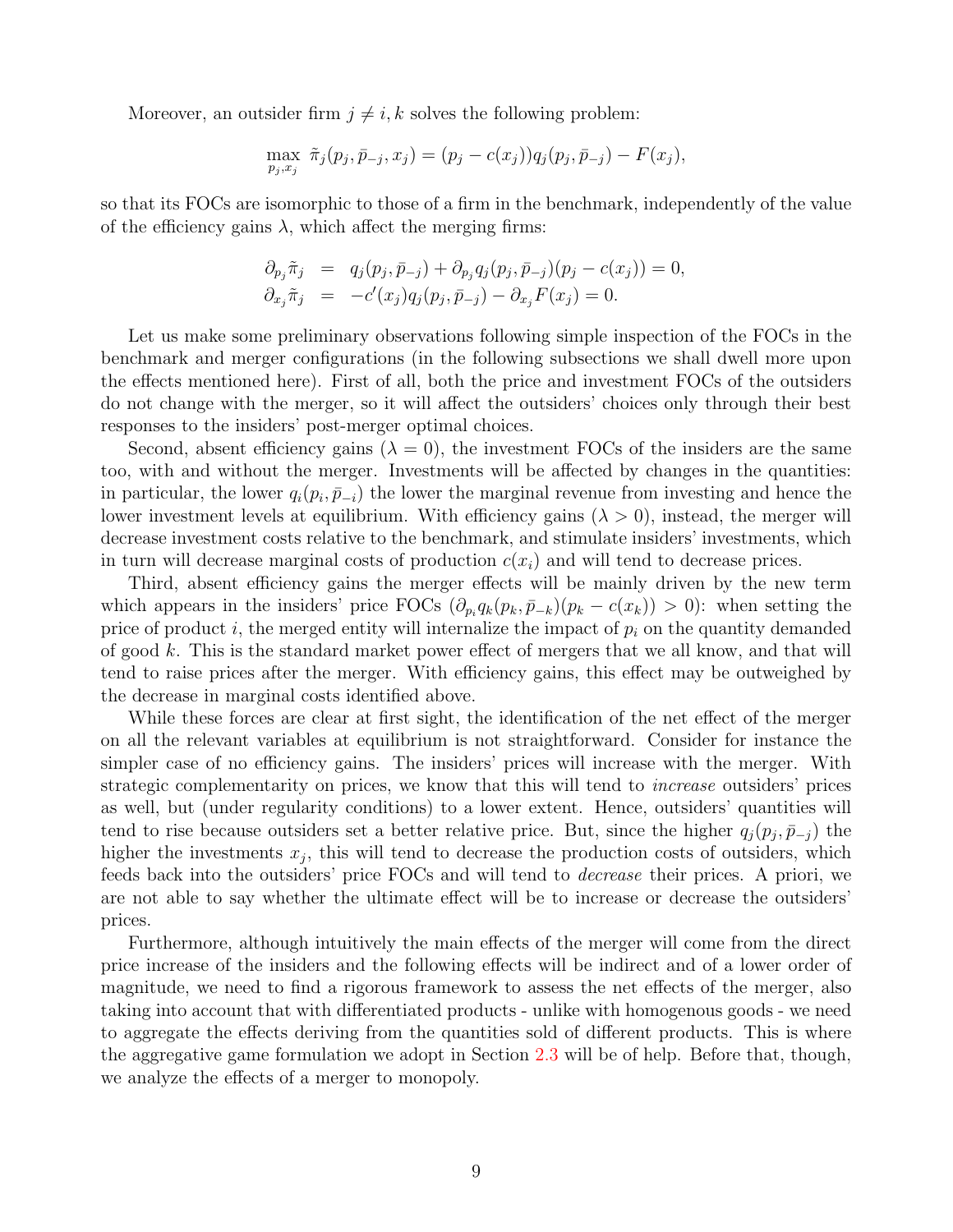#### <span id="page-11-0"></span>2.2 A merger to monopoly

Let us analyze the effect of a merger in an industry where there are only two firms, but without making restrictive assumptions on the demand function. Focusing on two firms allows us to disregard the indirect effects which may take place through the outsiders to the merger.

We first establish that, absent merger-induced efficiency gains  $(\lambda = 0)$ , the merger to monopoly raises prices and reduces investment. Then, we consider efficiency gains ( $\lambda > 0$ ) and identify the level of  $\lambda$  such that the merger will expand the firms' investments and benefit consumers. Proceeding as in Lemma [1,](#page-8-0) the merging firms' problem in prices and investments can be rewritten as a problem in  $p_i$  and  $p_k$  only; thus, the corresponding (standard) second order conditions are:

$$
(A0): \partial_{p_ip_i}^2 \pi_{i,k} < 0, \ \partial_{p_kp_k}^2 \pi_{i,k} < 0, \ \left(\partial_{p_ip_i}^2 \pi_{i,k}\right) \left(\partial_{p_kp_k}^2 \pi_{i,k}\right) > \left(\partial_{p_ip_k}^2 \pi_{i,k}\right)^2,
$$

where  $\pi_{i,k}$  is the merged entity's profit function. In what follows, we assume that these conditions hold true both with and without efficiency gains at any interior maximum. Due to the absence of outsiders, they will guarantee that the FOCs are sufficient for optimality.

#### 2.2.1 No efficiency gains:  $\lambda = 0$ .

Consider first what happens when *efficiency gains are absent:*  $\lambda = 0$ . The proposition below establishes that the merger will decrease investments and increase prices, thereby unambiguously harming consumers.

We set up the merging firms' maximization problem:<sup>[22](#page-1-0)</sup>

<span id="page-11-2"></span>
$$
\max_{p_i, p_k} \qquad \pi_{i,k} \equiv \pi_i(p_i, p_k) + \pi_k(p_k, p_i) \tag{10}
$$

subject to

$$
x_i = \chi(q_i(p_i, p_k)) \tag{11}
$$

$$
x_k = \chi(q_k(p_k, p_i)),\tag{12}
$$

where  $\pi_i$  is defined in [\(5\)](#page-8-2). Solving this problem, and considering the benchmark above under  $n = 2$ , yields the following proposition:

<span id="page-11-1"></span>**Proposition 1.** With simultaneous moves and absent merger-induced efficiency gains, a merger to monopoly will raise the equilibrium price and decrease investments.

Intuitively, this result is the consequence of the effects discussed above: given the internalization of the price effect of one product on the demand of the other, at the price and investment levels of the benchmark equilibrium (given by Lemma [2\)](#page-9-2) the merged firms will want to raise prices. This will reduce quantities sold which, in turn, will make them want to decrease investments. But since lower investments will imply higher production cost, this effect will reinforce the increasing effect on the price.

<sup>&</sup>lt;sup>22</sup>Note that, if  $\lambda = 0$ , the merging firm's FOCs for investments is isomorphic to the one in the benchmark in [\(2\)](#page-7-1).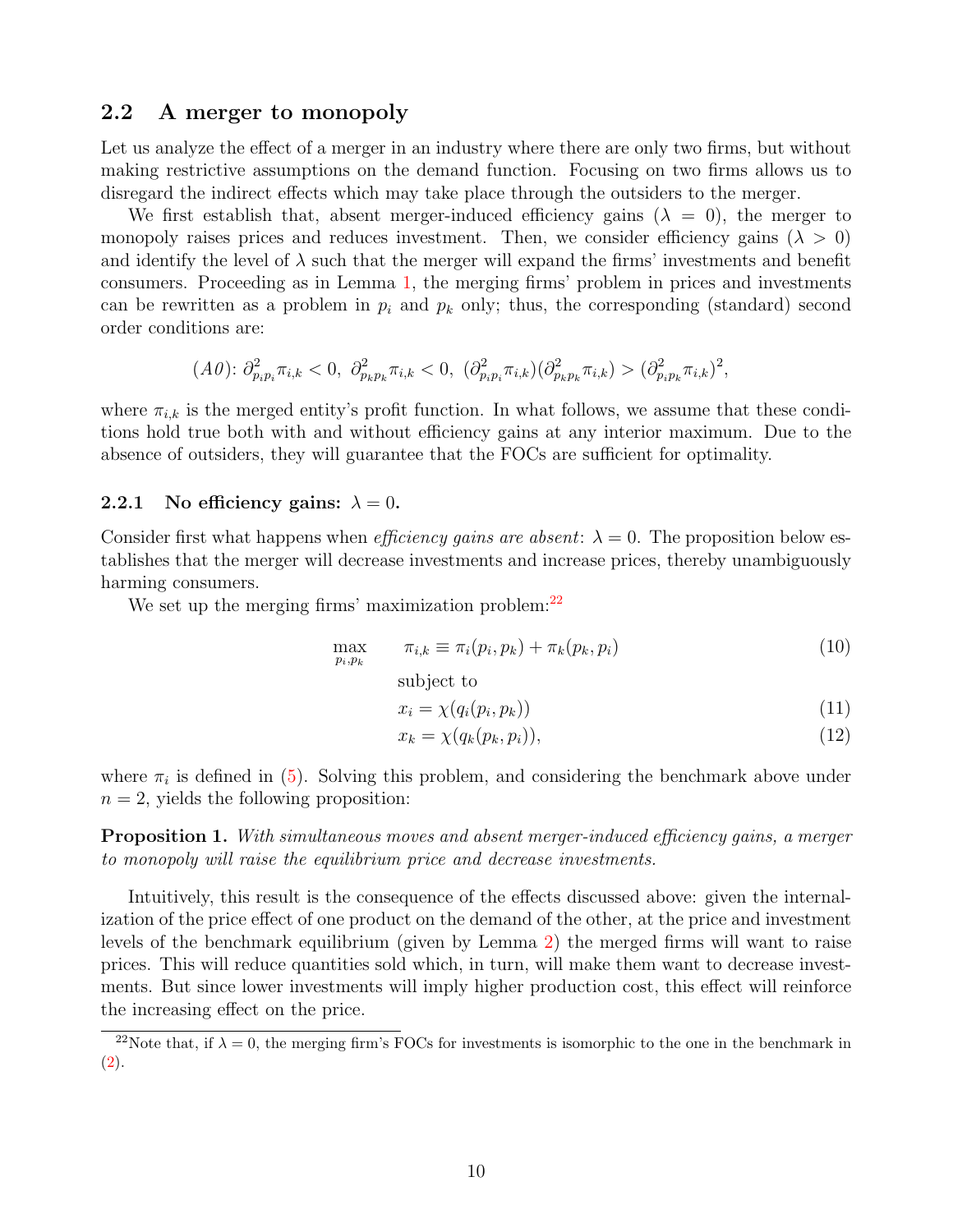#### 2.2.2 Efficiency gains:  $\lambda > 0$ .

Next, consider the case where  $\lambda > 0$ . The following lemma establishes a monotonic relationship between the level of efficiency gains  $\lambda$  and the equilibrium values of the merger: as  $\lambda$  increases, investments increase and prices fall. Note that this lemma holds for any  $\lambda$ , and therefore also describes what happens when efficiency gains increase from  $\lambda = 0$ .

<span id="page-12-0"></span>**Lemma 3.** Consider an equilibrium solution  $(p^m(\lambda), x^m(\lambda))$  of the merged entity problem corresponding to a given level  $\lambda$  of efficiency gains. As  $\lambda$  increases, the merger equilibrium price will decrease and the merger equilibrium investment will increase:  $\partial_{\lambda}p^{m}(\lambda) < 0, \partial_{\lambda}x^{m}(\lambda) > 0$ .

To understand the lemma, suppose that there are no efficiency gains and that the merged entity is at its optimal price and investment choice. Now, if  $\lambda$  became positive (no matter how small), the merged entity will find it optimal to increase investments, because they are cheaper. As a result, production costs will be lower, which will push the firm to lower prices (which, through higher quantities demanded, will push it to further adjust investments upwards, and so on). So, the higher the efficiency gains the lower prices and the higher investment levels.

Next, we identify a level of efficiency gains such that investment levels are the same with and without merger.

<span id="page-12-2"></span>**Lemma 4.** With simultaneous moves, if the level  $\lambda^b$  of efficiency gains is such that a merger to monopoly results in the same level of investments as in the benchmark,  $x^m(\lambda^b) = x^b$ , then at  $\lambda^{b}$ , the merger will result in higher prices than at the benchmark:  $p^{m}(\lambda^{b}) > p^{b}$ .

#### 2.2.3 Comparisons between benchmark and merger equilibrium

Armed with the two previous lemmas we can now characterize the benchmark and the merger equilibrium solutions as a function of the efficiency gains. In particular, we know that for  $\lambda = 0$ the merger leads to lower investments and higher prices; that as  $\lambda$  increases, the benchmark solutions do not change (when firms are independent they do not benefit from efficiency gains), and the merger performs better (prices decrease and investments increase with  $\lambda$ ); that there exists a level of efficiency gains  $\lambda^b$  such that the investment at the merger equilibrium equals the investment at the benchmark equilibrium, but that at that level the merger price is still higher than at the benchmark. Hence, by the monotonicity of the solutions with respect to  $\lambda$ , if there exists a  $\lambda > \lambda^b$  such that  $p^m(\lambda) = p^b$  then it must be that  $x^m(\lambda) > x^b$ . This also implies that even if the merger was showed to entail sufficient efficiency gains to increase investments, this may not be sufficient to infer that the merger is competitively neutral (not to say beneficial): there will exist an interval  $\lambda \in (\lambda^b, \lambda)$  for which the merger raises investments but also the prices, thereby affecting negatively consumer welfare.

The following summarizes this discussion.

<span id="page-12-1"></span>**Proposition 2.** In a merger to monopoly, for low efficiency gains,  $0 \leq \lambda < \lambda^b$ , the merger will lead to lower investments and higher prices; for intermediate levels,  $\lambda^b \leq \lambda < \lambda$ , the merger (weakly) increases investments but increases prices; only for high efficiency gains  $(\lambda \geq \lambda)$  will the merger (weakly) reduce prices and be pro-competitive.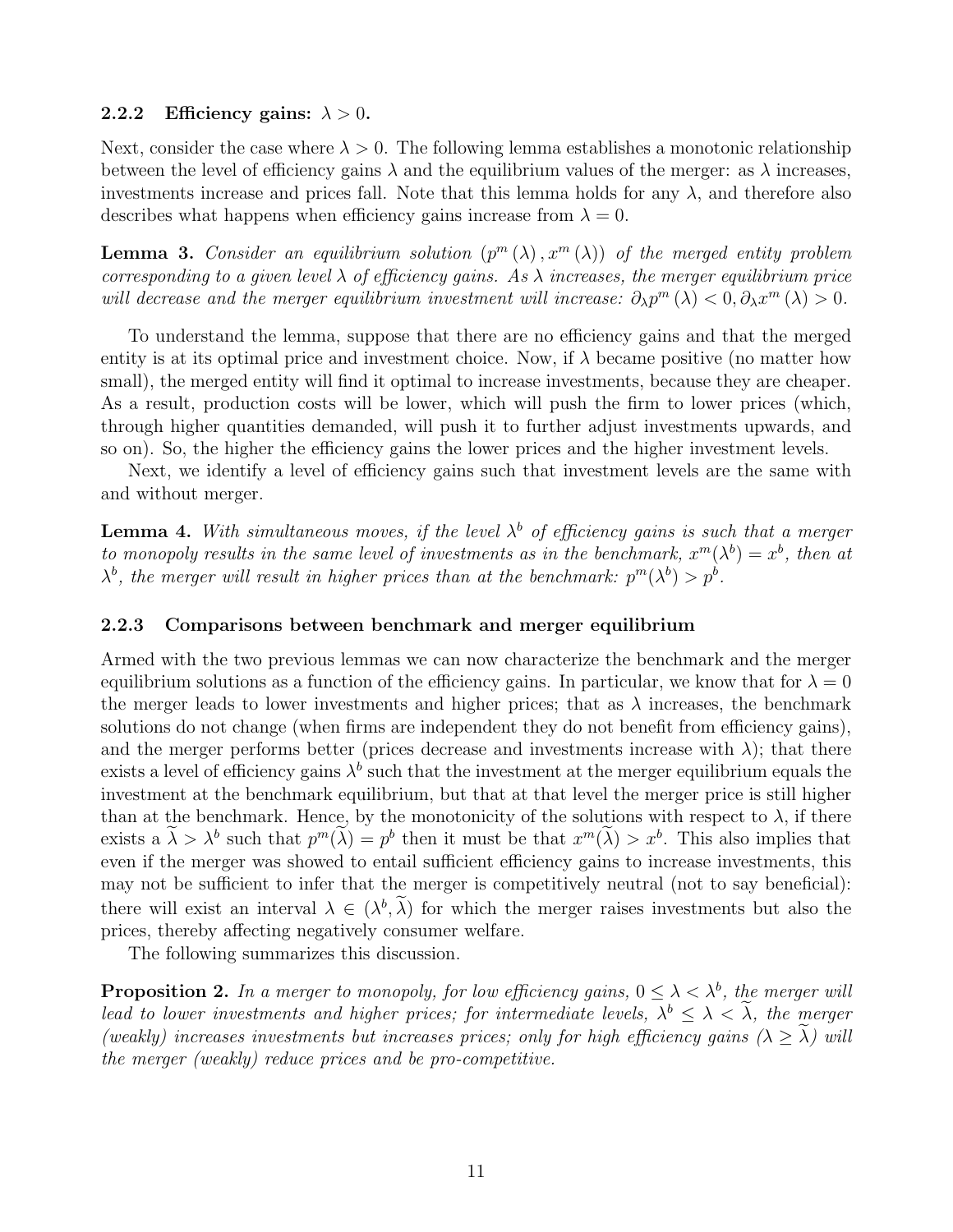#### <span id="page-13-0"></span>2.3 The effects of a merger in a *n*-firm industry

In this section, we analyze the consequences of the merger in an industry with  $n \geq 3$  firms. We will study how prices and investments change after the merger by exploiting methodologies borrowed from aggregative game theory (e.g., Selten, 1970; Jensen, 2010; Cornes and Hartley, 2012). In line with the rest of the paper, we use the assumption of symmetry.<sup>[23](#page-1-0)</sup>

By Lemma [1,](#page-8-0) we can recast our price-and-investment simultaneous game into a singlevariable problem  $(p_i)$ , under the condition that  $x_i = \chi(q_i(p_i, \bar{p}_{-i}))$  for all i. This allows us to write the firm's profit maximization problem as an aggregative game, that is, a game in which a firm's payoff  $\pi_i$  is a function of its own action  $(a_i)$  and the sum of the actions of all the n firms in the industry, the aggregate,  $A = \sum_{i=1}^{n} a_i$ .

Specifically, we focus on the classes of quasi-linear indirect utility functions of the following type:

$$
V(\bar{p}) = \sum_{i \in N} h(p_i) + \Psi\left(\sum_{i \in N} \psi(p_i)\right),
$$

with  $\psi$ ,  $\Psi$  and  $h(p_i)$  continuous and thrice continuously differentiable,  $\psi'(p_i) < 0$  and  $\Psi'(\cdot) > 0$ . By Roy's identity, the ensuing demand function for product  $i$  is given by

<span id="page-13-1"></span>
$$
q_i(p_i, \bar{p}_{-i}) = -h'(p_i) - \psi'(p_i)\Psi'\left(\sum_{j \in N} \psi(p_j)\right).
$$
 (13)

Nocke and Schutz (2016) show that, with  $n \geq 3$  asymmetric products, this demand function has an aggregative formulation - a fortiori, this result extends to our framework with  $n \geq 3$ symmetric goods. In particular, since  $\psi(\cdot)$  is strictly decreasing, we can rewrite the demand in [\(13\)](#page-13-1) as a function of  $a_i \equiv \psi(p_i)$  and its summation  $A \equiv \sum_{i \in N} \psi(p_i)$  only, i.e.,  $q_i(a_i, A) =$  $-h'(\psi^{-1}(a_i)) - \psi'(\psi^{-1}(a_i))\Delta'(A)$ . Accordingly, we will rewrite  $\pi_i(p_i, \bar{p}_{-i})$  as  $\pi_i(A, a_i)$ .

Since the interval of values of  $p_i$  is compact, so is the one of  $a_i$ . We further assume that  $dq_i/da_i > 0$ , with  $dq_i/da_i = \partial_{a_i}q_i + \partial_Aq_i$ ,  $\partial_{a_j}q_i < 0$ ,  $i \neq j$ , and  $dq_i/da_i + \partial_{a_j}q_i > 0$ .<sup>[24](#page-1-0)</sup>

We now discuss the properties of our demand system:

1. If  $h'(p_i) = 0$ , the demand in [\(13\)](#page-13-1) satisfies IIA, because  $q_i/q_j = \psi'(p_i)/\psi'(p_j)$ . Prominent examples of demand functions that fall into this category are the logit and CES demand models. As far as the logit is concerned, recall that

<span id="page-13-2"></span>
$$
q_i = \frac{\exp\{(s - p_i)/\mu\}}{\exp\{(s_0 - p_0)/\mu\} + \sum_{j=1}^n \exp\{(s - p_j)/\mu\}},\tag{14}
$$

where  $s_0, s \in \mathbb{R}$  are quality parameters,  $\mu$  the degree of preference heterogeneity, and the outside good  $j = 0$  has a price  $p_0 = 0$ . It can be written in aggregative terms by setting  $a_i = \exp\{(s - p_i)/\mu\}$ . The CES function features  $q_i = p_i^{-r-1}$  $\sum_{j=1}^{r-1} \sum_{j=1}^{n} p_j^{-r}$  $j^r$ , where  $r = \rho/(1 + \rho)$  and  $\rho$  measure products' substitutability. Its aggregative formulation requires  $a_i = p_i^{-r}$  $\frac{-r}{i}$ .

 $23\text{As discussed in Section 3.1},$  the main results below extend to the more general case with asymmetric firms.

 $24$ These assumptions are satisfied by the three specific demand functions we consider as main examples - CES, logit and linear demand.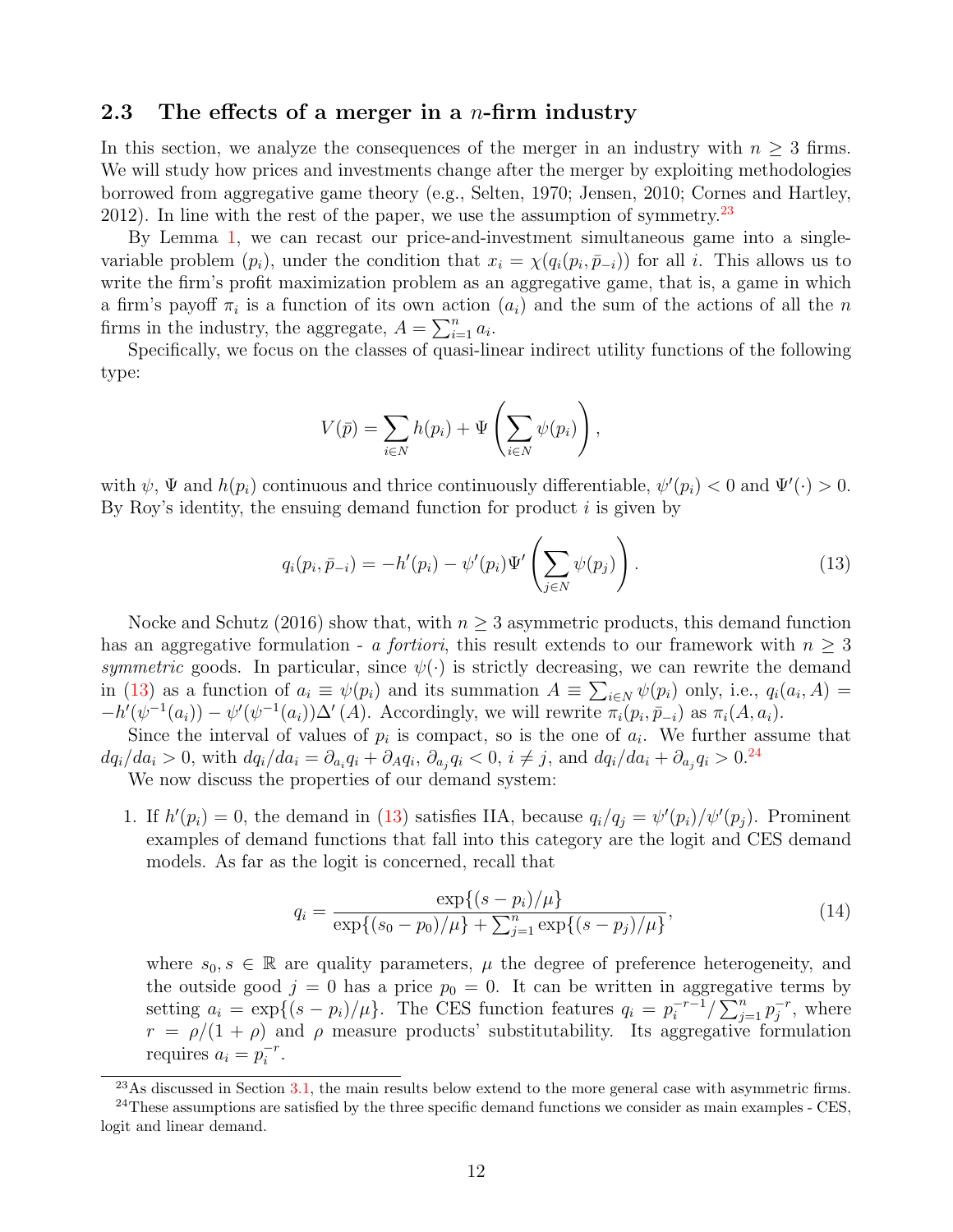2. If  $h'(p_i) \neq 0$ , the demand system fails to satisfy the IIA property. A function that falls into this category is the Shubik-Levitan demand system,

<span id="page-14-1"></span>
$$
q_i = \frac{(\alpha - p_i)[1 + (n - 1)\gamma] - \gamma \sum_{j=1}^n (\alpha - p_j)}{(1 - \gamma)[1 + (n - 1)\gamma]},
$$
\n(15)

where  $\alpha$  is the intercept and  $\gamma \in (0,1)$  measures product substitutability. In this case,  $a_i = (\alpha - p_i).$ 

As we shall see, whether the IIA property holds has consequences for our welfare analysis. The reason is that under the IIA consumer surplus only depends on A; thus, proving that the aggregate falls with the merger will imply a fall in consumer surplus.

Outline of this sub-section We shall analyze this aggregative game formulation by applying the toolkit developed in Anderson et al. (2016). First, we state the assumptions behind the aggregative game analysis; second, we construct firm is inclusive reaction function  $\tilde{r}_i(A)$  to the aggregator A (Selten, 1970). We shall then write the aggregate inclusive reaction  $\sum_{i=1}^{n} \tilde{r}_i(A)$ . The equilibrium will then be determined as the fixed point of the problem  $\sum_{i=1}^{n} \widetilde{r_i}(A) = A$ . The same procedure will be applied for both the benchmark and the merger, and we shall then proceed to the analysis of the effects by comparing the two equilibria. After carrying out the analysis in general, we shall develop the full analysis with a particular demand function, as an illustration of the methodology.

#### 2.3.1 Assumptions on payoffs

In the aggregative formulation of the game, the profit function of firm  $i$  is

<span id="page-14-0"></span>
$$
\pi_i(A, a_i) = (\psi^{-1}(a_i) - c(\chi(q_i(A, a_i)))) q_i(A, a_i) - F(\chi(q_i(A, a_i)))\,,\tag{16}
$$

with  $x_i = \chi(q_i(A, a_i))$  for all *i*.

Let  $A_{-i} = A - a_i$  denote the sum of all firms' actions but firm i's (so that  $A_{-i} = \sum_{j \neq i} a_i$ ). Then, a firm's profit function in the aggregative game can be written as  $\pi_i(A_{-i} + a_i, a_i)$ . Moreover, we set  $\pi_i(A_{-i} + 0, 0) = 0$  and denote  $r_i(A_{-i})$  as the standard best reaction function - so that  $r_i(A_{-i}) = \arg \max_{a_i} \pi_i(A, a_i)$ . We assume that  $\pi_i$  satisfies

$$
(A1): \partial_{A_{-i}} \pi_i(A_{-i} + a_i, a_i) < 0 \,\forall a_i > 0.
$$

Assumption  $(A1)$  means that an increase in the actions of the rivals reduces firm *i*'s profits. Recall that a firm's action  $a_i$  varies inversely with its price (as  $\psi' < 0$ ); thus, when other firms increase their action, this amounts to a fall in their prices.  $(A1)$  implies that, by raising their own action  $a_i$ , firms impose a negative externality on each other.

We also assume that:

 $(A2)$ :  $\partial_{a_i a_i}^2 \pi_i (A_{-i} + a_i, a_i) < 0$  at any interior maximum.

Assumption  $(A2)$  $(A2)$  $(A2)$  is the equivalent of the standard assumption made in Section 2 requiring profit function's concavity. As a direct implication of Assumption  $(A2)$ , the standard reaction function of firm i to other firms' actions,  $r_i(A_{-i})$ , exists, is continuous and solves

<span id="page-14-2"></span>
$$
\frac{d\pi_i(A_{-i} + a_i, a_i)}{da_i} = \partial_A \pi_i(A_{-i} + a_i, a_i) + \partial_{a_i} \pi_i(A_{-i} + a_i, a_i) = 0
$$
\n(17)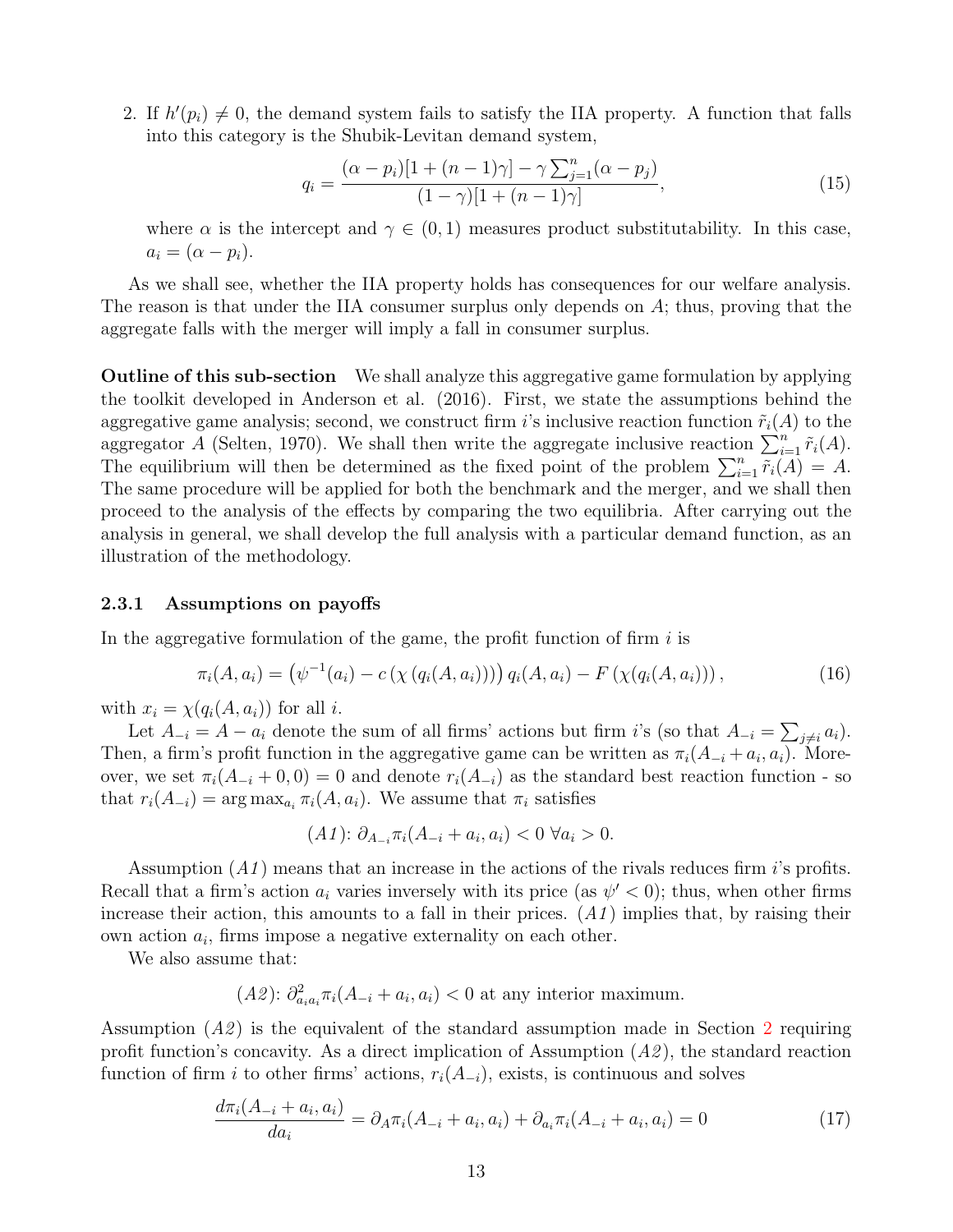for interior solutions.

Finally, we assume that

$$
(A3): \partial_{a_i a_i} \pi_i (A_{-i} + a_i, a_i) < \partial_{a_i A_{-i}} \pi_i (A_{-i} + a_i, a_i),
$$

which guarantees that reaction functions are well-behaved.

One can verify that these assumptions are satisfied, for instance, for logit, Shubik-Levitan and CES demands if the cost structure exhibits constant returns of scale (e.g.,  $c(x) = c - x$ ) and the investment cost function is quadratic (e.g.,  $F(x) = x^2/2$ ).

Although we lay out our game as one of price competition, the reformulation of a firm's profit function in [\(16\)](#page-14-0) implies that, as already discussed above, the firms' choice variables are not necessarily in a relationship of strategic complementarity. Thus, in the aggregative game formulation of our analysis we might have either strategic complementarity, so that  $\partial_{a_iA_{-i}}\pi_i(A_{-i}+a_i,a_i) > 0$  or strategic substitutability, so that  $\partial_{a_iA_{-i}}\pi_i(A_{-i}+a_i,a_i) < 0$ . In the first case  $r_i(A_{-i})$  is upward sloping. In the second,  $r_i(A_{-i})$  is downward sloping.<sup>[25](#page-1-0)</sup> We then say that  $r_i(A_{-i})$  takes positive values for all  $A_i \leq \overline{A}_{-i}$ . Instead,  $r_i(A_{-i}) = 0$  for all  $A \geq \overline{A}_{-i}$ .<sup>[26](#page-1-0)</sup>

#### 2.3.2 Construction of the inclusive reaction function

So far, we have derived the standard reaction function  $r_i$ , as a function of  $A_{-i}$ . Next, we construct the inclusive reaction function of firm  $i$  to the value of the aggregator  $A$ , which includes its own action  $a_i$ . We will denote it by  $\tilde{r}_i(A)$ . To begin with, we remark some useful properties of  $r_i(A_{-i})$ :

<span id="page-15-1"></span>**Lemma 5.** Assumptions (A2) and (A3) imply that  $r'(A_{-i}) > -1$ . Then,  $A_{-i} + r_i(A_{-i})$  is strictly increasing in  $A_{-i}$ .

As a consequence of the monotonicity established in the lemma, with both strategic complementarity and strategic substitutability, the aggregate A defined at the value of the best response of firm  $i(A_{-i} + r_i(A_{-i}))$  is increasing in  $A_{-i}$ . We are now in the position to derive the inclusive reaction function  $\tilde{r}(A)$ .

The monotonicity of  $A_{-i} + r_i(A_{-i})$  implies that we can invert  $A_{-i} + r_i(A_{-i}) \equiv h_i(A_{-i}) = A$ , to obtain  $A_{-i} = h_i^{-1}$  $i_i^{-1}(A) \equiv f_i(A)$ . Given this, we can write  $\tilde{r}_i(A) \equiv r_i(f_i(A))$ . Lemma [6](#page-15-0) follows:

<span id="page-15-0"></span>**Lemma 6.** Assumption (A3) implies that  $d\tilde{r}_i/dA$  is given by  $r'_i/(1+r'_i) < 1$ . Thus, with strategic complementarity,  $r_i' > 0$  implies that the inclusive reaction function is strictly increasing in the aggregate A. With strategic substitutability,  $r'_i \in (-1,0)$  means that the inclusive reaction function is strictly decreasing for all  $A < A_{-i}$ .

To conclude this section, we provide a result that will be useful to establish the profitability of the merger. Before doing so, we find it useful to denote by  $\overline{\pi}_i(A) \equiv \pi_i(A, \widetilde{r}_i(A))$  the value of firm i's profit when it maximizes its profit given the actions of the others and doing so results in an aggregate of value A.

<sup>&</sup>lt;sup>25</sup>For instance, in the benchmark, if  $c(x) = c - x$  and  $F(x) = x^2/2$ , then actions will be strategic complement under the logit demand function, strategic substitutes under the Shubik-Levitan demand, and could be either depending on the value of  $r$ , under the CES demand function.

<sup>&</sup>lt;sup>26</sup>Intuitively, since the higher  $a_i$  the more aggressive the action, when rivals are very aggressive,  $A_{-i}$  is so large that firm i's best reply is  $a_i = 0$ .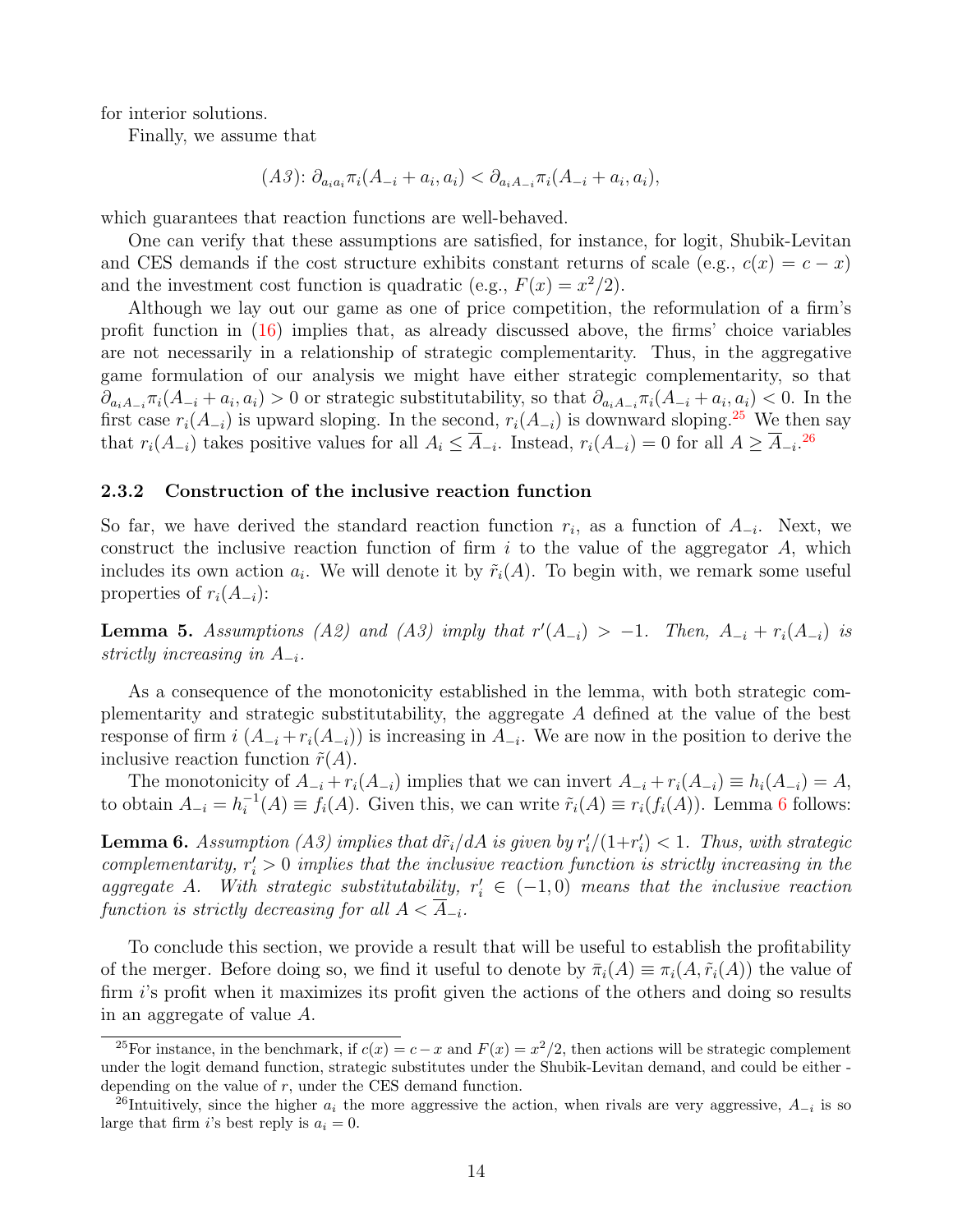<span id="page-16-3"></span>**Lemma 7.** Under Assumptions (A1)–(A3),  $\bar{\pi}(A)$  is strictly decreasing in  $A < \overline{A}_{-i}$  and is zero otherwise.

We proceed by characterizing the equilibrium of the aggregative game in the benchmark and with the merger.

#### 2.3.3 Benchmark with independent firms

Given the derivation of the inclusive reaction function, we proceed to establish the conditions for the existence of the equilibrium with independent firms. Specifically, an equilibrium exists if it exists a fixed point of the following problem:

<span id="page-16-4"></span>
$$
\sum_{i=1}^{n} \tilde{r}_i(A) = A.
$$
\n(18)

<span id="page-16-2"></span>**Lemma 8.** In the benchmark with n independent firms, an equilibrium  $A^b$  of the aggregative game always exists. Moreover, the value of  $A^b$  is unique if, at any fixed point, it holds true that

<span id="page-16-0"></span>
$$
\sum_{i=1}^{n} \tilde{r}'_i(A^b) < 1. \tag{19}
$$

Condition [\(19\)](#page-16-0) is the equivalent of the standard stability condition that we impose in Assumption  $(A_4)$  of the main model. It implies that the value of  $\sum_{i=1}^n \tilde{r}_i(A)$  intersects A from above and, given the properties of  $\tilde{r}_i$ , it means that the equilibrium value of A is unique.<sup>[27](#page-1-0)</sup>

#### 2.3.4 Merger between firm i and firm  $k$

Let firms  $i$  and  $k$  merge. Merged firms solve

$$
\max_{a_i, a_k} \pi_i(A, a_i) + \pi_k(A, a_k). \tag{20}
$$

Under the assumption that  $(A1)$ – $(A3)$  are satisfied by the sum of merging firms' profits, the ensuing FOC with respect to  $a_i$  is sufficient for optimality:<sup>[28](#page-1-0)</sup>

<span id="page-16-1"></span>
$$
\partial_A \pi_i(A, a_i) + \partial_{a_i} \pi_i(A, a_i) + \partial_A \pi_k(A, a_k) = 0.
$$
\n(21)

In line with the analysis of the main model equilibrium conditions in Section [2.1,](#page-7-0) the FOC in [\(21\)](#page-16-1) differs from the benchmark because the merged entity takes into account the impact of changing  $a_i$  on the profit of firm k.

Solving for the FOCs of the insiders, and constructing the respective inclusive best reaction functions, yields  $\tilde{r}_i^m(A)$  and  $\tilde{r}_k^m(A)$ , with  $\tilde{r}_i^m(A) + \tilde{r}_k^m(A) \equiv \tilde{R}^m(A)$ .

 $27$  $27$ Note also that Lemma [8](#page-16-2) is the equivalent of Lemma 2 for the aggregative formulation of the game.

<sup>&</sup>lt;sup>28</sup>The FOC with respect to  $a_k$  is analogous, thus omitted. Nocke and Schutz (2016) analyze existence and uniqueness of the equilibrium in an aggregative formulation of the oligopolistic pricing game with multi-product firms. They show that these properties apply to the class of demands that we take as leading examples (and in particular, the logit, linear and CES demand systems) under constant returns to scale and no fixed costs; thus, their results do not directly extend to our analysis. We then checked that our assumptions are satisfied by these three demand functions.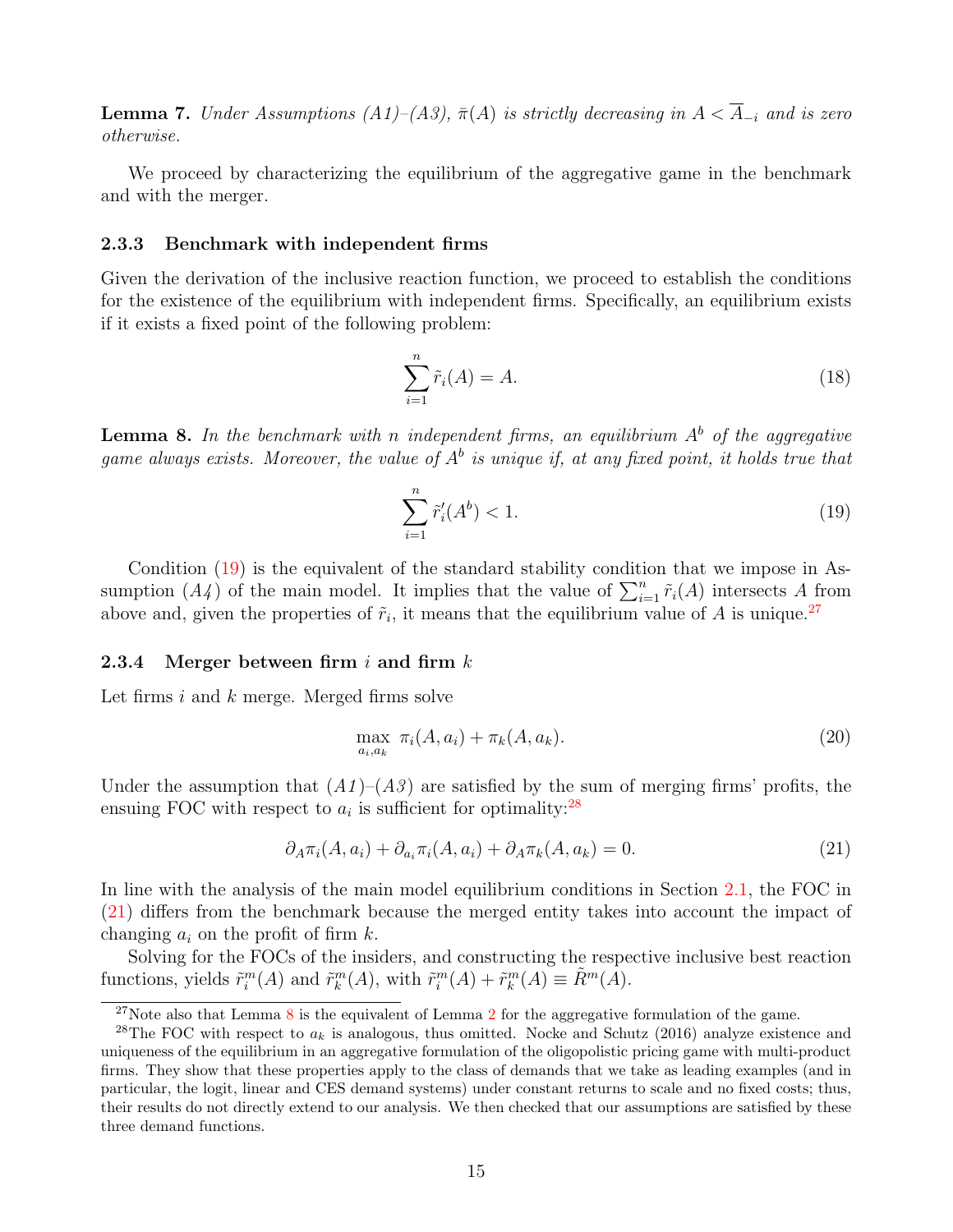<span id="page-17-0"></span>**Lemma 9.** Assume firms i and k merge. Then, for any A,  $\tilde{r}_i^m \leq \tilde{r}_i(A)$  and  $\tilde{r}_k^m \leq \tilde{r}_k(A)$ ; thus,  $\tilde{r}_i(A) + \tilde{r}_k(A) > \tilde{R}^m(A).$ 

For given value of the aggregator A, merged firms choose less aggressive actions (i.e., higher prices in our Bertrand game with differentiated products), thus commanding a reduction of respective actions  $a_i$  and  $a_k$ . Since the merger only affects the inclusive best response functions of the insiders, the equilibrium value of the aggregate under the merger solves the following fixed point problem:

<span id="page-17-1"></span>
$$
\tilde{\Sigma}^m(A) \equiv \sum_{j \neq i,k}^n \tilde{r}_j(A) + \tilde{R}^m(A) = A.
$$
\n(22)

By Lemma [9,](#page-17-0) the value of A that solves  $(22)$ ,  $A<sup>m</sup>$ , is strictly lower than the corresponding value in the benchmark:  $A^m < A^b$ <sup>[29](#page-1-0)</sup> Moreover, if  $d\tilde{\Sigma}^m(A)/dA < 1$ , then  $A^m$  is unique. All this yields the following result:

<span id="page-17-2"></span>**Proposition 3.** Assume firms i and k merge. The aggregate falls from  $A^b$  to  $A^m$ . Hence, the sum of the profits of all firms in the industry go up.

With strategic complementarity, the merger is profitable for insiders and outsiders. Indeed, by decreasing the value of the aggregate, the merger raises the profits of insiders (since  $\tilde{\pi}_i(A)$ ) decreases in  $A$ ). Moreover, by strategic complementarity, this makes outsiders' profits increase, too. These results rely on the intuition in Deneckere and Davidson (1985). However, with strategic substitutability, the merger is not necessarily profitable.<sup>[30](#page-1-0)</sup> All this has implications when we look at specific models: when actions are strategic complements in the aggregative formulation, merger profitability will always be guaranteed, whereas when they are strategic substitutes, we had to check that the merger is profitable.

#### 2.3.5 Implications for consumer welfare

We proceed by determining the consequences of the merger for consumer welfare.

<span id="page-17-3"></span>**Proposition 4.** If the demand function satisfies the IIA property, in an industry with n firms, a merger between two firms i and k reduces consumer surplus.

This proposition follows from two considerations. First, by Lemma [9,](#page-17-0) the equilibrium value of the aggregate under the merger is lower than in the benchmark. Therefore, if consumer welfare depends only on the equilibrium value of the aggregate, showing that the aggregate fall implies that the industry becomes less competitive. Anderson et al. (2016) show that this is the case in Bertrand (pricing) games with differentiated products where demand satisfies the IIA property.<sup>[31](#page-1-0)</sup> This class of demand functions include the logit and CES demand systems. It does not include linear differentiated products demand systems, like the Shubik and Levitan demand function in  $(15)$ . This does not necessarily mean that the merger will increase consumer surplus but simply that the sufficient condition in the proposition cannot be applied. In fact, in the parametric analysis developed below, we find that the merger does reduce consumer surplus also in the Shubik-Levitan model whenever the merger turns out to be profitable.

 $^{29}$ Existence is guaranteed by the same arguments as in the proof of Lemma [8.](#page-16-2)

<sup>30</sup>See Salant et al. (1983). Recall that in our game even if prices are strategic complements the existence of investments may turn actions in the aggregative formulation of the game into strategic substitutes.

<sup>&</sup>lt;sup>31</sup>Recall that the IIA property holds true if the ratio of any two demands depends only on their own prices (and is independent of the prices of other options in the choice set).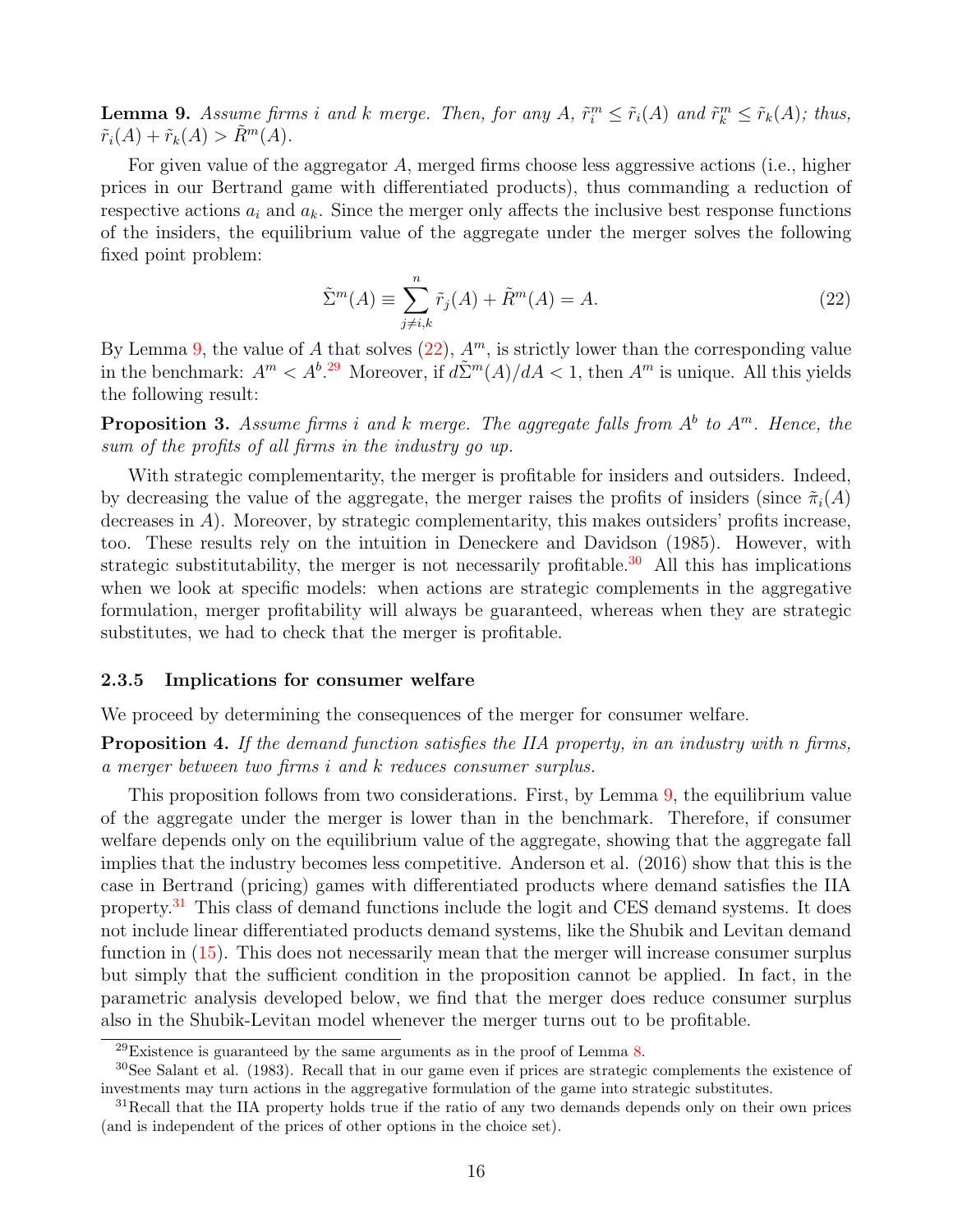#### 2.3.6 Implications for investments

Proposition [3](#page-17-2) shows that, as a consequence of the fall in insiders' actions established in Lemma [9,](#page-17-0) the aggregate falls with the merger. Thus, if the industry quantity Q increases in the aggregate A, the merger reduces the total industry quantity, too. Among others, this property is satisfied by the logit and Shubik-Levitan demand functions. Specifically, for the logit demand system in [\(14\)](#page-13-2), total quantity Q is given by  $A/(\exp\{s_0\}+A)$ , and thus is strictly increasing in the aggregate for any finite value of  $s_0$ .<sup>[32](#page-1-0)</sup> Similarly, in the linear products demands à la Shubik and Levitan in [\(15\)](#page-14-1) one has that  $Q = A/(1 + 2\gamma)$ .

What are the implications of this property for investments? Consider the simple case featuring a constant returns to scale technology  $(c(x) = c - x)$  and quadratic investment cost  $(F(x) = x^2/2)$ . Then, Lemma [1](#page-8-0) implies that  $x_i = q_i$ , so that  $Q = \sum_i x_i$ , i.e., total investments are equal to Q. As a direct consequence, a merger that reduces industry quantity also reduces investments. Next, we prove that this result holds for any admissible function  $\chi(\cdot)$ .

<span id="page-18-2"></span>**Proposition 5.** If the industry quantity rises with the aggregate A, then, in an industry with n symmetric firms, the merger between firms i and k reduces total investments.

This result establishes that a sufficient condition for the merger to reduce total investments is that the fall in the aggregate A implies a reduction in the aggregate demand  $Q$  - as is the case for demand functions as logit and Shubik Levitan demand functions. For the CES, the sufficient condition cannot be used as  $Q$  does not depend only on  $A$ . Nonetheless, we note two things: first, the merger will reduce total quantity also with the CES demand function when actions are strategic complements. We will then illustrate by means of specific parametric examples that investments fall with the CES also when actions are strategic substitutes.<sup>[33](#page-1-0)</sup>

#### <span id="page-18-1"></span>2.3.7 Efficiency gains:  $\lambda > 0$

We now consider the case of efficiency gains from the merger. Since the benchmark is the same, we turn directly to the analysis of the merger.

Assume firms  $i$  and  $k$  merge. In the presence of efficiency gains, the merged firm solves

<span id="page-18-0"></span>
$$
\max_{a_i, a_k} \pi_i(A, a_i | \lambda) + \pi_k(A, a_k | \lambda), \tag{23}
$$

where

$$
\pi_i(A, a_i | \lambda) + \pi_k(A, a_k | \lambda) = (\psi^{-1}(a_i) - c(\chi(q_i(A, a_i) | \lambda))) q_i(A, a_i) - F(\chi(q_i(A, a_i) | \lambda)) + (\psi^{-1}(a_k) - c(\chi(q_k(A, a_k) | \lambda))) q_k(A, a_k) - F(\chi(q_k(A, a_k) | \lambda)) + G(\chi(q_i(A, a_i) | \lambda), \chi(q_k(A, a_k) | \lambda)),
$$

and  $x_i = \chi(q_i(\cdot)|\lambda)$  and  $x_k = \chi(q_k(\cdot)|\lambda)$  are constructed as in the proof of Lemma [3](#page-12-0) for the case of  $n = 2^{34}$  $n = 2^{34}$  $n = 2^{34}$ 

 $32$ This demand function is instead constant in the aggregate in the absence of the outside good (i.e., for all  $s_0 \to -\infty$ ).

 $33$ Notably, under linear variable cost and quadratic fixed cost assumptions, for all values of r which make the merger profitable.

<sup>&</sup>lt;sup>34</sup>The profit function of an outsider firm j is as in [\(16\)](#page-14-0).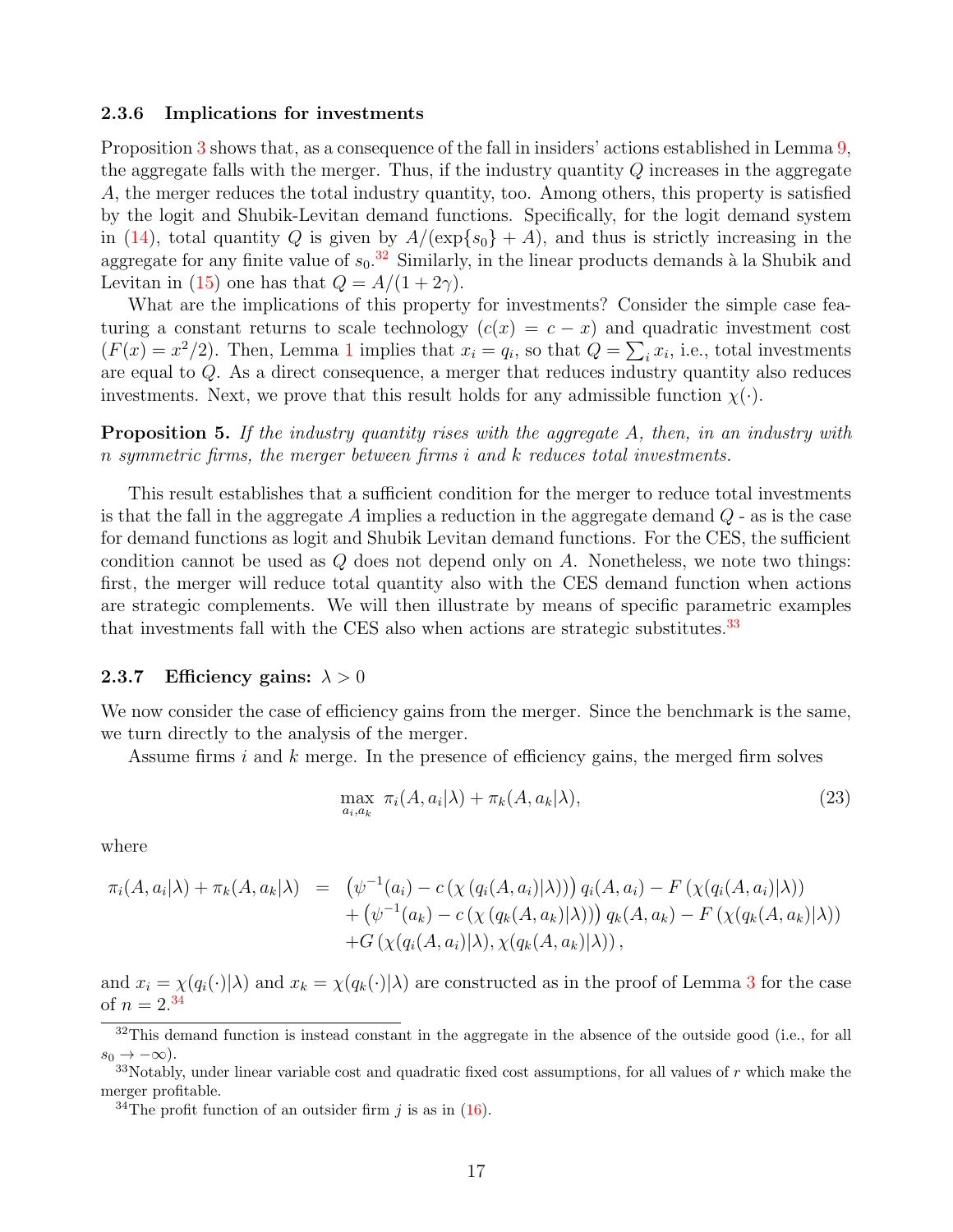To establish how  $\lambda$  affects the equilibrium value of prices and investments, we first review the result in Anderson et al. (2016) that derives the condition under which  $r_i$  shifts up. Specifically, take the inclusive best response function  $r_i(\cdot)$  constructed in Lemmas [5](#page-15-1)[–7](#page-16-3) above. Then, consider an exogenous shift in  $\lambda$ :

<span id="page-19-1"></span>**Lemma 10.** The inclusive reaction function of the insiders,  $r_i(A|\lambda)$ , moves upwards with  $\lambda$ :  $dr_i(A|\lambda)/d\lambda > 0.$ 

We then establish the impact of efficiency gains on the aggregate. Specifically, since merged firms solve the problem in  $(23)$ , the ensuing FOC with respect to  $a_i$  is:

$$
\partial_A \pi_i(A, a_i | \lambda) + \partial_{a_i} \pi_i(A, a_i | \lambda) + \partial_A \pi_k(A, a_k | \lambda) = 0.
$$

Computing the corresponding inclusive best reaction functions yields  $\tilde{r}_i^m(A|\lambda)$  and  $\tilde{r}_k^m(A|\lambda)$ , with  $\tilde{r}_i^m(A|\lambda) + \tilde{r}_k^m(A|\lambda) \equiv \tilde{R}^m(A|\lambda) > \tilde{R}^m(A)$  - where the last result relies on Lemma [9](#page-17-0) and [10.](#page-19-1) The higher the value of the efficiency gain  $\lambda$ , the more aggressive the actions of the merged entity. In other words, actions  $a_i$  and  $a_k$  monotonically increase with  $\lambda$ .

Given  $\tilde{R}^m(A|\lambda) > \tilde{R}^m(A)$ , the ensuing equilibrium value of the aggregate with efficiency gains is larger than in the case with  $\lambda = 0$ . Specifically, since firms solve:

<span id="page-19-2"></span>
$$
\Sigma^{m}(A|\lambda) \equiv \sum_{j \neq i,k}^{n} \tilde{r}_{j}(A) + \tilde{R}^{m}(A|\lambda) = A,
$$
\n(24)

the value of A that solves [\(24\)](#page-19-2),  $A_{\lambda}^{m}$ , is strictly larger than the corresponding value without efficiency gains:  $A^m \leq A^m_\lambda$ . Existence of  $A^m_\lambda$  follows from the same arguments as in the proof of Lemma [8](#page-16-2) and, if  $d\tilde{\Sigma}^m(A|\lambda)/dA < 1$ ,  $A_{\lambda}^m$  is unique.

We conclude by establishing the uniqueness of the value of  $\lambda$  that renders the merger welfare neutral with respect to the merger.

<span id="page-19-3"></span>**Lemma 11.** Assume firms i and k merge. Then, there exists a unique value of  $\lambda$  such that  $A^m(\tilde{\lambda}) = A^b$ , with  $A^m(\tilde{\lambda}) < A^b$  for all  $\lambda < \tilde{\lambda}$  and  $A^m(\tilde{\lambda}) \geq A^b$  otherwise.

Conclusions of the case with efficiency gains We can now draw on the analysis made for the case where  $\lambda = 0$  to conclude the analysis of the merger with efficiency gains. In particular, we know that - under the assumption that the IIA property holds - the effects on the consumer surplus depend on whether the aggregate A increases or not with the merger.

**Proposition 6.** Assume firms i and k merge. If efficiency gains are small enough  $(\lambda < \lambda)$ , the merger reduces consumer surplus. Otherwise  $(\lambda \geq \tilde{\lambda})$ , it will be (weakly) pro-competitive.

#### <span id="page-19-0"></span>2.4 Specific functional forms models

In this section, we first use the Shubik and Levitan model to illustrate the functioning of the aggregative formulation. We then resort to parametric models to get some further insights on the effects of the merger on some variables of interest.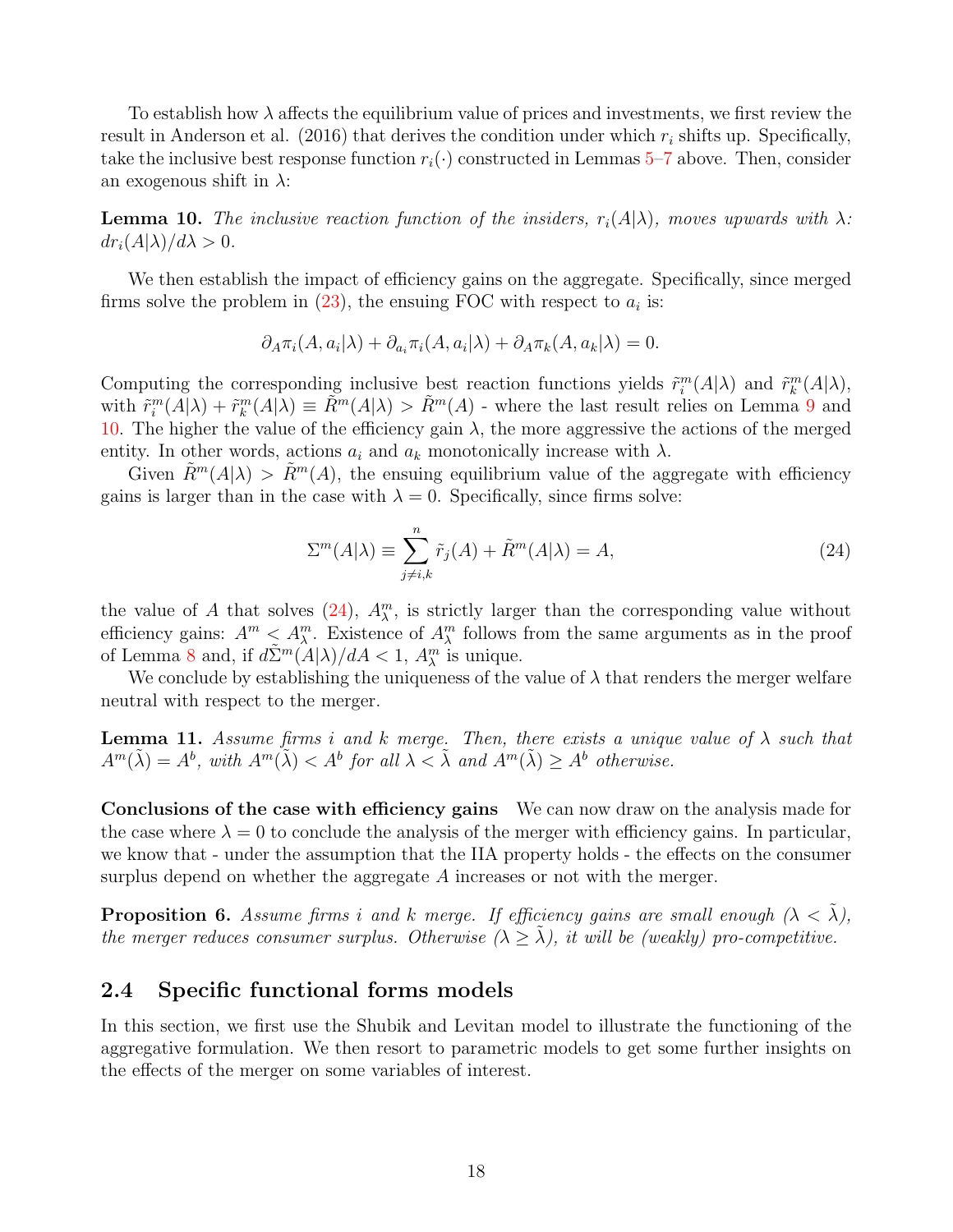#### 2.4.1 Aggregative analysis with linear demand

In this section, we solve the linear demand example to illustrate the construction of the inclusive best response function and the derivation of the equilibrium value of the aggregate. We will do this for the benchmark, and provide a graphical illustration of how the merger changes the aggregate in equilibrium.

Consider the Shubik-Levitan linear demand function. Its aggregative formulation is given by

$$
q_i(A, a_i) = \frac{a_i[1 + (n - 1)\gamma] - \gamma(a_i + A_{-i})}{(1 - \gamma)[1 + (n - 1)\gamma]}.
$$

Assume also that  $c(x) = c - x$  and  $F(x) = x^2/2$ , so that  $x_i = \chi(q_i(A, a_i)) = q_i(A, a_i).$ <sup>[35](#page-1-0)</sup>

First, we find  $r_i(A_{-i})$  by solving  $d\pi(r(A_{-i}) + A_{-i}, r(A_{-i}))/da_i = 0$  for  $r(A_{-i})$ . Let us define  $B \equiv [1 + (n-1)\gamma]$ . We obtain the following expression:

$$
r_i(A_{-i}) = \frac{\gamma^2 A_{-i}(1-B) + B(\alpha - 1)(1 - \gamma)(B - \gamma)}{2B\gamma^2 - \gamma^2 + B^2(1 - 2\gamma)}.
$$

We then invert  $A_{-i} + r_i(A_{-i}) = A$ , to get  $A_{-i} = f_i(A)$ . Specifically,

$$
f_i(A) = \frac{A\gamma - B[(\alpha - 1)(1 - \gamma) - A(1 - 2\gamma)]}{B(B - 2B\gamma + \gamma^2)}(B - \gamma).
$$

Inserting this  $f_i(A)$  into  $r_i(A_{-i})$ , we obtain the inclusive best reaction function:  $\tilde{r}_i(A) \equiv$  $r_i(f_i(A))$ . In our symmetric Shubik-Levitan linear demand system,  $\tilde{r}_i(A) = \tilde{r}(A)$  for all i:

<span id="page-20-0"></span>
$$
\tilde{r}(A) = \frac{\gamma^2 A (1 - B) + B(\alpha - 1)(1 - \gamma)(B - \gamma)}{B(B - 2B\gamma + \gamma^2)}.
$$
\n(25)

To find the equilibrium value of the aggregate A in the benchmark, we then solve  $n\tilde{r}_i(A) = A$ and find that

$$
A = A^{b} \equiv \frac{(\alpha - 1)B(B - \gamma)(1 - \gamma)n}{B^{2}(1 - 2\gamma) - \gamma^{2}n + B\gamma^{2}(1 + n)}.
$$

This  $A^b$  is unique by  $(A2)$ – $(A3)$  and  $n\tilde{r}'_i(A) < 1$ . Specifically, in the benchmark,

(A2): 
$$
B^2(\gamma - B)[B(1 - 2\gamma) + \gamma] < 0,
$$
  
(A3):  $B(B - 2\gamma B + \gamma^2) > 0,$ 

and are both satisfied for all  $\gamma \in (0, \bar{\gamma})$ , with  $\bar{\gamma} \equiv (n - 3 + \sqrt{n^2 + 2n - 3})/2(2n - 3)$ .

With the merger, the insiders' inclusive reaction function is  $36$ 

$$
\tilde{r}^{m}(A) = \frac{B\gamma[2 - 2\alpha(1 - \gamma) - (2 + A)\gamma] + (\alpha - 1)B^{2}(1 - \gamma)}{B(B - 2B\gamma + 2\gamma^{2})}.
$$

<sup>35</sup>Recall that  $a_i = \alpha - p_i$  and  $A_{-i} = \sum_{j \neq i} a_j$ .

<sup>&</sup>lt;sup>36</sup>We do not report the calculations for the derivation of  $\tilde{r}^m$  because we followed the same procedure as in the benchmark.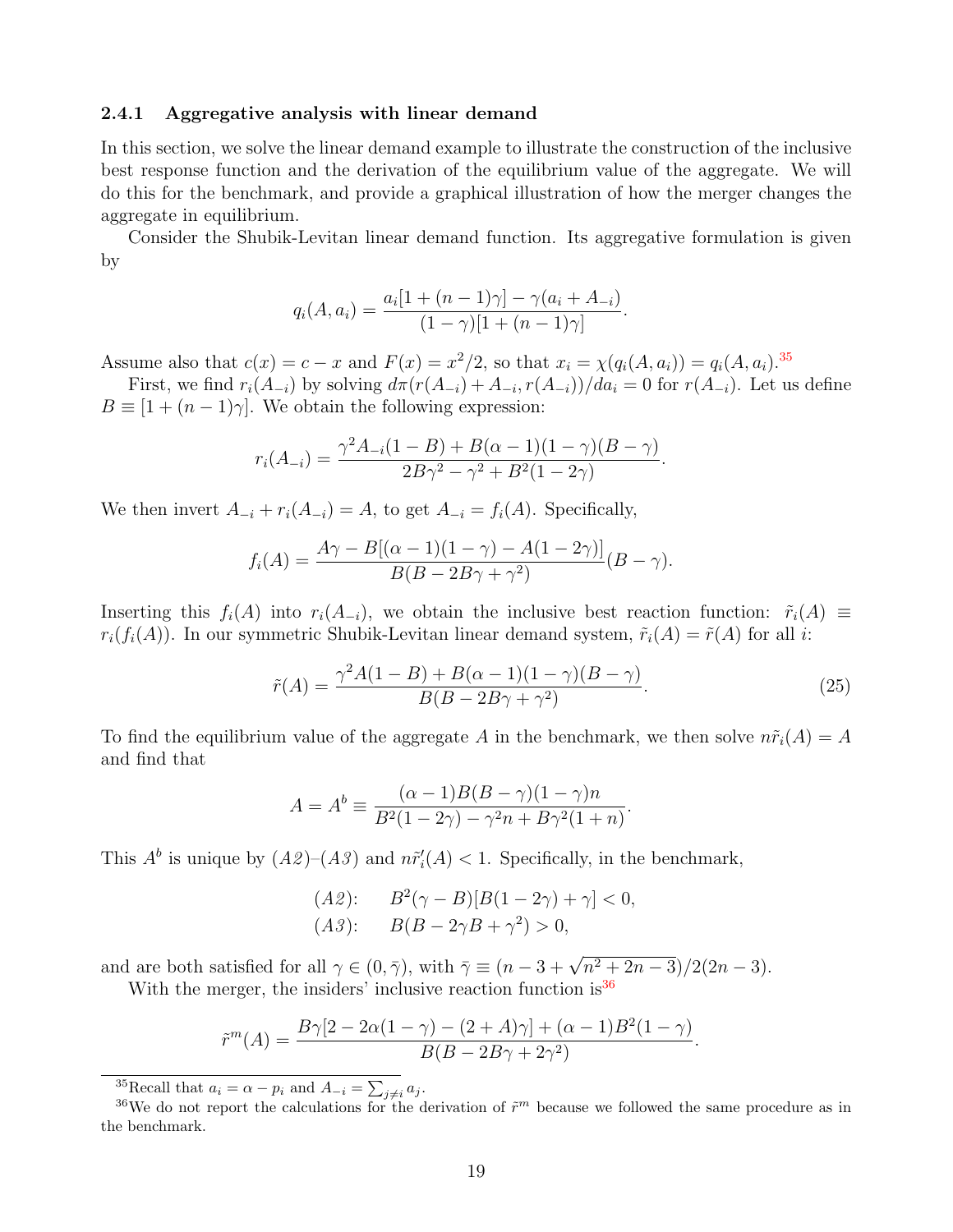To find the equilibrium value of the aggregate, we then solve  $2\tilde{r}^m(A) + (n-2)\tilde{r}(A) = A$ , where  $\tilde{r}(A)$ , the inclusive best reaction function of the outsiders, is as in  $(25)$ . The unique solution of this fixed point problem is

$$
A = Am \equiv \frac{(\alpha - 1)B(1 - \gamma)\{2\gamma^3 n - B^2(1 - 2\gamma)n + B\gamma[2 + n - 2\gamma(1 + 2n)]\}}{B(1 - 2\gamma)[2\gamma^2 - 3B\gamma^2 - B^2(1 - 2\gamma)] - (B - 1)\gamma^2(B - 2B\gamma + 2\gamma^2)n}.
$$

With the merger, assumptions  $(A2)$  and  $(A3)$  hold true if

$$
(A2): \t(B-2\gamma)[2(B-1)\gamma - B] < 0,
$$
  

$$
(A3): \gamma^2(2-3B) - B^2(1-2\gamma) < 0.
$$

These conditions are again satisfied for all the positive values of  $\gamma$  below  $\bar{\gamma}$ . Moreover, confirming the result in Proposition [3,](#page-17-2)  $A^m < A^b$  for all  $\gamma \in (0, \overline{\gamma})$ .

In line with these findings, Figure [1](#page-21-0) shows that the aggregate is smaller with the merger for  $\gamma = 0.4$  and  $n = 3$ . While the reduction in the aggregate is a sufficient condition for consumer welfare to fall with demand functions like CES or logit, it is not with the Shubik-Levitan demand model. The reason is that the latter does not satisfy the IIA. Hence, in what follows, we look at how the merger changes consumer surplus with respect to the benchmark. Before going there, though, we provide a graphical illustration of the conditions under which assumptions  $(A2)$  and  $(A3)$  are satisfied in the model with linear demand, and the merger's profitability condition.

<span id="page-21-0"></span>



Note: the dashed line corresponds to the 45° line, the black line is the sum of inclusive reaction functions in the benchmark, the grey line is the sum of inclusive reaction functions with the merger. The parametric values we use are  $\alpha = 2$ ,  $c = 1$  and  $\gamma = 0.4$ . As we show in Figure [2,](#page-22-0) right panel, the merger is profitable and anticompetitive when  $n = 3$  and  $\gamma = 0.4$  for any  $\alpha > c$ .

In Figure [2,](#page-22-0) left panel, we illustrate two things: first, the condition implied by  $(A3)$  is more binding than the one coming from  $(A2)$  in both the benchmark and the merger. Second, the condition for  $(A3)$  in the benchmark implies the other three. In particular, the solid black line corresponds to the maximum values below this assumption is satisfied,  $\bar{\gamma}$ .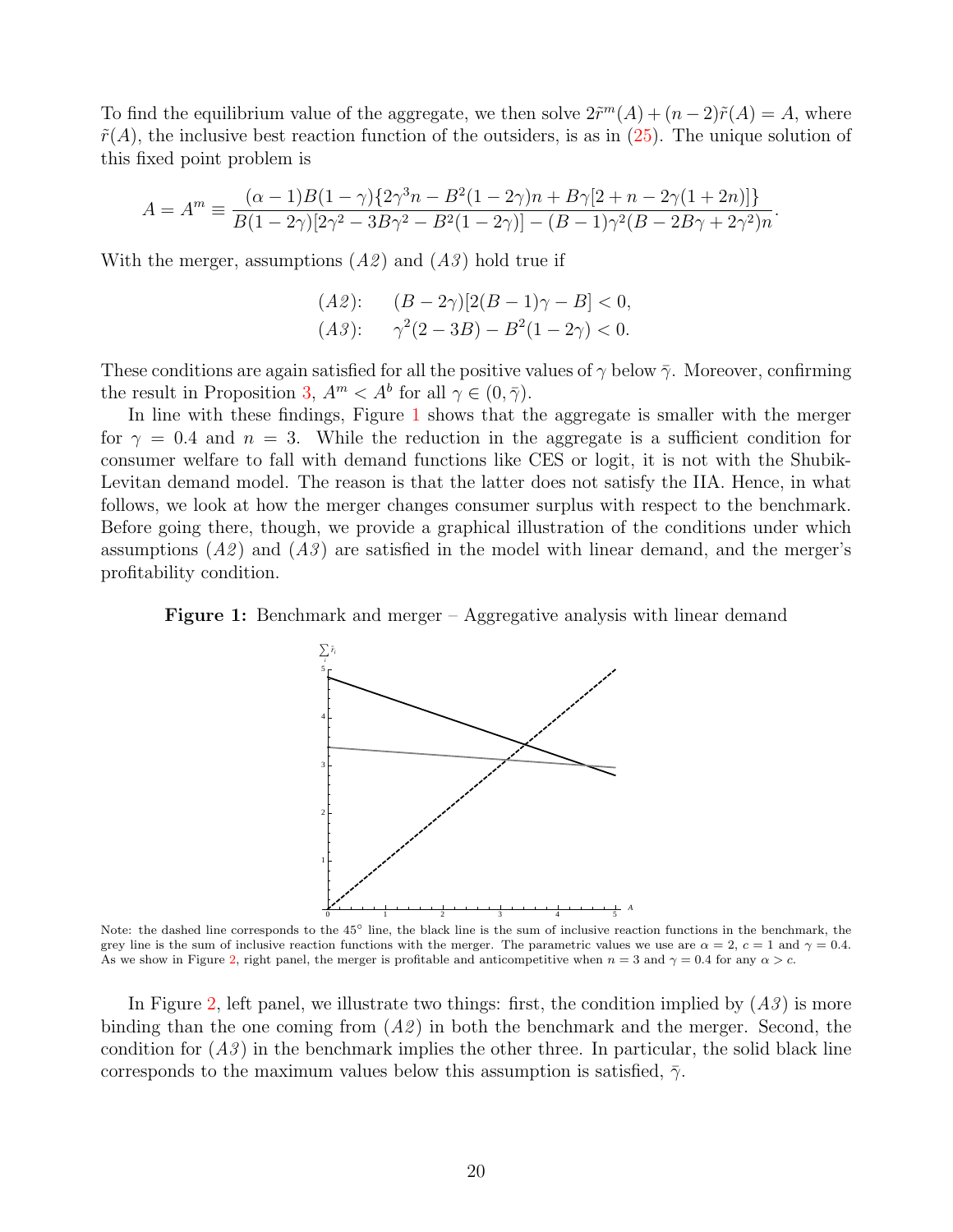Figure 2: Assumptions, consumer welfare, and profitability

<span id="page-22-0"></span>

Note: in the left panel, the solid black (respectively, grey) line corresponds to the maximum value of  $\gamma$  such that assumption (A3) holds in the benchmark (respectively, merger). The black (respectively, grey) dashed line gives the maximum value of  $\gamma$  such that assumption (A2) is satisfied in the benchmark (respectively, merger). In the right panel, the solid line gives the maximum value of  $\gamma$  below which the merger is profitable, while the dashed line gives the maximum value of  $\gamma$  below which the merger implies a fall in consumer surplus.

<span id="page-22-1"></span>We now discuss the conditions for the merger to be profitable and its impact on welfare. In the right panel of Figure [2,](#page-22-0) we plot two curves: the solid one gives the maximum values of  $\gamma$  such that the merger is profitable, the dashed ones those below which it reduces consumer welfare. This figure prompts two considerations. First, the profitability condition is more binding than all the parametric assumptions (plotted in the left panel). Second, it shows that the merger is anticompetitive whenever it is profitable.





Note: the solid line plots the consumer surplus difference when  $\gamma = 0.3$ , the dashed line when  $\gamma = 0.1$ . The merger is profitable in both cases for all  $n \leq 10$ .

*n*

To conclude, we look at how the loss in consumer surplus caused by the merger  $(CS^b-CS^m)$ evolves with the number of firms, n. It can be showed that as n grows, consumer loss shrinks. (Figure [3](#page-22-1) illustrates this result for different values of  $\gamma$ .) This confirms in a setting where firms choose both investment and price what we know from standard merger theory, namely that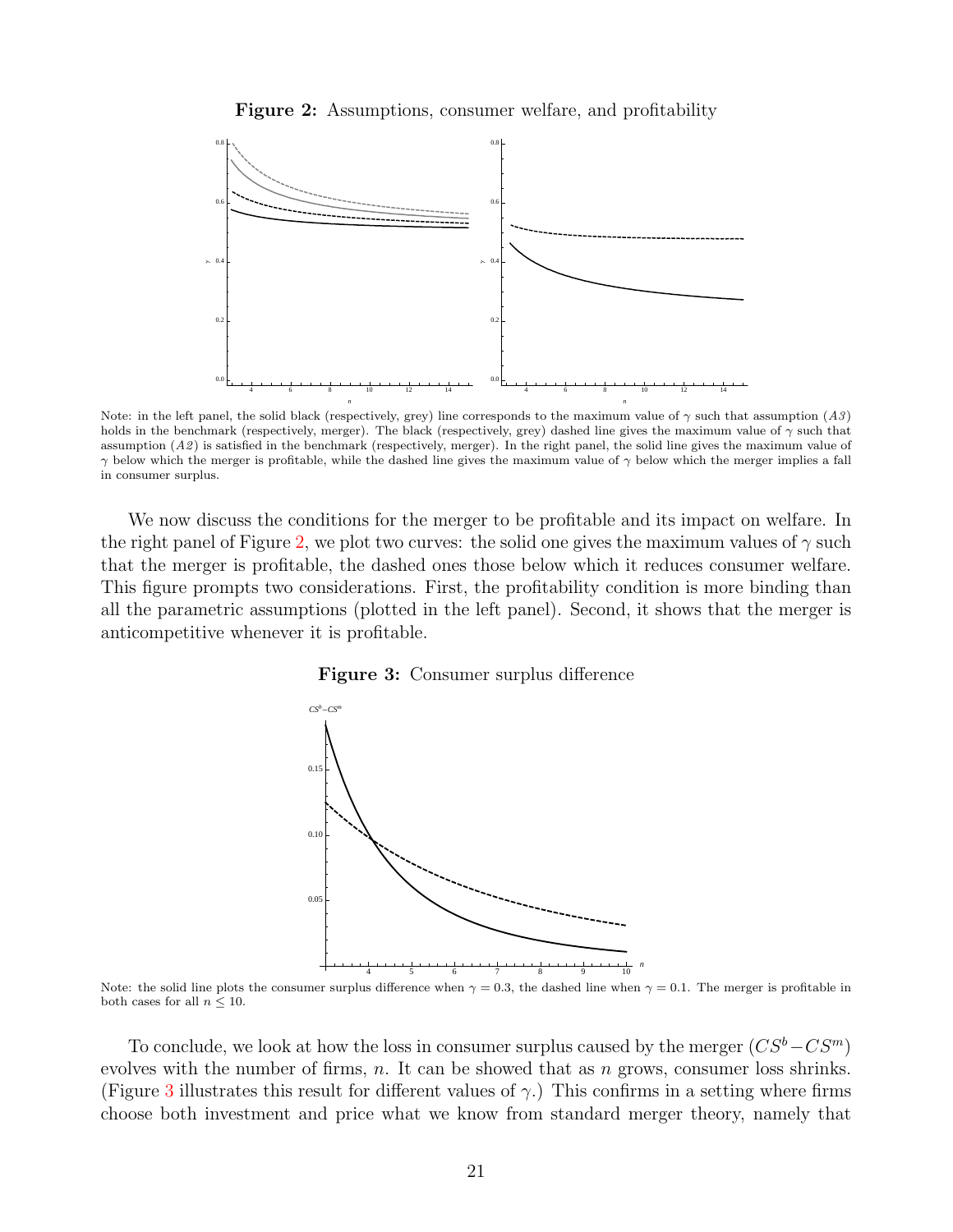the harm caused by a merger is - ceteris paribus - the more sizable the more concentrated the industry. If antitrust authorities could prohibit only mergers which create "significant" lessening of competition" then they might limit their attention to mergers taking place in more concentrated markets.

#### 2.4.2 Parametric analysis

We have seen above that, absent efficiency gains, the merger leads to lower consumer surplus for a class of models that we can write as aggregative games and satisfy the IIA property. However, some models which are commonly used in industrial organization do not belong to that class. Furthermore, dealing with closed-form solutions will also allow us to illustrate the impact of the merger on all variables, thereby gaining further insight on merger effects.

In this section, therefore, we report parametric results for the study of the merger effects for a model that does not satisfy the aggregative games properties, the Salop circle model, as well as for models which can be written as aggregative games - namely the CES, logit and Shubik-Levitan demand functions.

We restrict attention to  $n = 3$  symmetric firms in the industry, the minimum number which allows us to analyze the effects of the merger on insiders and outsiders (by looking at more than three firms would complicate calculations without adding any additional insight). We assume that marginal costs of production are linear,  $c(x_i) = 1 - x_i$ , that fixed costs are quadratic,  $F(x_i) = x_i^2/2$ , and (for the moment) that efficiency gains are absent,  $\lambda = 0.37$  $\lambda = 0.37$  Note that given these assumptions, the FOCs with respect to investments,  $\partial_{x_i} c(x_i) q_i(p_i, p_{-i}) - \partial_{x_i} F(x_i) = 0$ simplify to  $q_i(p_i, p_{-i}) = x_i$ , entailing the equivalence between outputs and investment levels at all the equilibria.

Table [1](#page-24-0) illustrates the results with particular parameter values. While we could obtain analytical solutions for the Shubik-Levitan and the Salop models, we could not find closedform solutions with the CES and logit demand functions in the merger case (which entails asymmetries). Thus, we report results for representative values of the parameters.

 $37$ See Section [3.5](#page-33-0) below for a numerical computation of this model with efficiency gains, where we compare the merger with the benchmark and a Research Joint Venture.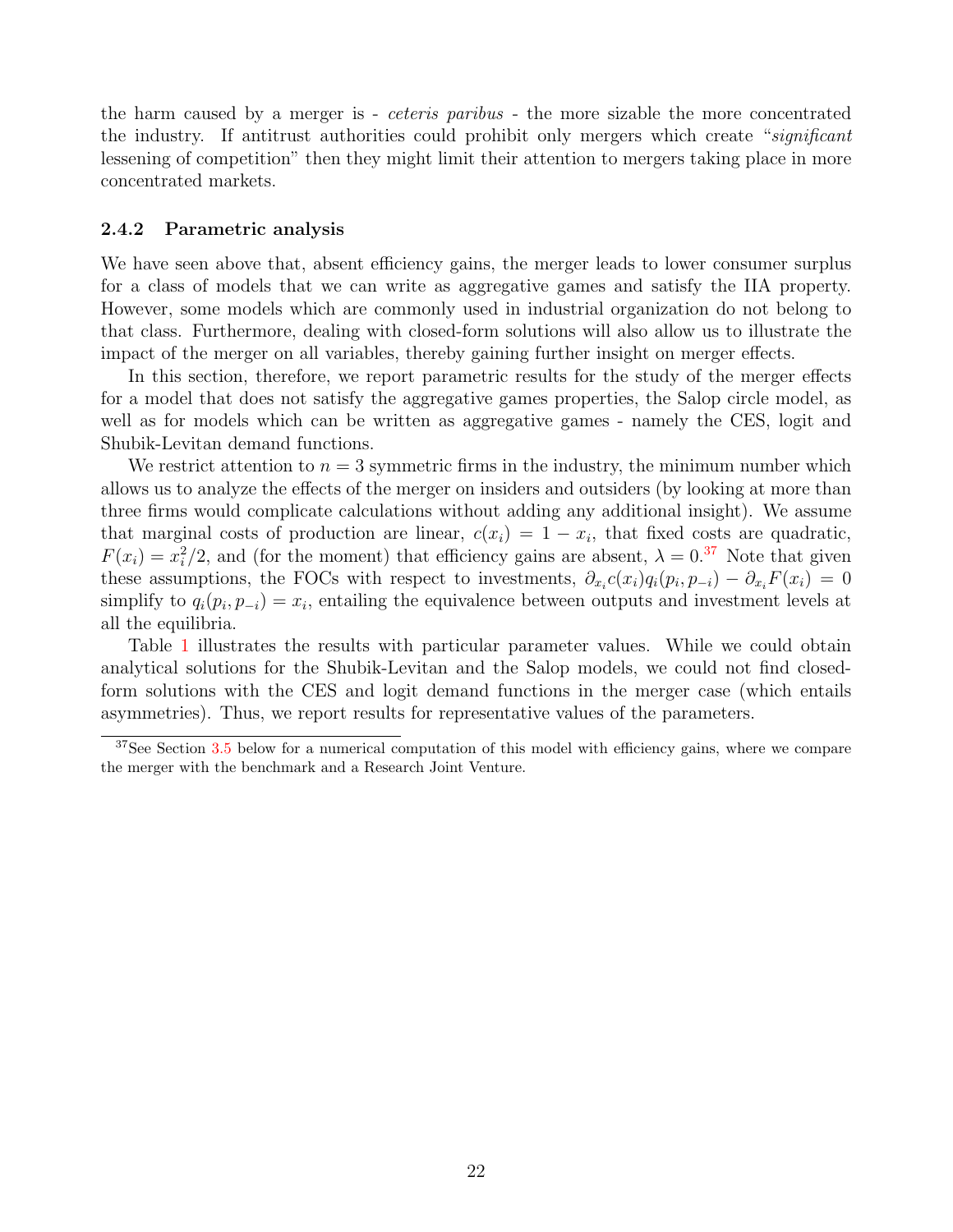<span id="page-24-0"></span>

|                                                       | Shubik-Levitan        |           | Salop     |         | $\rm{CES}$ | Logit                     |           |
|-------------------------------------------------------|-----------------------|-----------|-----------|---------|------------|---------------------------|-----------|
|                                                       | $a = 2, \gamma = 0.3$ | $t = 0.9$ | $t = 1.8$ | $r=1$   | $r = 1.6$  | $s_0 \rightarrow -\infty$ | $s_0 = 0$ |
| $p^b$                                                 | 0.91                  | 0.97      | 1.27      | 2.11    | 1.51       | 2.17                      | 2.01      |
| $p_I^m$                                               | 1.06                  | 1.17      | 1.67      | 3.10    | 2.06       | 2.91                      | 2.12      |
| $p_O^m$                                               | 0.89                  | 0.94      | 1.39      | 2.19    | 1.49       | 2.39                      | 2.01      |
| $x^b = q^b$                                           | 0.68                  | 0.33      | 0.33      | 0.16    | 0.22       | 0.33                      | 0.096     |
| $x_I^m = q_I^m$                                       | 0.54                  | 0.21      | 0.26      | 0.09    | 0.13       | 0.27                      | 0.087     |
| $\begin{array}{c} x_O^m = q_O^m \\ \pi^b \end{array}$ | 0.79                  | 0.58      | 0.49      | 0.19    | 0.31       | 0.46                      | 0.097     |
|                                                       | 0.17                  | 0.04      | 0.14      | 0.19    | 0.137      | 0.44                      | 0.101     |
| $\pi_I^m + \pi_I^m$                                   | 0.36                  | 0.11      | 0.41      | 0.41    | 0.298      | 1.11                      | 0.2       |
| $\pi^m_O$                                             | 0.22                  | 0.14      | 0.31      | 0.24    | 0.197      | 0.74                      | 0.103     |
| $CS^m - CS^b$                                         | $-0.18$               | $-0.10$   | $-0.387$  | $-0.24$ | $-0.17$    | $-0.54$                   | $-0.021$  |
| $W^m-W^b$                                             | $-0.09$               | 0.02      | $-0.004$  | $-0.15$ | $-0.08$    | $-0.24$                   | $-0.017$  |

Table 1: Equilibrium outcomes with simultaneous moves

Note: with the merger, we denote an insider firm by  $I$  and an outsider firm by  $O$ . The Shubik-Levitan demand function is defined in [\(15\)](#page-14-1). For the Salop location model, we assume a linear transportation cost t and a circle of unit length. The CES demand function is given by  $a_n = n^{-1-r} \sum_{n=1}^{r} E_n$  where  $n > 1.6$  the person is not profitable. Finally, the legi  $q_i = p$ .  $q_i - p_i$  /  $\sum P_i$ . For values  $i > 1.0$  the merger is not promable. Finally, the logit demand model is defined in  $(14)$ . We use  $\mu = 1$ , and distinguish between  $s_0 \to -\infty \iff \exp\{s_0\} = 0$ , which corresponds to the case with  $\sqrt{\sum p_i^{-r}}$ . For values  $r > 1.6$  the merger is not profitable. Finally, the logit demand model is defined in [\(14\)](#page-13-2). We use  $\mu = 1$ , and widely employed case in which  $\exp\{s_0\} = 1$ .

Description and interpretation of the results. In all the models analyzed it turns out that the merger will harm consumers. This is mainly due to the insiders' lower investments and higher prices. In some cases, outsiders' prices may decrease with the merger (due to their higher investments) but in none of the cases analyzed to such an extent as to lead to a pro-competitive effect.

To understand these results, we can refer to the mechanisms we have already stressed in this section. When two firms merge, we know from the analysis of their price FOCs that they will raise prices relative to the benchmark. Given investments, the outsider will also tend to raise prices, but by less than the insiders. As a result, the quantity of the insiders fall and that of the outsider increases. From the investment FOCs we know that firms' investments increase with the quantity sold: hence, insiders' investments fall (their costs will then rise) and the outsider's investment rises (its production cost will fall), but total investments decrease. While the investment effect reinforces the rise in the price of the insiders, it moves in the opposite direction for the outsider, as the larger investment lowers its production costs and tends to decrease its price. At the merger equilibrium, the price of the outsider may increase or decrease relative to the benchmark. Indeed, the table above reports cases where the merger decreases the outsider's price.[38](#page-1-0)

It is also worth stressing that in all models we have studied the merger always decreases consumer surplus. Note that the merger always increases outsiders' profits (they benefit from the insiders' higher prices and lower investments) and that we make assumptions aimed at

<sup>&</sup>lt;sup>38</sup>These results also show that, in the aggregative formulation of our game, strategic complementarity holds under the logit demand function and under the CES function for low enough values of r, e.g. for  $r = 1$ . With the Shubik-Levitan demand, or CES demand with, e.g.,  $r = 1.6$ , the firms' actions are strategic substitutes, implying that the merger increases insiders' prices but lowers outsiders'. However, the fall in the actions of the insiders is never outweighed by the increase in the actions of the outsiders.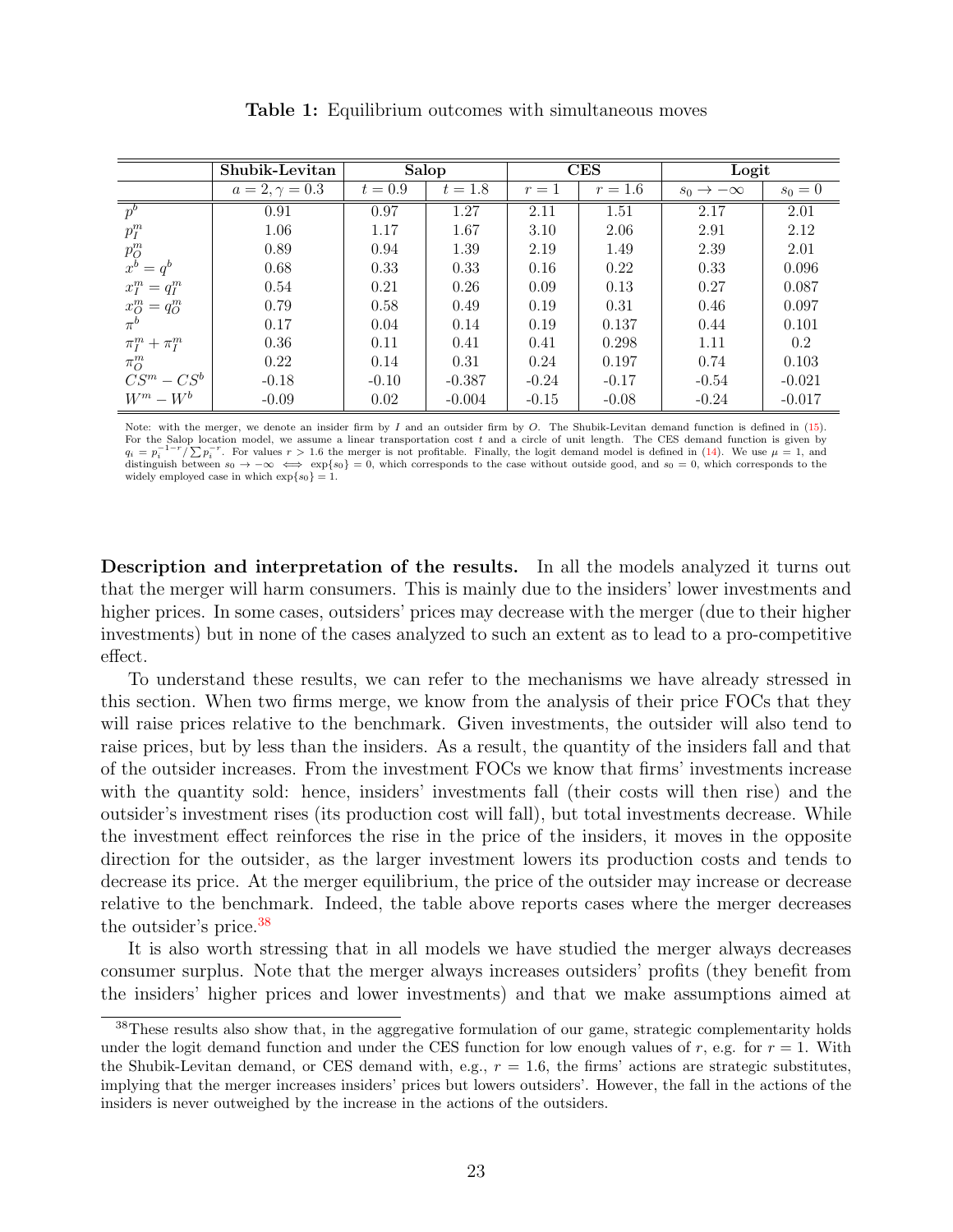guaranteeing that the merger is profitable for the insiders.<sup>[39](#page-1-0)</sup> In principle the merger may raise total surplus, and we do find that this may happen in the Salop model. Before making too much of this result, though, consider that in the Salop model demand is completely inelastic (all the market is covered and each consumer buys just one unit), hence there will be no dead-weight loss from the merger's higher prices.

**Efficiency gains**  $(\lambda > 0)$  We have carried out an analysis of the Shubik-Levitan and Salop circle model (which do not satisfy the IIA property) under the assumption of efficiency gains, and it confirms the results obtained above in Subsection [2.3.7:](#page-18-1) while at the benchmark the equilibrium variables are not affected by the level of efficiency gains  $\lambda$ , as  $\lambda$  increases the 'performance' of the merger becomes better and better (total investments increase and consumer surplus increases) until the merger becomes beneficial to consumers. In Section [3.5](#page-33-0) below, we shall report a graphical analysis which illustrates these findings.

## <span id="page-25-0"></span>3 Extensions

In this section, we study a few extensions of our main model. First, we relax the assumption that firms' products are symmetric. Second, we consider quality-enhancing investments rather than cost-reducing investments. Third, we consider a sequential first-investments-thenprice game rather than a simultaneous move game. Fourth, we consider the possibility that firms cannot perfectly appropriate their investments (involuntary spillovers). Finally, we study market allocations and investments with a NSA/RJV.

### <span id="page-25-1"></span>3.1 Asymmetric products

The model has been solved under the assumption of symmetric goods. In this section, we discuss the robustness of the results in Propositions [3,](#page-17-2) [4](#page-17-3) and [5](#page-18-2) when relaxing this condition.<sup>[40](#page-1-0)</sup>

First of all, notice that nothing in the aggregative formulation of the model requires symmetry among the firms in the industry (indeed, the advantage of this approach is that it relies on the aggregate of the actions, rather than its composition). Hence the derivation of the benchmark equilibrium does not rely on an assumption of symmetry.

Next, consider the merger. The outsiders' inclusive reaction functions are not affected by the merger, and are the same as in the benchmark. As for the insiders, when we showed that the merger reduces the value of their inclusive reaction functions (Lemma [9\)](#page-17-0), symmetry allowed us to rule out the case in which the new firm treats the two products differently. Consider now the case in which the insiders' products may be asymmetric. If the merged entity keeps both goods active, then the proof proceeds as in Lemma [9,](#page-17-0) which means that both inclusive

<sup>&</sup>lt;sup>39</sup>Notably, as substitutability among the products increases, competition becomes fiercer and the insiders will lose more from being less efficient than outsiders (due to lower investments under the merger). Therefore, a common restriction in the models is that products are sufficiently differentiated: this translates into assuming a low enough  $\gamma$  in the Shubik-Levitan model, a large enough t in the Salop model, and a low enough r in the CES model.

<sup>&</sup>lt;sup>40</sup>Alternatively, one might consider a setting in which firms offer asymmetric product portfolios. While we do not expect the results of the analysis to differ from a qualitative point of view, the challenging feature of such an asymmetric model is that, based on the scant available literature on multi-product firms, it would be complicated to establish existence and uniqueness of the equilibrium with and without the merger.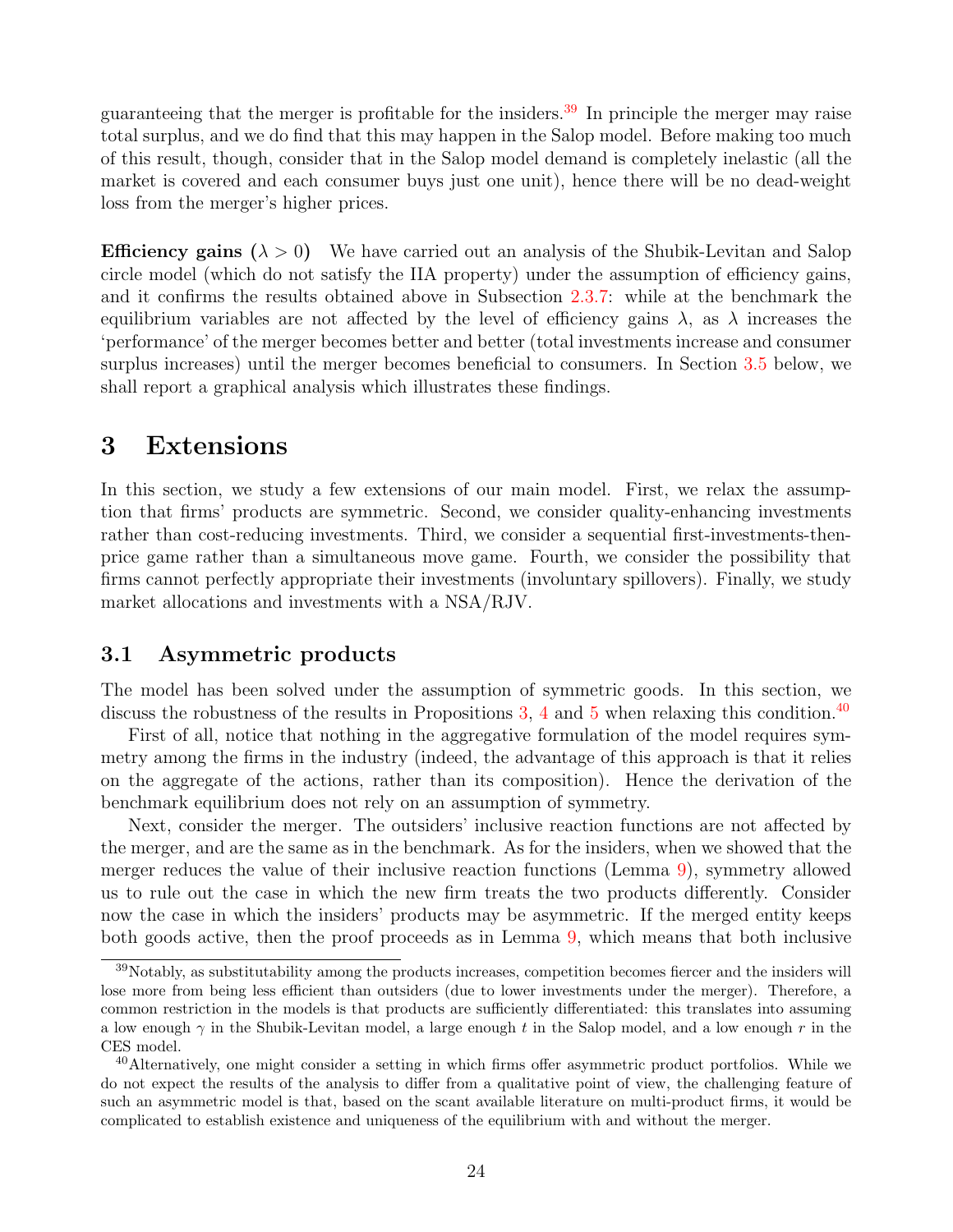best reply functions fall with respect to the benchmark. If instead the merged entity closes down firm i's good, then  $\tilde{r}_i^m(A) = 0 < \tilde{r}_i(A)$ . Hence,  $\tilde{r}_k^m(A) = \tilde{r}_k(A)$ . This means that  $R^m < \tilde{r}_i(A) + \tilde{r}_k(A)$  and the merger reduces the aggregate as it was the case with symmetric products (i.e.,  $A^b < A^m$ ).

What are the implications for consumer surplus? As argued after Proposition [4,](#page-17-3) a sufficient condition for the merger to reduce consumer welfare is that the demand satisfies the IIA property (or, equivalently, that the consumer surplus only depends on the aggregate, not on its composition). Thus, with and without symmetry, the same condition is sufficient to show that the merger is anticompetitive.

As far as total industry investment is concerned, the analysis in Proposition [5](#page-18-2) proves the fall in investments under the condition that total demand depends on the aggregate. Symmetry allows us to streamline the comparison between the value of investments before and after the merger, and then show that investments fall for any (weakly) concave investment function  $\chi$ .

With asymmetric products the comparison is complicated by the fact that outsiders' rise in investments might more than compensate the fall in insiders', even if total demand falls. However, we obtain the same result as in the proposition if the investment function is linear in x, e.g.,  $q = \zeta x$ , with  $\zeta > 0$  – which holds true whenever  $-F'(x_i)/c'(x_i) = \zeta x_i$  (see the proof of Lemma [1](#page-8-0) for details). Then,  $\zeta \sum_i x_i = \sum_i q_i$  and a merger that reduces industry quantity decreases industry investments, too.

Finally, in the model with efficiency gains (Section [2.3.7\)](#page-18-1), we use symmetry to simplify the derivation of the investment function  $x_i = \chi(q_i|\lambda)$ . However, it is possible to operate our transformation and solve the "price-only" model (and the aggregative version of it) even with asymmetric firms. In that case, the investment function is obtained solving the FOCs for  $x_i$  and  $x_k$  as function of  $q_i$  and  $q_k$ . Hence, symmetry is not necessary to derive the results, although admittedly it greatly simplifies the analysis.

#### 3.2 Quality-increasing investments

In this section, we discuss the implications of a model in which the investments carried out by firms increase the quality of their good, rather than decreasing their cost of production. Specifically, we let the quantity of a firm depend on its own and rivals' prices  $(p)$  and quality (x) level:  $q_i = q_i(p_i, \bar{p}_{-i}, x_i, \bar{x}_{-i})$ , with  $\partial_{x_i} q_i \geq 0$  and  $\partial_{x_i} q_k \leq 0$  (that is, an increase in the quality of firm i implies that  $q_i$  rises and  $q_k$  reduces, with  $i \neq k$ , as standard in models of quality differentiation). Consider further the case where the price- and quality-setting stages take place simultaneously, the investment in quality does not generate any efficiency gains and each firm bears a marginal cost of production equal to c.

If firms act independently, each solves the following maximization problem:

$$
\max_{p_i, x_i} \hat{\pi}_i(p_i, \bar{p}_{-i}, x_i, \bar{x}_{-i}) = q_i(p_i, \bar{p}_{-i}, x_i, \bar{x}_{-i})(p_i - c) - F(x_i), \quad i = 1, ..., n.
$$

The associated FOCs are:

<span id="page-26-0"></span>
$$
\partial_{p_i}\hat{\pi}_i = q_i(p_i, \bar{p}_{-i}, x_i, \bar{x}_{-i}) + \partial_{p_i}q_i(p_i, \bar{p}_{-i}, x_i, \bar{x}_{-i})(p_i - c) = 0, \qquad (26)
$$

$$
\partial_{x_i}\hat{\pi}_i = \partial_{x_i}q_i(p_i, \bar{p}_{-i}, x_i, \bar{x}_{-i})(p_i - c) - F'(x_i) = 0.
$$
\n(27)

If firms i and k merge, they maximize  $\hat{\pi}_{i,k} \equiv \hat{\pi}_i(p_i, \bar{p}_{-i}, x_i, \bar{x}_{-i}) + \hat{\pi}_k(p_k, \bar{p}_{-k}, x_k, \bar{x}_{-k})$  with respect to  $p_i$ ,  $p_k$ ,  $x_i$  and  $x_k$ , with  $i, k = 1, ..., n$ , and  $i \neq k$ . The FOCs with respect to  $p_i$  and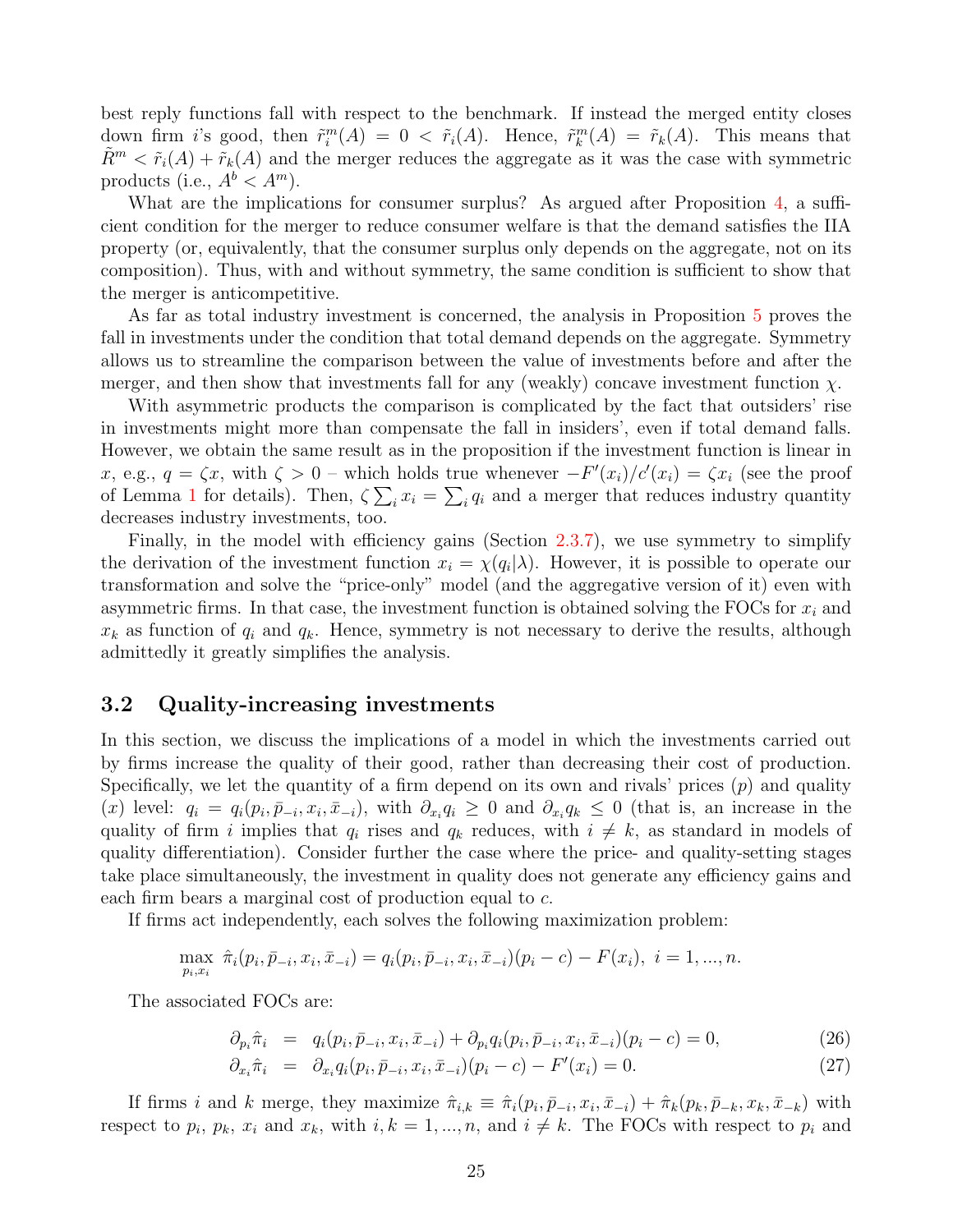$x_i$  follow (we omit those for  $p_k$  and  $x_k$ , which are symmetric, and those of the outsiders, which are the same as in the benchmark):

<span id="page-27-0"></span>
$$
\partial_{p_i} \hat{\pi}_{i,k} = q_i(p_i, \bar{p}_{-i}, x_i, \bar{x}_{-i}) + \partial_{p_i} q_i(p_i, \bar{p}_{-i}, x_i, \bar{x}_{-i})(p_i - c) + \partial_{p_i} q_k(p_k, \bar{p}_{-k}, x_k, \bar{x}_{-k})(p_k - c) = 0,
$$
\n(28)

$$
\partial_{x_i} \hat{\pi}_{i,k} = \partial_{x_i} q_i (p_i, \bar{p}_{-i}, x_i, \bar{x}_{-i}) (p_i - c) \n+ \partial_{x_i} q_k (p_k, \bar{p}_{-k}, x_k, \bar{x}_{-k}) (p_k - c) - F'(x_i) = 0.
$$
\n(29)

When investments increase a firm's quality, the impact of the merger is a priori ambiguous. Compare first the insiders' FOCs with respect to prices,  $(26)$  and  $(28)$ : under the merger there is the usual internalization of price effects which - ceteris paribus - leads the merged entity to raise prices. This will increase the marginal revenue from investing and will therefore tend to increase the insiders' incentive to invest. On the other hand, by comparing the investment FOCs of the insiders, [\(27\)](#page-26-0) and [\(29\)](#page-27-0), it turns out that the merged entity will have a lower incentive to invest: this is because it internalizes the fact that any extra dollar of investments on product i will lower the demand of product k, which also belongs to the same firm. It is therefore difficult to say whether insiders' investments will increase or decrease with the merger.

As for the outsiders, their FOCs are not affected by the merger, but because of strategic complementarity, outsiders' prices would tend to rise, which in turn raises their incentives to invest. But of course the change in the insiders' investments will also affect their FOCs, so it is difficult to reach an unambiguous conclusion about the effect of the merger on the outsiders too.

#### 3.2.1 Cost-reducing and quality-increasing: indifference results

Given the ambiguous conclusions of the general model with quality-increasing investment, we show two formulations of the demand model under which the equilibrium results of the game with cost-reducing investments are equivalent to those with quality-increasing investments.

Quality-adjusted model, and CES demand In our main model, the utility of the representative consumer takes the following form  $U(q_1, ..., q_n)$ . Assume now that the consumer's utility depends on  $x_iq_i$ . That is,  $U(x_1q_1,\ldots,x_nq_n)$ . In this alternative model, the solution of the utility maximization problem leads to a demand system as in  $x_i q_i = D_i(z_i, \bar{z}_{-i})$ , with  $z_i = p_i/x_i$ and  $i = 1, ..., n$ .

In this context, the gross profits of a firm  $i$  is equivalent to the gross profits in our baseline model when considering a quality adjusted value of marginal costs of production  $(c/x_i)$ :

$$
\hat{\pi}_i + F(x_i) = (p_i - c)q_i
$$
  
= 
$$
(z_i - c/x_i)D_i(z_i, \bar{z}_{-i}).
$$

This equivalence means that all the conclusions derived in the model with cost-reducing in-vestment extend to this model with quality-adjusted prices and investments.<sup>[41](#page-1-0)</sup> It also extends to any model where demand can be written as a function of the price-investment ratio, as is the case, for instance, of the vertical product differentiation version of the CES  $(q_i = (p_i/x_i)^{(r-1)}/\sum_{j=1}^n (p_j/x_j)^r).$ 

<sup>41</sup>A model which presents this feature is the one used by Sutton (1998:58ff) and later used by, e.g., Symeonidis (2003).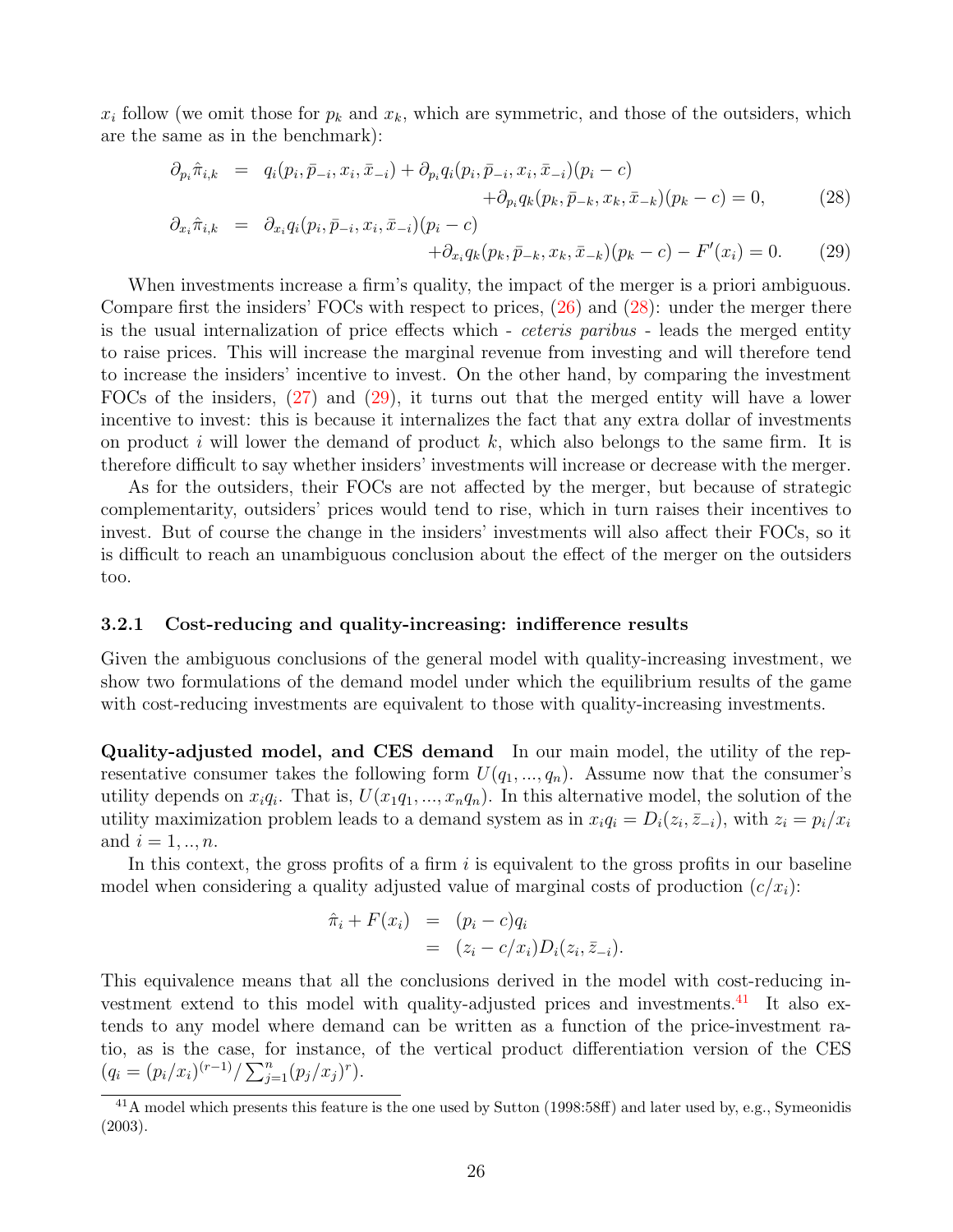Hedonic price transformation We now show that there exists another class of demand models for which we can establish an equivalence between the results with cost-reducing and quality-increasing investments.

Assume that  $q_i(p_i, \bar{p}_{-i}, x_i, \bar{x}_{-i})$  can be written as  $q_i(p_i - v(x_i), \bar{p}_{-i} - v(\bar{x}_{-i}))$ , where  $q_i$  is decreasing in  $(p_i - v(x_i))$  and increasing in the elements of the vector  $\bar{p}_{-i} - v(\bar{x}_{-i})$ , and where  $v(x_j)$  increases in the investment  $x_j$  for all j. This describes a model with quality-enhancing investments (the higher  $x_i$  the higher the perceived quality, and hence the demand for product i) where each firm has profit

$$
\pi_i(p_i, \bar{p}_{-i}, x_i, \bar{x}_{-i}) = (p_i - c)q_i(p_i - v(x_i), \bar{p}_{-i} - v(\bar{x}_{-i})) - F(x_i).
$$

If one defines  $h_i \equiv p_i - v(x_i)$  as the hedonic price of the quality determined by  $x_i$ , then the profit function above is equivalent to:

$$
\pi_i(h_i, \overline{h}_{-i}, x_i, \overline{x}_{-i}) = (h_i - (c - v(x_i)))q_i(h_i, \overline{h}_{-i}) - F(x_i),
$$

which is nothing else than the profit function of a firm  $i$  whose investment reduces its marginal cost according to  $c_i(x_i) = c - v(x_i)$ . This is like in the cost-reducing model we dealt with in the previous section.

For instance, let us study a quality-enhancing version of the model by using a logit demand function. In its vertical product differentiation version, this demand can be written as:

$$
q_i = \frac{\exp\{(s + \upsilon(x_i) - p_i)\}}{\exp\{(s_0 - p_0)\} + \sum_{j=1}^n \exp\{(s + \upsilon(x_j) - p_j)\}},
$$

where 0 is the outside good, and each firm i has profit  $\pi_i = (p_i - c)q_i(\cdot, \cdot) - F(x_i)$ . By defining the hedonic price  $h_i = p_i - v(x_i)$ , the profit can be rewritten as:  $\pi_i = (h_i - c + v(x_i))(\exp\{(s$  $h_i)$ })/( $\exp\{(s_0-p_0)\}+\sum_{j=1}^n \exp\{(s-h_j)\}$ )– $F(x_i)$ , which is a version of the cost-reducing model we analyzed above. Not only the logit demand falls within this class of functions, but also the Shubik-Levitan demand system (see Häckner, 2000) of the type  $q_i = (\alpha_i - p_i)\beta - \gamma \sum_j (\alpha_j - p_j)$ , with  $\alpha_i = \alpha + \alpha(x_i)$  measuring quality,  $\beta > 0$  and  $\gamma \in (0,1)$ . Specifically, this would be equivalent to studying a model of cost-reducing investments  $c_i = c - c(x_i)$  with a demand  $q_i = (\alpha - p_i)\beta - \gamma \sum_j (\alpha - p_j).$ 

In sum, some standard models where firms invest to enhance their quality can be reinterpreted as the cost-reducing models we have studied in the previous sections. Hence, the same conclusions would apply: a merger is anti-competitive unless it entails sufficient efficiency gains.[42](#page-1-0)

#### <span id="page-28-0"></span>3.3 The merger with involuntary spillovers

We have so far assumed that firms can fully appropriate their investments or innovations. While this is a realistic assumption for many industries where physical or intellectual property rights are typically well protected (think for instance of MNOs' investments in telephone infrastructure, or a pharmaceutical company's new molecule), there may be industries where involuntary

<sup>&</sup>lt;sup>42</sup>Perhaps the most popular model of vertical product differentiation is the Shaked and Sutton model. In the previous version of the paper we showed that even in that model (in which firms set sequentially qualities and then prices) the merger decreases investments and consumer surplus.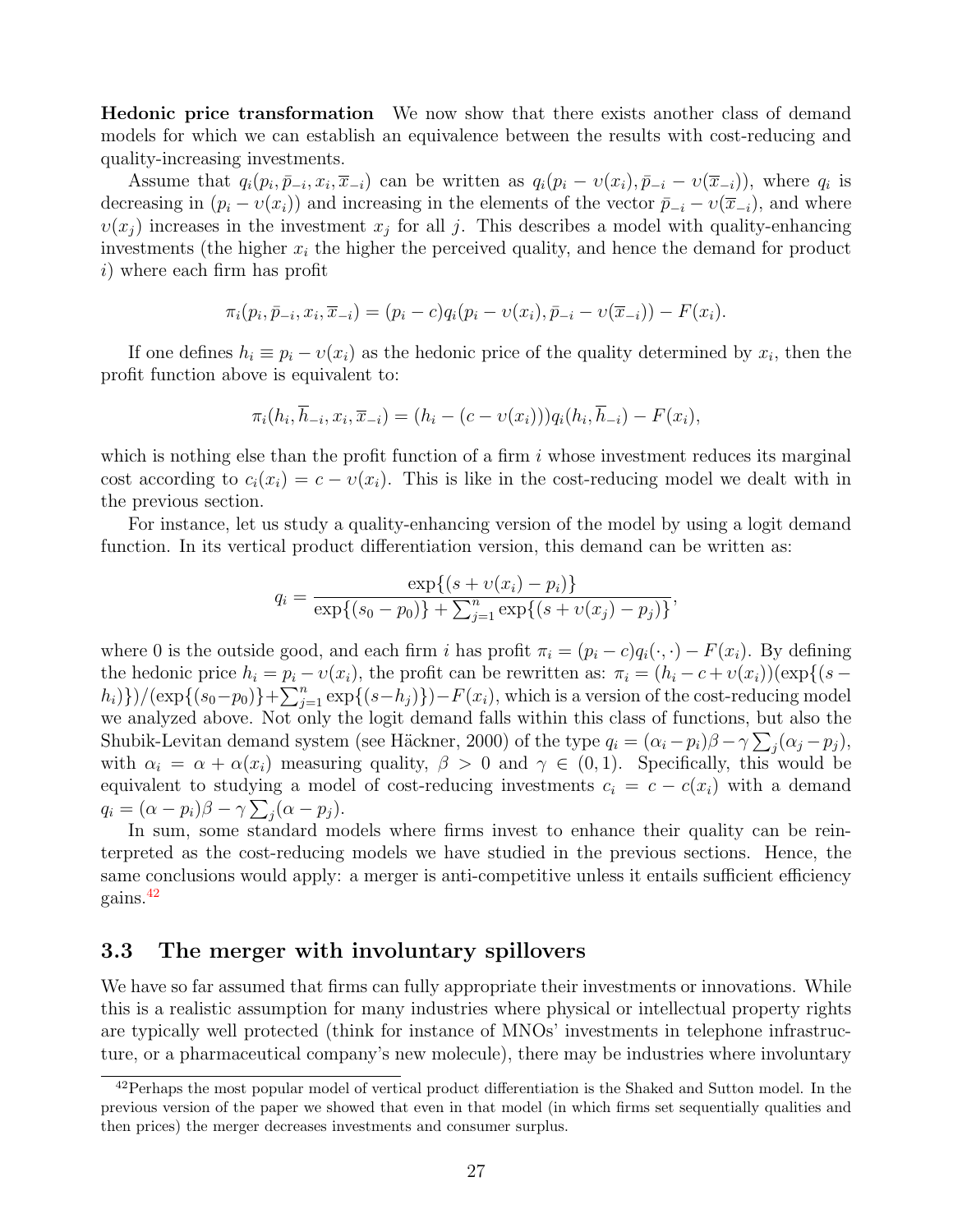spillovers are substantial, due to e.g. imitation, or movement of research personnel among firms. In this section, we show that involuntary spillovers have the same qualitative effect as the efficiency gains in our analysis. In order to make the treatment of spillovers as close as possible to the existing literature (see, e.g., d'Aspremont and Jacquemin, 1988) we assume that - in case of spillovers - the investment by a firm decreases the marginal cost of production of a rival. We then solve our model under the assumptions that  $n = 2$ ,  $F(x_i) = x_i^2/2$  and  $c(x_i, x_k) = c - x_i - \sigma x_k$ , where  $\sigma \in [0, 1]$  represents involuntary spillovers. We first consider the benchmark, and then the merger.

At the benchmark, firm *i*'s problem is:  $\max_{p_i, x_i} \pi_i^{inv} = [p_i - c + x_i + \sigma x_k] q_i(p_i, p_k) - x_i^2/2$ , for  $i, j = 1, 2; i \neq j$ . Solving the FOC with respect to the investment gives:  $x_i = q_i(p_i, p_k)$ , and, after replacement, firm  $i$ 's problem is in one variable only:

$$
\max_{p_i} \ \pi_i^{inv} = [p_i - c + \sigma q_k(p_i, p_k)] \, q_i(p_i, p_k) + \frac{\left(q_i(p_i, p_k)\right)^2}{2},
$$

subject to  $x_i = q_i(p_i, p_k)$ . The FOCs are given by:

<span id="page-29-0"></span>
$$
\partial_{p_i} \pi_i^{inv} = q_i(p_i, p_k) + (p_i - c) \partial_{p_i} q_i(p_i, p_k) + q_i(p_i, p_k) \partial_{p_i} q_i(p_i, p_k) \n+ \sigma q_i(p_i, p_k) (\partial_{p_i} q_k(p_i, p_k) + \partial_{p_i} q_i(p_i, p_k)) = 0.
$$
\n(30)

Consider now the merger between the two firms, and assume away any possible cost savings ( $\lambda = 0$ ). The merged entity's problem is to maximize  $\pi_{i,k}^{inv}$  with respect to prices and investments, with  $\pi_{i,k}^{inv} \equiv \sum_{i \neq k} [p_i - c + x_i + \sigma x_k] q_i(p_i, p_k) - x_i^2/2$ .

Solving the FOC with respect to the investment  $x_i$  (we omit the FOC with respect to j, since it is identical) gives  $x_i = q_i(p_i, p_k) + \sigma q_k(p_i, p_k)$ ; thus, prices being equal, the merged entity invests more because it internalizes that an investment in good *i*'s production will also benefit good k. After replacing  $x_i$  and  $x_k$  the merged entity's program becomes:

$$
\max_{p_i, p_k} \pi_{i,k}^{inv} = \sum_{i \neq k} (p_i - c) q_i(p_i, p_k) + \frac{(q_i(p_i, p_k) + \sigma q_k(p_i, p_k))^2}{2}.
$$

Taking the FOC with respect to  $p_i$ , and using symmetry, we obtain:

<span id="page-29-1"></span>
$$
\partial_{p_i} \pi_{i,k}^{inv} = q_i(p_i, p_k) + (p_i - c) \partial_{p_i} q_i(p_i, p_k) + q_i(p_i, p_k) \partial_{p_i} q_i(p_i, p_k) \n+ \sigma \partial_{p_i} q_i(p_i, p_k) (q_i(p_i, p_k) + q_k(p_i, p_k)) \n+ (p_k - c + q_i(p_i, p_k)) \partial_{p_i} q_k(p_i, p_k) + \sigma \partial_{p_i} q_i(p_i, p_k) (q_i(p_i, p_k) + q_k(p_i, p_k)) \n+ \sigma^2 (q_i(p_i, p_k) \partial_{p_i} q_i(p_i, p_k) + q_k(p_i, p_k) \partial_{p_i} q_k(p_i, p_k)) = 0.
$$
\n(31)

We can now compare the ensuing equilibria by inspecting the FOCs at the benchmark and at the merger, respectively  $(30)$  and  $(31)$ . The first four terms of  $(31)$  are identical to expression [\(30\)](#page-29-0), hence at the benchmark equilibrium they must equal zero. If  $\sigma = 0$ , that is, absent spillovers, the only difference between the two FOCs is represented by the term  $(p_k - c + q_i(p_i, p_k)) \partial_{p_i} q_k(p_i, p_k)$ , which is the usual upward pricing pressure effect of mergers. Therefore, absent spillovers the merger would lead to higher prices (and - after replacement in the investment FOC - into lower investments). When  $\sigma > 0$ , however, there is an effect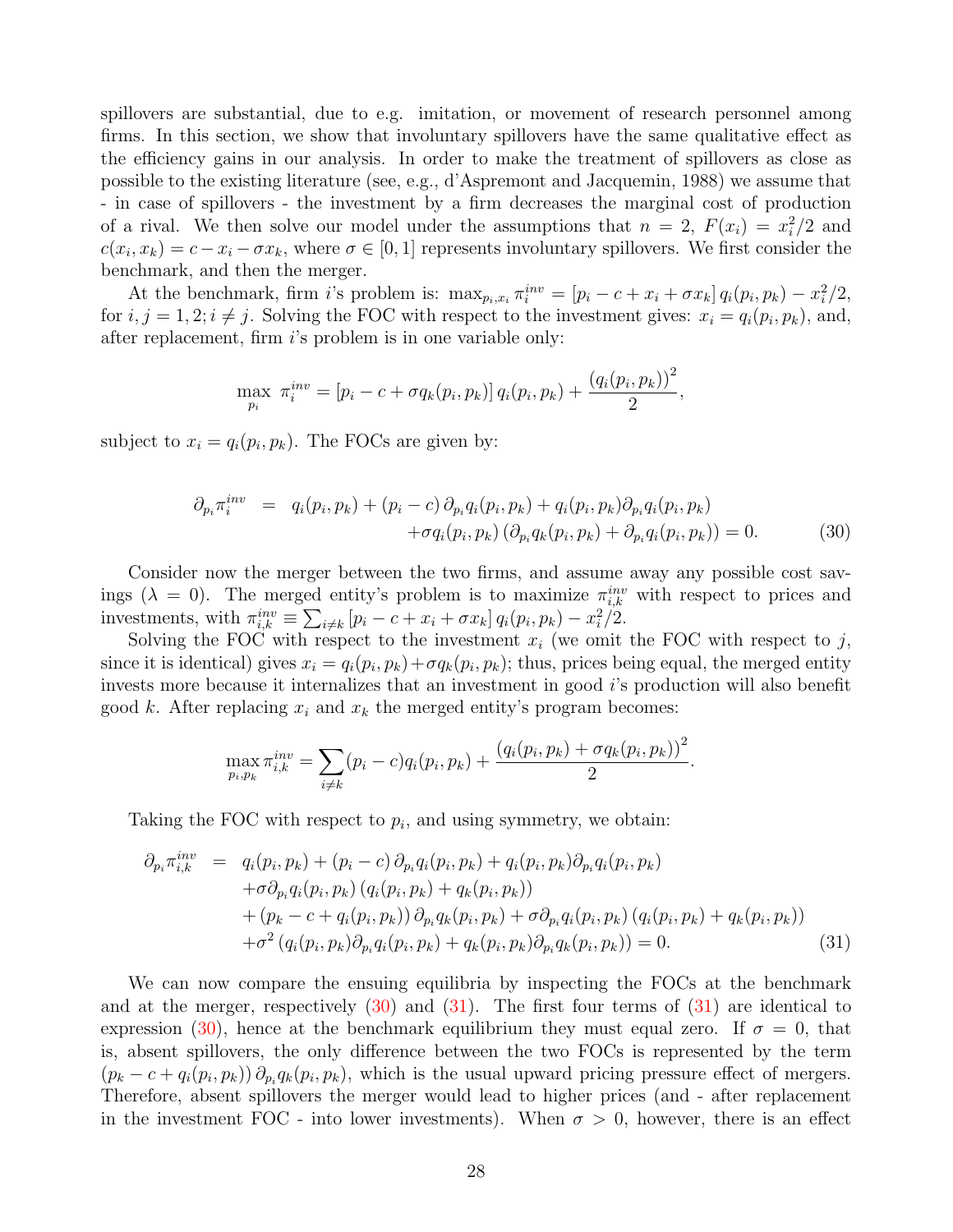of opposite sign, that is, pushing prices downwards. Indeed, the last line in expression [\(31\)](#page-29-1) is negative. Therefore, the higher the spillover  $\sigma$  the more likely that the equilibrium price is lower under the merger; and the investment will be higher, due both to the internalization of the spillover and the lower price.

This means that there is a close parallel between the model with involuntary spillovers and the model with economies of scale in the investment function: in both cases, the merger will allow to internalize an externality.

#### 3.4 Sequential choices

The game where firms simultaneously choose both cost-reducing investments and prices can be interpreted as one where investments cannot be observed by rivals when firms take pricing decisions. In this section, we look at sequential moves, i.e. the case where firms know all investments made at the time they set prices.

As in the previous subsection, we begin by looking at the benchmark (status quo) case with n symmetric independent firms, and then at the merger between two out of these  $n$  firms. Unfortunately though, in the sequential moves case we cannot rely on either the transformation from a bi-dimensional into a one-dimensional variable maximization problem or the aggregate game formulation, so we shall limit ourselves to compare the FOCs at the benchmark and at the merger, and resort to parametric models to gain some insight on the net effects of the merger.

#### 3.4.1 Benchmark with independent firms

If firms act independently, in the second stage each firm  $i$  solves the following problem:

$$
\max_{p_i} \ \tilde{\pi}_i(p_i, \bar{p}_{-i}, x_i) = (p_i - c(x_i))q_i(p_i, \bar{p}_{-i}) - F(x_i), \ i = 1, ..., n.
$$

The FOCs are:

<span id="page-30-0"></span>
$$
\partial_{p_i} \tilde{\pi}_i(\cdot) = q_i(p_i, \bar{p}_{-i}) + \partial_{p_i} q_i(p_i, \bar{p}_{-i})(p_i - c(x_i)) = 0.
$$
\n(32)

Assume the system of n FOCs is uniquely solved by the vector of equilibrium prices,  $\bar{p}^b(\bar{x}) =$  $(p_1^b(\bar{x}), p_2^b(\bar{x}), ..., p_n^b(\bar{x}))$ , which is function of the vector  $\bar{x} = (x_1, x_2, ..., x_n)$  of the *n* cost-reducing investments.

In the first stage, firms maximize  $\tilde{\pi}_i\left(\bar{p}^b(\bar{x}), x_i\right)$  with respect to  $x_i$ , which, invoking the envelope theorem, yields the following system of FOCs:

$$
\partial_{x_i}\tilde{\pi}_i(\cdot) = -c'(x_i)q_i(\bar{p}^b(\bar{x})) - F'(x_i) + (n-1)\frac{dp_j^b}{dx_i}\partial_{p_j}q_i(\bar{p}^b(\bar{x}))\left(p_i^b(\bar{x}) - c(x_i)\right) = 0,\tag{33}
$$

for all  $i = 1, ..., n$  and  $j \neq i$ . The conditions in [\(33\)](#page-30-0) define the equilibrium level of investment in the sequential choice game with independent firms.<sup>[43](#page-1-0)</sup> The difference between  $(33)$  and  $(2)$  is that, with sequential moves, each firm  $i$  takes into account that raising its investment reduces the prices set by its rivals, and this will impact negatively own profits since it makes price

<sup>43</sup>For the stability and the unicity of the equilibrium at the investment stage in the benchmark and with the merger, we invoke the conditions derived in Kolstad and Mathiesen (1987). We will check that they are satisfied within the parametric models that we refer to below.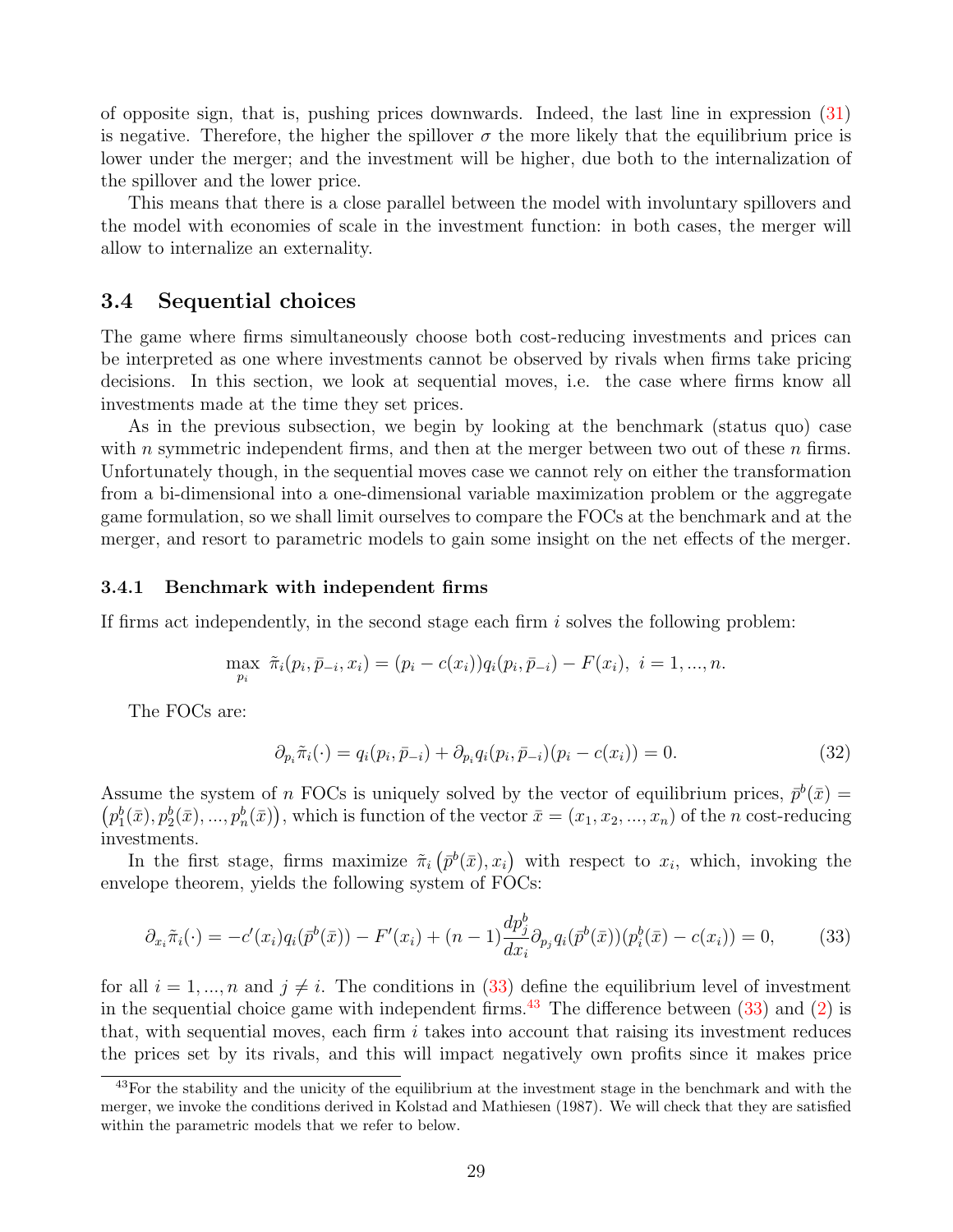competition more fierce. This effect is reflected by the last term in [\(33\)](#page-30-0). As a consequence, the equilibrium investment values in  $\bar{x}^b(\bar{p})$ , as set by each firm i solving conditions [\(33\)](#page-30-0) in the benchmark model with sequential moves, will be lower than in the simultaneous moves case, ceteris paribus.

#### 3.4.2 Merger between firm i and firm  $k$

In the second stage, the two merging firms  $i$  and  $k$  solve:

$$
\max_{p_i, p_k} \ \tilde{\pi}_{i,k} = (p_i - c(x_i))q_i(p_i, \bar{p}_{-i}) + (p_k - c(x_k))q_k(p_k, \bar{p}_{-k}) - F(x_i) - F(x_k) + \lambda G(x_i, x_k),
$$

with  $i \neq k$ . The FOC with respect to  $p_i$  (we omit that for  $p_k$  which is symmetric) is:

$$
\partial_{p_i}\tilde{\pi}_{i,k} = q_i(p_i, \bar{p}_{-i}) + \partial_{p_i}q_i(p_i, \bar{p}_{-i})(p_i - c(x_i)) + \partial_{p_i}q_k(p_k, \bar{p}_{-k})(p_k - c(x_k)) = 0.
$$
 (34)

These FOCs are the same as in the simultaneous moves case: thus, since  $\partial_{p_i} q_k(p_k, \bar{p}_{-k}) \geq 0$  and  $p_k > c(x_k)$  at the equilibrium, and for given investments, the merger increases the price set by each insider with respect to the benchmark.

As for the outsiders, their FOCs will be the same as in the benchmark.

Let us call  $\bar{p}^m(\bar{x})$  the vector of the prices which solves the system of the n FOCs above, and note that it will be composed of the two insiders' prices,  $p_i^m(\bar{x}) = p_k^m(\bar{x})$  and  $(n-2)$  symmetric outsiders' prices  $p_j^m(\bar{x})$  with  $j \neq i, k$ .

In the first stage, insiders maximize joint profits  $\tilde{\pi}_{i,k} = \tilde{\pi}_i (p^m(\bar{x}), x_i) + \tilde{\pi}_k (p^m(\bar{x}), x_k)$  with respect to  $x_i$  and  $x_k$ . Using the envelope theorem, the associated FOCs are as follows:

<span id="page-31-1"></span><span id="page-31-0"></span>
$$
\partial_{x_i} \tilde{\pi}_{i,k} = -c'(x_i) q_i(\bar{p}^m(\bar{x})) - F'(x_i) + \lambda \partial_{x_i} G(x_i, x_k)
$$
  
+
$$
(n-2) \frac{dp_j}{dx_i} [\partial_{p_j} q_i(\bar{p}^m(\bar{x})) (p_i^m(\bar{x}) - c(x_i)) + \partial_{p_j} q_k(\bar{p}^m(\bar{x})) (p_k^m(\bar{x}) - c(x_k))] = 0 (35)
$$

for all  $j \neq i, k$ .<sup>[44](#page-1-0)</sup>

As for the outsiders, their FOCs will have the same terms as those in the benchmark, except that different prices are anticipated as solution of the last stage of the game:

$$
\partial_{x_j} \tilde{\pi}_j(\cdot) = -c'(x_j) q_j(\bar{p}^m(\bar{x})) - F'(x_j) + \sum_{l \neq j} \frac{dp_l^m}{dx_j} \partial_{p_l} q_j(\bar{p}^m(\bar{x})) (p_j^m(\bar{x}) - c(x_j)) = 0. \tag{36}
$$

Let us now compare the FOCs with respect to investments in the merger,  $(35)$  and  $(36)$ , with those of the benchmark,  $(33)$ . As for the insiders', there are three different effects at work. Two are of the same nature as in the simultaneous case: (i) since the insiders anticipate that they will sell lower quantities than at the benchmark  $(q_i(\bar{p}^m(\bar{x})) < q_i(\bar{p}^b(\bar{x}))$  because insiders' prices increase more than outsiders'), this will reduce the marginal revenue from investment, consisting of the term  $-c'(x_i)q_i(\bar{p}^m(\bar{x}))$ . This will tend to lower investments by insiders. (ii) To the extent that efficiency gains exist  $(\lambda > 0)$ , the term  $\lambda \partial_{x_i} G(x_i, x_k)$  will decrease marginal costs from investing, and hence will tend to increase insiders' investments.

However, (iii) a new effect of the merger exists, and can be seen by comparing the last "strategic" term on the left-hand side (LHS) of expressions [\(33\)](#page-30-0) and [\(35\)](#page-31-0). In the benchmark

 $\frac{44 \text{The FOC of an outside is isomorphic to the one of a firm in the benchmark (33), and therefore not reported.}$  $\frac{44 \text{The FOC of an outside is isomorphic to the one of a firm in the benchmark (33), and therefore not reported.}$  $\frac{44 \text{The FOC of an outside is isomorphic to the one of a firm in the benchmark (33), and therefore not reported.}$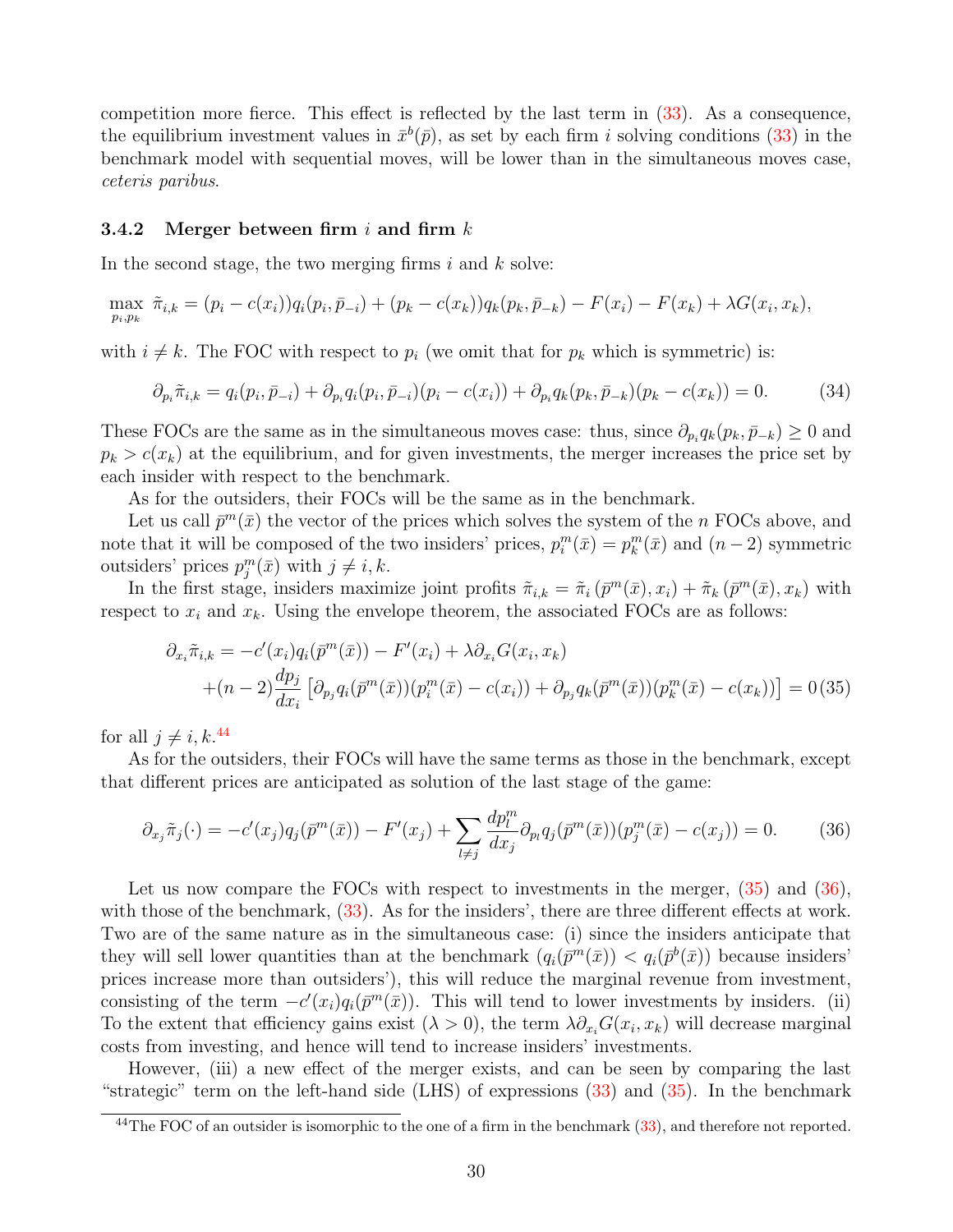configuration of the sequential game, each firm takes into account that investing an additional dollar will lower its own costs and prices, but also (by strategic complementarity) the prices of all the  $(n-1)$  rivals - and this will impact negatively on own profits. A merged entity, though, will take into account that an additional dollar invested in product  $i$  will lower the prices of the  $(n-2)$  outsiders, and that this will impact negatively on *both* the profits from product i and from product  $k$ , and therefore tends to further reduce the incentive to invest by the merged firms with respect to the benchmark.<sup>[45](#page-1-0)</sup>

As for the outsiders' FOCs, there will be a similar effect as in the simultaneous game: since outsiders anticipate they will sell more than in the benchmark at the last stage of the game, they will have a higher marginal revenue from investing, and this will raise their investments at the merger equilibrium.

Beyond these considerations on the different effects at work, it is difficult to establish general results on the net effect that a merger may have - even in the case where no efficiency gains exist - due to the impossibility of resorting to an aggregative game formulation, which is not available for sequential games.<sup>[46](#page-1-0)</sup> In order to get some insights into the effects of a merger in a sequential game, we therefore turn to some specific functional form oligopoly models.

#### 3.4.3 The merger in parametric models with sequential choices

We have studied the sequential game for two different standard differentiated product models, the non-address model characterized by the Shubik-Levitan demand function, and the (address) Salop circle model, under the same assumptions made in the simultaneous model. To illustrate the results we report the solutions for particular parameter values in Table [2.](#page-33-1)

The results for the sequential model are of the same qualitative nature as for the simultaneous model. The merger always raises the insiders' prices, and it may increase or decrease the outsiders' prices; it always lowers insiders' investments and increases outsiders', but with the former effect dominating so that at equilibrium total investments are always lower than at the benchmark; profits of insiders and outsiders alike increase with the merger; consumers are always harmed by the merger, but total surplus may increase with the merger in particular circumstances. To be more precise, it never increases in the Shubik-Levitan model, but in the Salop model it rises for  $t \in [0.6, 0.746)$  - namely, for values where substitutability among the goods is very high - and decreases for  $t \geq 0.746$  (we impose  $t \geq 0.6$  to ensure profitability of the merger). Recall, though, that the Salop model is very special because aggregate demand is completely inelastic, and the higher prices caused by the merger do not entail any deadweight loss.

 $^{45}$ The comparison between the two last terms in the FOCs  $(33)$  and  $(35)$ , however, is somehow limited by two other elements: (a) there are  $(n-1)$  terms to be summed up in [\(33\)](#page-30-0), but only  $(n-2)$  in [\(35\)](#page-31-0); and (b) the marginal effect on own profits caused by a reduction in the rivals' prices may differ because the marginal profits are evaluated at two different price equilibria.

<sup>46</sup>Interestingly, in the sequential case even dealing with the merger to monopoly is not straightforward. Consider for simplicity the case  $\lambda = 0$ . When  $n = 2$ , the strategic term  $\partial_{p_j} q_i(\bar{p}^b(\bar{x})) (p_i^b(\bar{x}) - c(x_i)) dp_j^b / dx_i$ disappears from the investment FOCs of the merged entity: while in the benchmark a firm will tend to reduce its investment because it anticipates that this will make competition in the product market fiercer, the insiders' will internalize this effect, so this effect would tend to increase investment relative to the benchmark: a priori, we cannot establish whether this effect may or may not outweigh the effect (see (i) above) due to the lower sales expected in the monopoly equilibrium.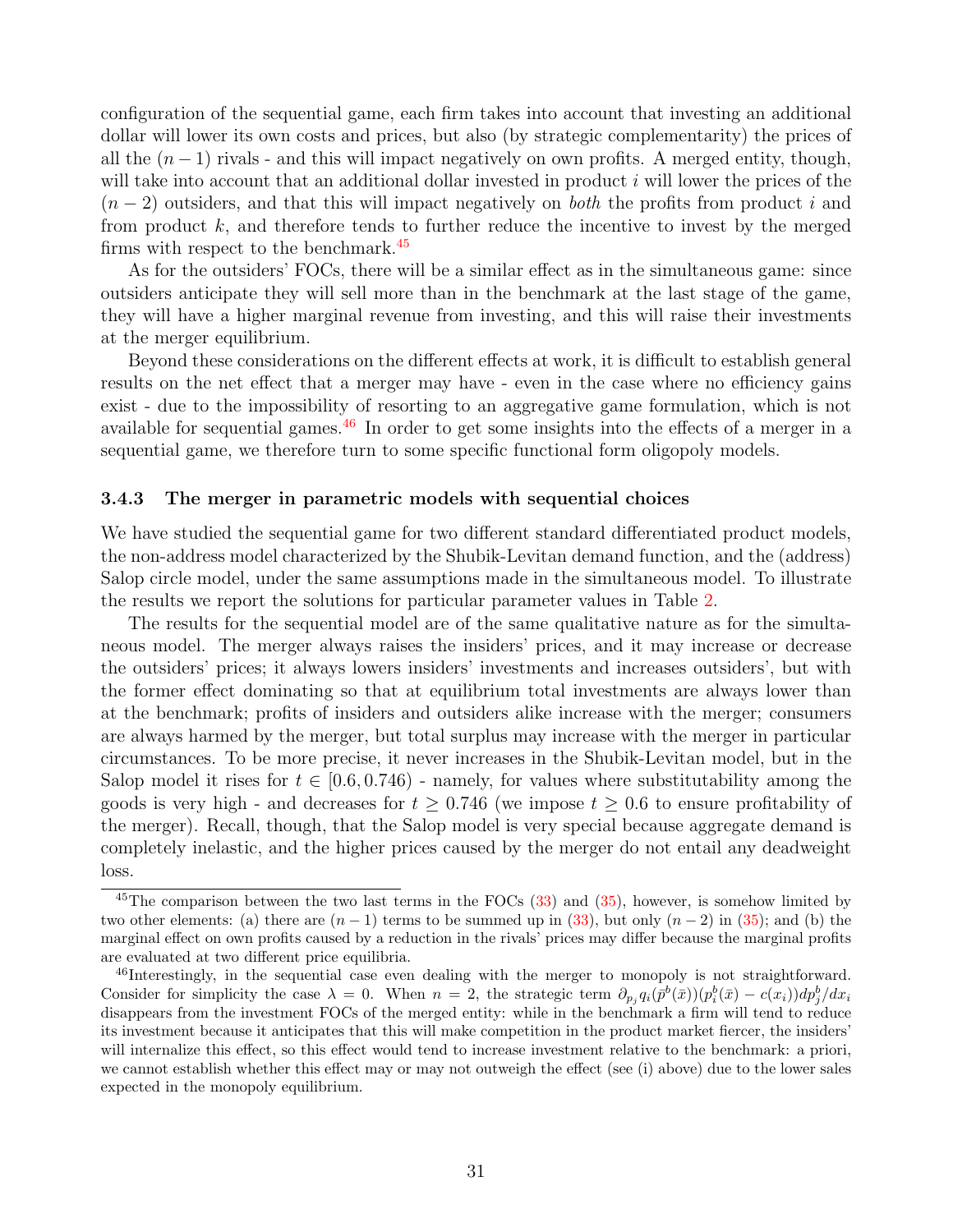|                                                       | Shubik-Levitan        | Salop     |           |  |
|-------------------------------------------------------|-----------------------|-----------|-----------|--|
|                                                       | $a = 2, \gamma = 0.3$ | $t = 0.9$ | $t = 1.8$ |  |
| $\bar{p}^{\overline{b}}$                              | 0.93                  | 0.97      | 1.33      |  |
| $p_l^m$                                               | 1.08                  | 1.17      | 1.78      |  |
| $p_{\cal O}^m$                                        | 0.92                  | 1.02      | 1.53      |  |
| $q^{b}$                                               | 0.67                  | 0.33      | 0.33      |  |
| $q_I^m$                                               | 0.53                  | 0.23      | 0.26      |  |
| $q_I^m$                                               | 0.76                  | 0.54      | 0.47      |  |
| $\vec{x}^b$                                           | 0.65                  | 0.27      | 0.27      |  |
| $x_I^m$                                               | 0.51                  | 0.15      | 0.18      |  |
| $\begin{array}{c} x_{{\cal O}}^m\\ \pi^b \end{array}$ | 0.73                  | 0.36      | 0.31      |  |
|                                                       | 0.18                  | 0.04      | 0.16      |  |
| $\pi_I^m + \pi_I^m$                                   | 0.37                  | 0.12      | 0.47      |  |
| $\pi_O^m$                                             | 0.23                  | 0.14      | 0.35      |  |
| $CS^m - CS^b$                                         | $-0.18$               | $-0.14$   | $-0.35$   |  |
| $W^m - W^b$                                           | $-0.11$               | $-0.002$  | $-0.02$   |  |

<span id="page-33-1"></span>Table 2: Equilibrium outcomes with sequential moves

Note: we denote an insider firm by  $I$  and an outsider by  $O$ . The number of firms is three and the specification of the demand models is as in Table [1.](#page-24-0)

#### <span id="page-33-0"></span>3.5 Network Sharing Agreements and Research Joint Ventures

When assessing a merger proposal, the merger has to be compared with the likely counterfactuals. The status quo (what we call benchmark) is an obvious counterfactual, but in the case of efficiency gains from investment, another natural counterfactual candidate is a situation where some firms agree upon investment decisions, while continuing to behave independently in the product market. Examples of cooperative agreements at the investment stage include Research Joint Ventures (RJVs), where firms set joint R&D programs but then independently market their innovation, and Network Sharing Agreements (NSAs), where Mobile Network Operators (MNOs) share infrastructure (such as sites, antennas, and other equipment) and/or spectrum, but compete in the retail markets where they sell mobile services independently.

In this section, we consider this type of agreements. We assume that the members of a NSA (or RJV), firms i and k, choose investment levels  $x_i$  and  $x_k$  to maximize joint profits, but they choose prices to maximize individual profits. We consider the case of simultaneous investments and price decisions.

Since we assume that NSA members  $i$  and  $k$  maximize joint profits when setting investment, and behave non-cooperatively when setting the price,  $47$  the FOCs of a NSA-member firm i are

 $47$ While this appears natural in a sequential move game, it may appear less so in a simultaneous move game. However, NSAs are often structured in such a way that investment decisions are fully delegated to a separate joint venture whose managers are to behave independently from the managers of the parent companies. Independence between investment decisions and price decisions is also often a requirement of competition agencies to authorise the NSA. Note that if the NSA were to maximize joint profits with respect to both investments and prices, it would simply be identical to a merger.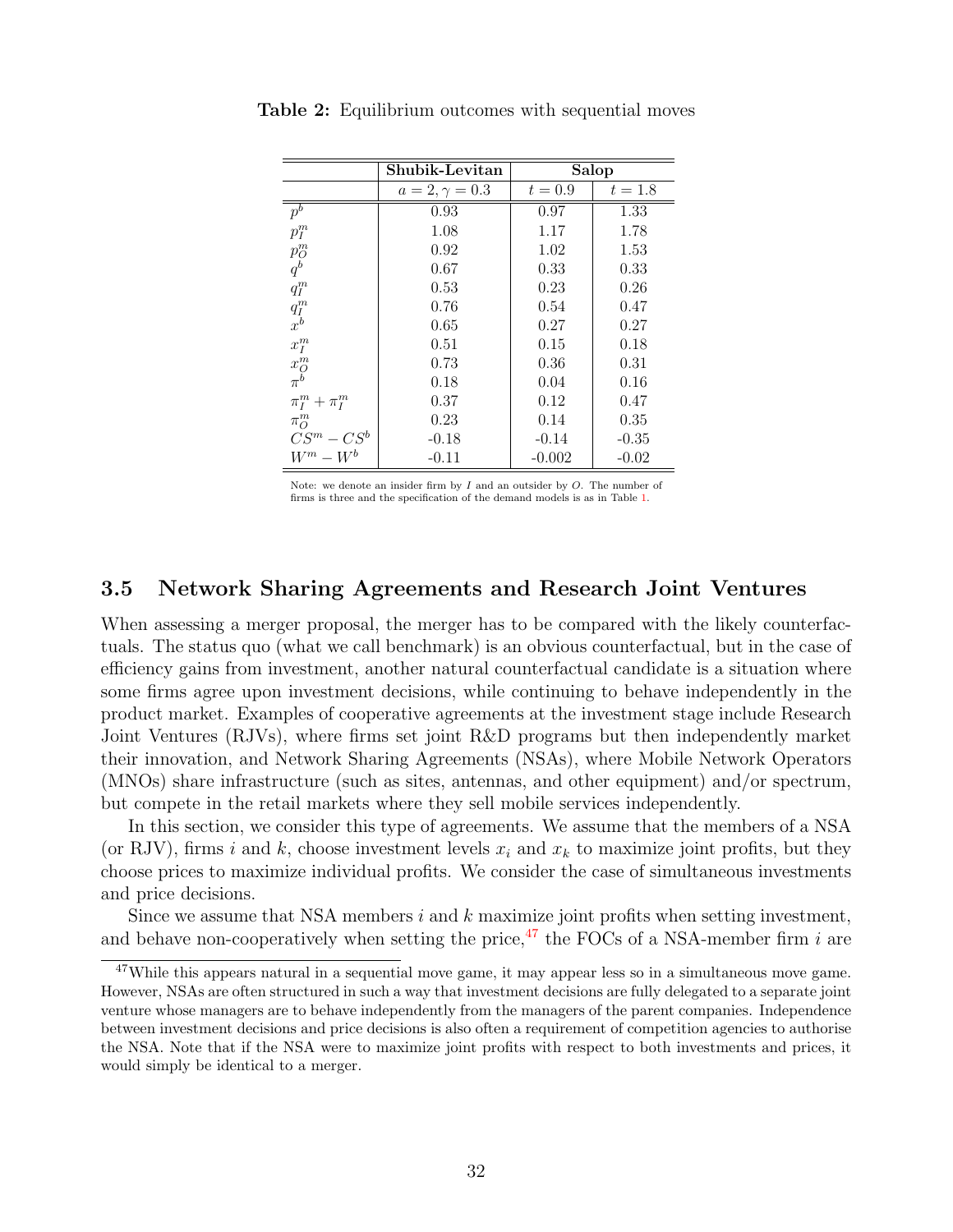(we omit those for  $k$ , which are symmetric, and those for the outsiders, which are unchanged):

$$
\partial_{p_i} \tilde{\pi}_{i,k} = q_i(p_i, \bar{p}_{-i}) + \partial_{p_i} q_i(p_i, \bar{p}_{-i})(p_i - c(x_i)) = 0,
$$
\n(37)

$$
\partial_{x_i}\tilde{\pi}_{i,k} = -\partial_{x_i}c(x_i)q_i(p_i,\bar{p}_{-i}) - \partial_{x_i}F(x_i) + \frac{\lambda}{2}\partial_{x_i}G(x_i,x_k) = 0.
$$
\n(38)

The FOC for the price is as in the benchmark (no merger), while the FOC for the investment of an insider firm  $i$  is the same as in the merger. As we will show, this implies that, in the simultaneous moves case, the NSA will (weakly) dominate the benchmark in terms of consumer welfare, since it allows the members to the agreement to benefit from efficiency gains.

#### 3.5.1 Comparing the NSA with the benchmark

We now provide a formal comparison between the NSA and the benchmark equilibrium outcomes.

Let us begin with the case with  $n = 2$  - we make use of the transformation of the model in one-action only. Since investments are taken cooperatively by  $i$  and  $k$ , we can write the maximization problem of a NSA member as  $\max_{p_i} \pi_i(p_i, p_k|\lambda)$ , subject to  $x_i = \chi(q_i|\lambda)$ ,  $q_i =$  $q_i(p_i, p_k)$ , and

<span id="page-34-0"></span>
$$
\pi_i(p_i, p_k|\lambda) = (p_i - c(\chi(q_i|\lambda)))q_i - F(\chi(q_i|\lambda)) + \frac{\lambda}{2}G(\chi(q_i|\lambda), \chi(q_k|\lambda)).
$$
\n(39)

In [\(39\)](#page-34-0), we assume that NSA firms, being symmetric, equally share the efficiencies generated by the deal. When comparing the equilibrium outcomes in the benchmark and in the NSA, we then find the following.

<span id="page-34-1"></span>**Proposition 7.** For  $n = 2$ , the NSA (weakly) lowers prices and (weakly) increases investments with respect to the benchmark for any value of  $\lambda > 0$ . This holds strictly for  $\lambda > 0$ . For  $n > 3$ , the NSA (weakly) raises the aggregate with respect to the benchmark for any value of  $\lambda \geq 0$ .

The intuition behind this result comes from the fact that the NSA does not distort price choices while at the same time allowing its members to benefit from cost savings in the investment function.

For the case of  $n \geq 3$  firms, we rely on the aggregative formulation and obtain an analogous result: the NSA raises the aggregate with respect to the benchmark. It then increases consumer surplus and investments under the sufficient conditions given in Section [2.3.](#page-13-0)

#### 3.5.2 Comparing the NSA with the merger

What is more difficult to prove is that the NSA is superior to the merger from the point of view of consumers: one cannot exclude a priori that responses by outsiders may more than offset the effects on the insiders.<sup>[48](#page-1-0)</sup>

We nevertheless can make use of the result in Propositions [2](#page-12-1) (for  $n = 2$ ) and Lemma [11](#page-19-3) (for  $n \geq 3$ ) that it exists a threshold value of efficiency gains  $\lambda$  such that, compared to the

<sup>&</sup>lt;sup>48</sup>For instance, when comparing the merger and the NSA equilibria, the merger leads to higher prices by the insiders and (by strategic complementarity) by the outsiders, a decrease in the quantities sold by the former and an increase for the latter: in principle, it may be that the investments by the outsiders raise more than the decrease in investments by the insiders.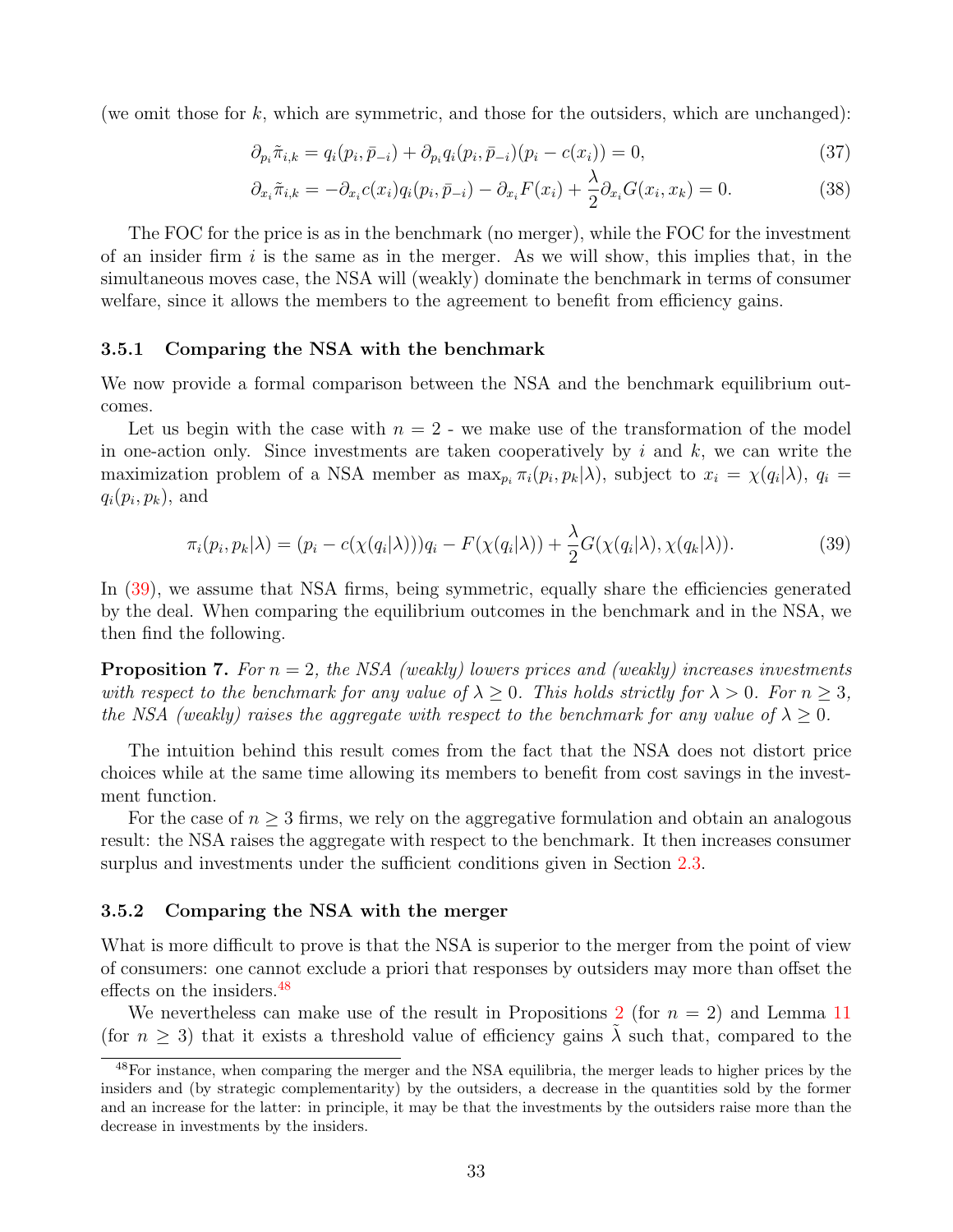benchmark, the merger lowers welfare for all  $\lambda < \tilde{\lambda}$ .<sup>[49](#page-1-0)</sup> Since the NSA clearly dominates the benchmark for any value of  $\lambda$ , we then know that the NSA improves welfare with respect to the merger for all  $\lambda < \lambda$ . For  $\lambda \geq \lambda$ , both the merger and the NSA increase consumer welfare when compared to the benchmark. The following corollary recapitulates:

**Proposition 8.** The NSA raises consumer welfare with respect to the merger for all  $\lambda < \lambda$ . If  $\lambda > \lambda$ , both the merger and the NSA increase consumer welfare when compared to the benchmark.

#### 3.5.3 Parametric analysis of the NSA

We now analyze the NSA within two specific functional forms models (the Shubik-Levitan and Salop model we have seen above), and the comparison among the merger, benchmark and NSA equilibrium outcomes suggest that the NSA is (weakly) better for consumers than both the merger and the benchmark.

Figure [4,](#page-35-0) obtained for the Shubik-Levitan model, illustrates that for whatever level of efficiency gains a NSA performs (weakly) better than both the merger and the benchmark: total investments and consumer surplus are always strictly higher under the NSA (the same would hold for total surplus) for any  $\lambda > 0$ , and they coincide with the benchmark equilibria for  $\lambda = 0$ . In line with the analysis of the merger in Section [2.2,](#page-11-0) there exists a level  $\lambda$  of efficiency gains at which the merger leads to higher investments than the benchmark (but never than the NSA) but that a still higher level is necessary to offset the increase in prices:  $CS^m = CS^b$  at a higher level of  $\lambda$ <sup>[50](#page-1-0)</sup>



<span id="page-35-0"></span>Figure 4: Merger and NSA with efficiency gains and simultaneous moves

Note: the black lines refer to consumer surplus and the grey lines to total investments. Moreover, the solid lines correspond to the benchmark, the dotted lines to the merger and the dashed lines to the NSA/RJV. The parametric values we use are  $n = 3$ ,  $\alpha = 2$ ,  $c = 1$  and  $\gamma = 0.3$ . The range for  $\lambda$  is chosen so that all parametric restrictions are satisfied.

<sup>&</sup>lt;sup>49</sup>More specifically, when  $n > 3$ ,  $\lambda > \tilde{\lambda}$  directly implies a larger surplus only when the IIA property holds.

<sup>&</sup>lt;sup>50</sup>We obtain similar results with the Salop model (see the previous version of the paper).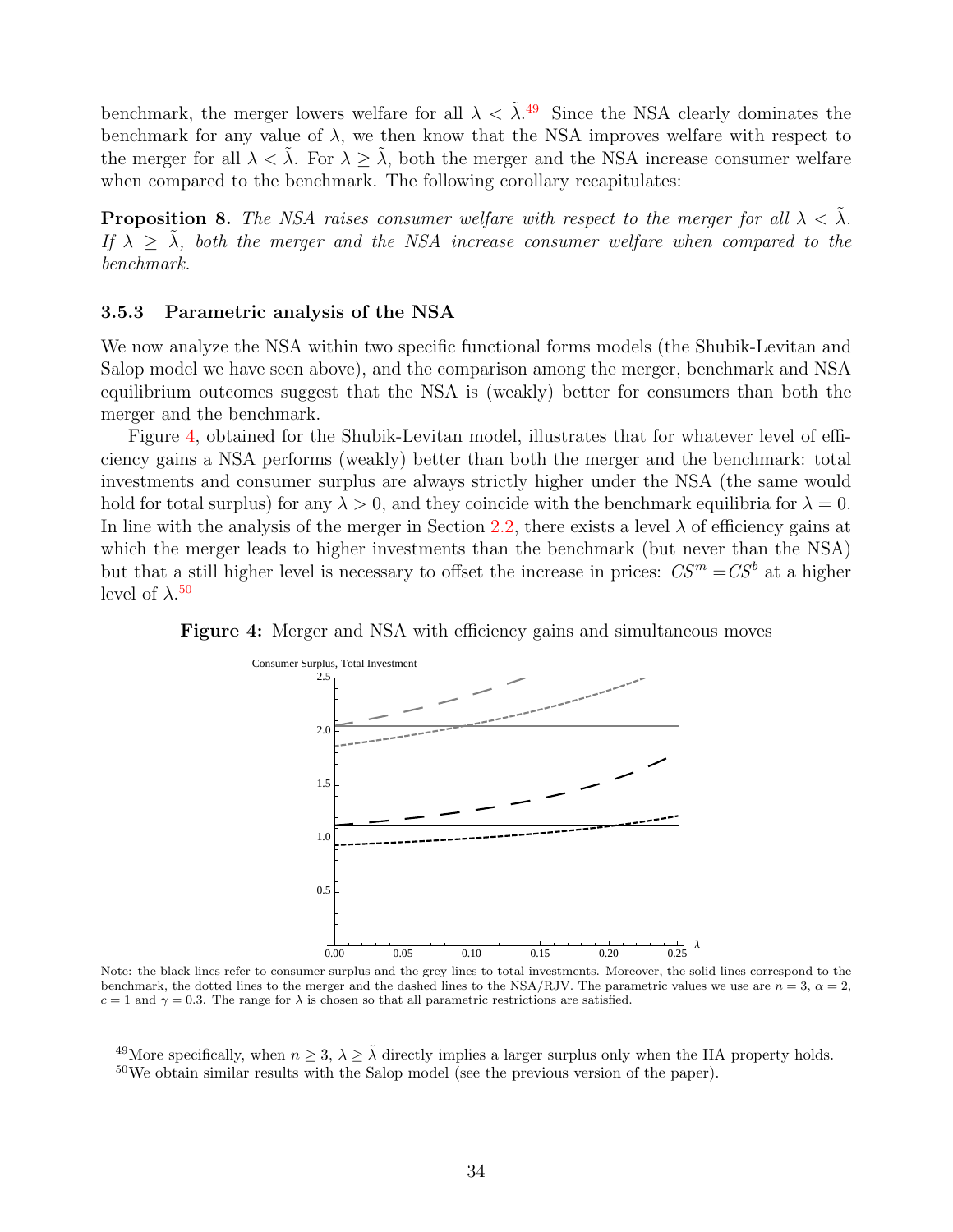## <span id="page-36-0"></span>4 Summary, and some policy implications

It has been suggested that mergers, by increasing profitability, will also result in higher investments and surplus. To deal with this claim, we have studied a model with simultaneous cost-reducing investments and price choices and found that - absent efficiency gains in investments - the merger is anti-competitive: it lowers both investment and consumer surplus. We have also showed that the same results arise in several classes of models where firms invest to enhance the quality of their products, rather than to reduce their costs.

In the light of these results, we find no support for the view that a merger - by relaxing competition - might increase incentives to invest. Rather, we have showed that, absent cost savings from the merger, both in the general model and in all the (standard) parametric models analyzed, the merging firms will always reduce their investments. Furthermore, we have established sufficient conditions for the merger to reduce aggregate investments.

Therefore, absent efficiency gains, the well-known detrimental effects of the merger are confirmed in an environment where firms set not only prices but also investments. This does not mean, of course, that a merger will always be anti-competitive in practice. Indeed, it is possible that by combining their assets two firms will be able to reduce the costs of their investment: if these efficiency gains were large enough, they might increase investments so much as to outweigh the usual detrimental effect of the merger on prices.

However, a remark is in order. We have showed that to the extent that the same efficiency gains can be achieved by a Network-Sharing Agreement (or, if we were talking about innovations rather than investments, by a R&D cooperative agreement), such an agreement is likely to be superior to the merger from the welfare point of view. This implies that the merging parties should prove not only that the merger will lead to dynamic efficiencies, but also that such efficiencies are merger-specific (that is, they cannot be reached by a less anti-competitive agreement).

One could think of environments where mergers may lead to higher investments even absent efficiency gains, due to the fact that higher profits may relax financial constraints. It would be straightforward to write a model where insufficient profits would limit access to external funding, and consolidation would bring higher earnings that the merged entity could use to finance valuable projects that otherwise would not carry out. However, this positive effect would in general be in conflict with the mechanisms highlighted in this paper, and an analysis of the ensuing trade-off between ability and incentive to invest would be interesting and not obvious. Note also that for this beneficial effect to hold it must be that - absent the merger - the firms are unable to carry out valuable investments because financially constrained, something that they would need to substantiate with evidence.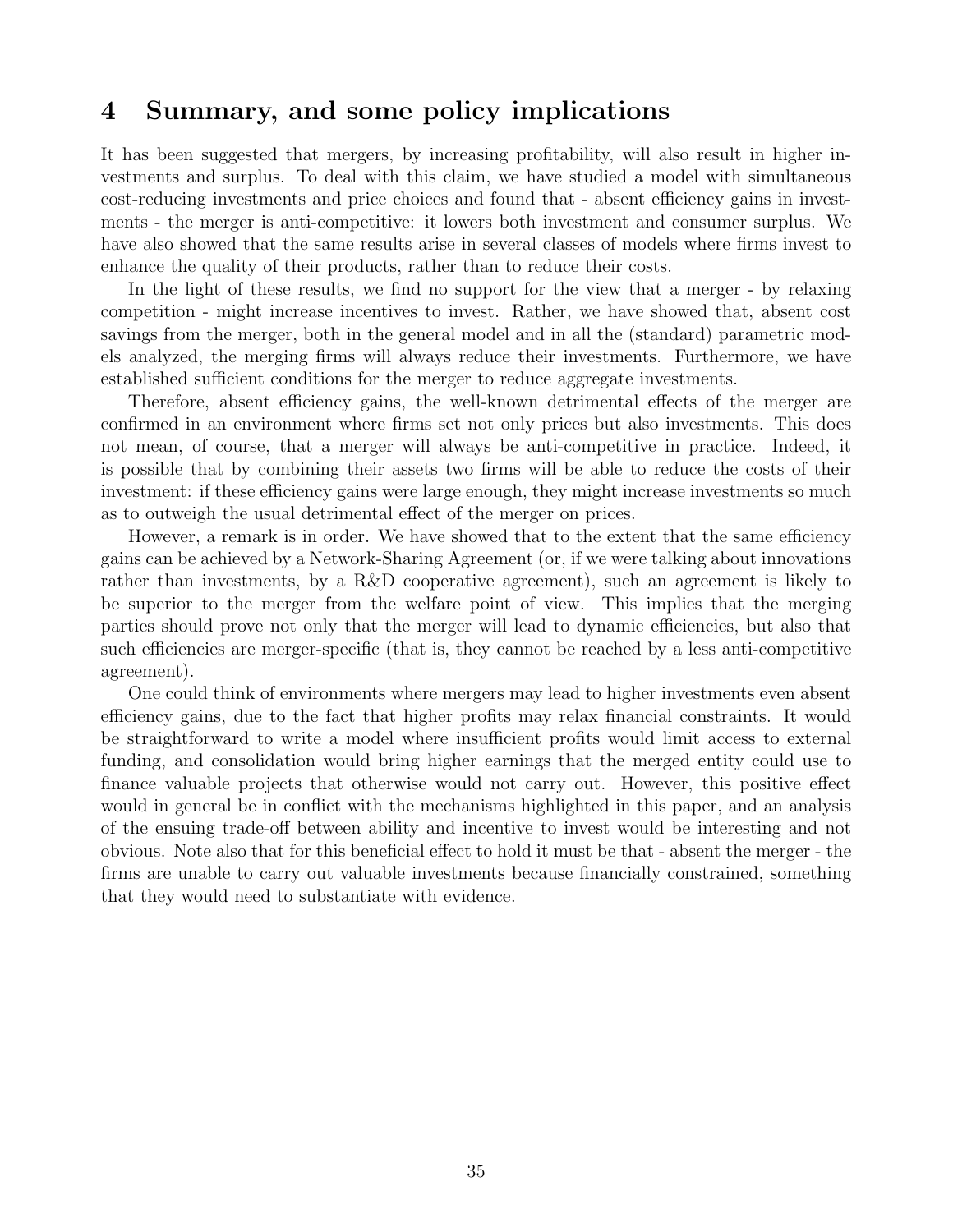## Appendix

*Proof of Proposition [1.](#page-11-1)* Omitting functional notation for  $q_i$  and  $q_k$ , the FOC with respect to  $p_i$ is given by: $51$ 

<span id="page-37-0"></span>
$$
\partial_{p_i} \pi_{i,k} = (p_i - c(\chi(q_i))) \partial_{p_i} q_i + q_i - \frac{dc(\chi(q_i))}{dp_i} q_i - \frac{dF(\chi(q_i))}{dp_i} \n+ (p_k - c(\chi(q_k))) \partial_{p_i} q_k - \frac{dc(\chi(q_k))}{dp_i} q_k - \frac{dF(\chi(q_k))}{dp_i} = 0 \n= (p_i - c(\chi(q_i))) \partial_{p_i} q_i + q_i + (p_k - c(\chi(q_k))) \partial_{p_i} q_k = 0.
$$
\n(A-1)

The second equality follows from [\(11\)](#page-11-2), [\(12\)](#page-11-2) and  $q = -F'/c'$ , with  $q = \{q_i, q_k\}$ . After imposing symmetry,  $p_i = p_k = p^m$ , we find that the equilibrium price set by the new entity is implicitly defined by

$$
p^{m} = c(\chi(q_i^{m})) - \frac{q_i^{m}}{\partial_{p_i} q_i^{m} + \partial_{p_i} q_k^{m}} > c(\chi(q_i^{m})),
$$
\n(A-2)

where  $q_i^m \equiv q_i(p^m, p^m)$ . Existence and unicity of  $p^m$  are guaranteed by  $(A0)$ . That  $p^m > c(\cdot)$ is a consequence of  $\partial_{p_i} q_i^m + \partial_{p_i} q_k^m > 0$ , which holds by symmetry and the assumption that own price effects are larger than cross price effects.

To show that the price level rises with the merger,  $p^m > p^b$ , we evaluate [\(A-1\)](#page-37-0) at  $p_i = p^b$ . Let  $q_i^b \equiv q_i(p^b, p^b)$ , by [\(8\)](#page-9-0), we have

$$
(pb - c(\chi(qbi)))\partial_{p_i}q_i^b + q_i^b = 0,
$$

so the first two terms in [\(A-1\)](#page-37-0) equal zero, but the remaining term  $(p^b - c(\chi(q_k^b)))\partial_{p_i}q_k^b > 0$  since  $\partial_{p_i} q_k^b > 0$ . As a result,  $\partial_{p_i} \pi_{i,k} > 0$  at  $p_i = p_k = p^b$  and the prices after the merger must increase to a price  $p^m$  above  $p^b$  in order to maximize profits. But since prices increase, the quantity of each brand sold by the merged entity must fall,  $q_i^m < q_i^b$ . All this yields also a fall in equilibrium investments in [\(11\)](#page-11-2) and [\(12\)](#page-11-2), because  $\chi' \geq 0$ .  $Q.E.D.$ 

Proof of Lemma [3.](#page-12-0) First, we show that a similar transformation to the one operated in Lemma [1](#page-8-0) applies to the merger problem in the presence of efficiency gains.

The investment FOC of firm i can be rewritten as:

<span id="page-37-1"></span>
$$
\partial_{x_i} \tilde{\pi}_{i,k} = -c'(x_i) q_i(p_i, p_k) = F'(x_i) - \lambda \partial_{x_i} G(x_i, x_k)
$$
\n
$$
\iff -\frac{F'(x_i) - \lambda \partial_{x_i} G(x_i, x_k)}{c'(x_i)} = q_i(p_i, p_k). \tag{A-3}
$$

At the symmetric equilibrium,  $x_i = x_k = x$ . Then,

$$
-\frac{F'(x) - \lambda \partial_{x_i} G(x, x)}{c'(x)} = q_i(p_i, p_k).
$$

Let  $-(F'(x) - \lambda \partial_{x_i} G(x, x))/c'(x) \equiv \phi(x|\lambda)$ . Since  $F'(\cdot) - \lambda \partial_{x_i} G(\cdot, \cdot) \geq 0$ ,  $c'(\cdot) < 0$ ,  $F''(\cdot) \lambda \partial_{x_ix_i}^2 G(\cdot,\cdot) \geq 0$  and  $c''(\cdot) \geq 0$ , it follows that  $\partial_x \phi(\cdot | \lambda) \geq 0.52$  $\partial_x \phi(\cdot | \lambda) \geq 0.52$  Hence,  $\phi(\cdot | \lambda)$  is invertible and

$$
x = \phi^{-1}(q_i(p_i, p_k)|\lambda) \equiv \chi(q_i(p_i, p_k)|\lambda), \tag{A-4}
$$

<sup>&</sup>lt;sup>51</sup>The FOC with respect to  $p_k$  is analogous, thus omitted.

<sup>&</sup>lt;sup>52</sup>The calculations are analogous to those in the proof of Lemma [1.](#page-8-0)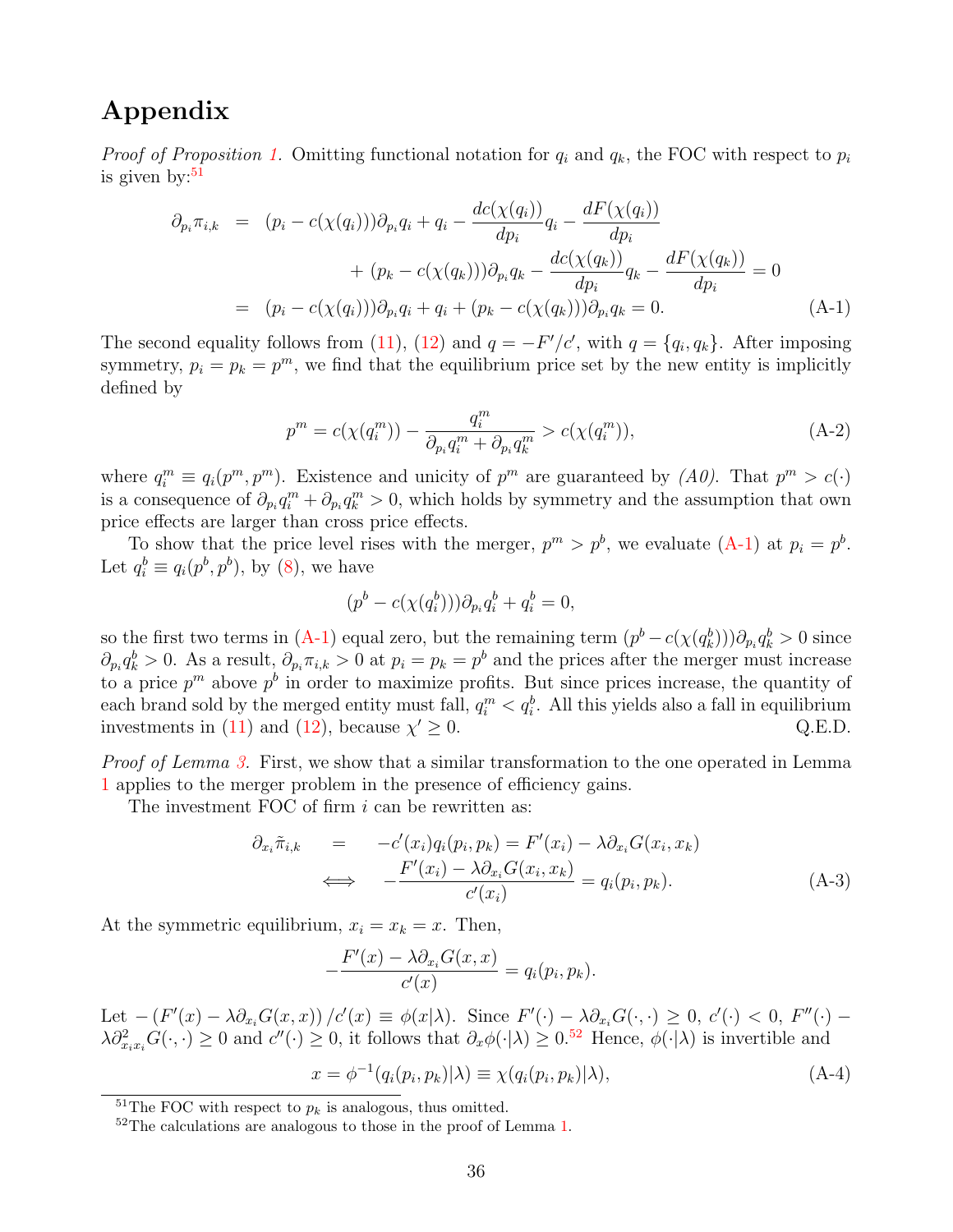with  $\partial_q \chi(\cdot | \lambda) \geq 0$ . Moreover, since  $\partial_{\lambda} \phi(\cdot | \lambda) = \partial_{x_i} G(x, x)/c'(x) < 0$ , then an increase in  $\lambda$  raises  $x_i$ , i.e.,  $\partial_{\lambda} \chi(\cdot | \lambda) > 0$ .

Therefore, we can rewrite the merging firms' maximization problem as function of  $p_i$  and  $p_k$  only, in the presence of efficiency gains:

$$
\max_{p_i, p_k} \pi_{i,k} = (p_i - c(\chi(q_i(p_i, p_k)|\lambda)))q_i(p_i, p_k) + (p_k - c(\chi(q_k(p_i, p_k)|\lambda)))q_i(p_i, p_k) - F(\chi(q_i(p_i, p_k)|\lambda)) - F(\chi(q_k(p_k, p_i)|\lambda)) + \lambda G(\chi(q_i(p_i, p_k)|\lambda), \chi(q_k(p_k, p_i)|\lambda)).
$$

Omitting functional notation for  $q_i$  and  $q_k$ , the FOC with respect to  $p_i$  is

<span id="page-38-0"></span>
$$
\partial_{p_i} \pi_{i,k} = (p_i - c(\chi(q_i|\lambda)))\partial_{p_i} q_i + q_i + (p_k - c(\chi(q_k|\lambda)))\partial_{p_i} q_k \n\quad - \frac{dc(\chi(q_i|\lambda))}{dp_i} q_i - \frac{dF(\chi(q_i|\lambda))}{dp_i} \n\quad - \frac{dc(\chi(q_k|\lambda))}{dp_i} q_k - \frac{dF(\chi(q_k|\lambda))}{dp_i} \n\quad + \lambda \frac{dG(\chi(q_i|\lambda), \chi(q_k|\lambda))}{dp_i} = 0.
$$
\n(A-5)

The analysis above implies that

$$
\frac{dc(\chi(q_i|\lambda))}{dp_i} = c'(\chi(q_i|\lambda))\partial_{q_i}\chi(q_i|\lambda)\partial_{p_i}q_i, \quad \frac{dc(\chi(q_k|\lambda))}{dp_i} = c'(\chi(q_k|\lambda))\partial_{q_k}\chi(q_k|\lambda)\partial_{p_i}q_k
$$
\n
$$
\frac{dF(\chi(q_i|\lambda))}{dp_i} = F'(\chi(q_i|\lambda))\partial_{q_i}\chi(q_i|\lambda)\partial_{p_i}q_i, \quad \frac{dF(\chi(q_k|\lambda))}{dp_i} = F'(\chi(q_k|\lambda))\partial_{q_k}\chi(q_k|\lambda)\partial_{p_i}q_k
$$

and

$$
\frac{dG(\chi(q_i|\lambda), \chi(q_k|\lambda))}{dp_i} = \partial_{\chi} G(\chi(q_i|\lambda), \chi(q_k|\lambda)) \partial_{q_i} \chi(q_i|\lambda) \partial_{p_i} q_i \n+ \partial_{\chi} G(\chi(q_i|\lambda), \chi(q_k|\lambda)) \partial_{q_k} \chi(q_k|\lambda) \partial_{p_i} q_k.
$$

Then, by the envelope theorem,

$$
\frac{dc(\chi(q_i|\lambda))}{dp_i}q_i + \frac{dF(\chi(q_i|\lambda))}{dp_i} + \frac{dc(\chi(q_k|\lambda))}{dp_i}q_k + \frac{dF(\chi(q_k|\lambda))}{dp_i} + \lambda \frac{dG(\chi(q_i|\lambda), \chi(q_k|\lambda))}{dp_i} = 0.
$$

As a consequence, the FOC in  $(A-5)$  reduces to

$$
(p_i - c(\chi(q_i|\lambda)))\partial_{p_i}q_i + q_i + (p_k - c(\chi(q_k|\lambda)))\partial_{p_i}q_k = 0.
$$

Under our assumptions, this FOC is sufficient for optimality; thus, in the unique symmetric equilibrium the merging firm sets

$$
p^{m}(\lambda) = c(\chi(q_i^m|\lambda)) - \frac{q_i^m}{\partial_{p_i}q_i^m + \partial_{p_i}q_k^m}, \ x^m(\lambda) = \chi(q_i^m|\lambda). \tag{A-6}
$$

Next, suppose there is a higher level of efficiency gains,  $\lambda' > \lambda$ . Since  $\partial_{\lambda} c(\chi(q_i^m|\lambda)) = c'\partial_{\lambda}\chi \leq 0$ and  $\partial_{\lambda}\chi \geq 0$ , it follows by the implicit function theorem that  $p^{m}(\lambda') < p^{m}(\lambda)$  and  $x^{m}(\lambda') >$  $x^m(\lambda)$ .  $m(\lambda)$ . Q.E.D.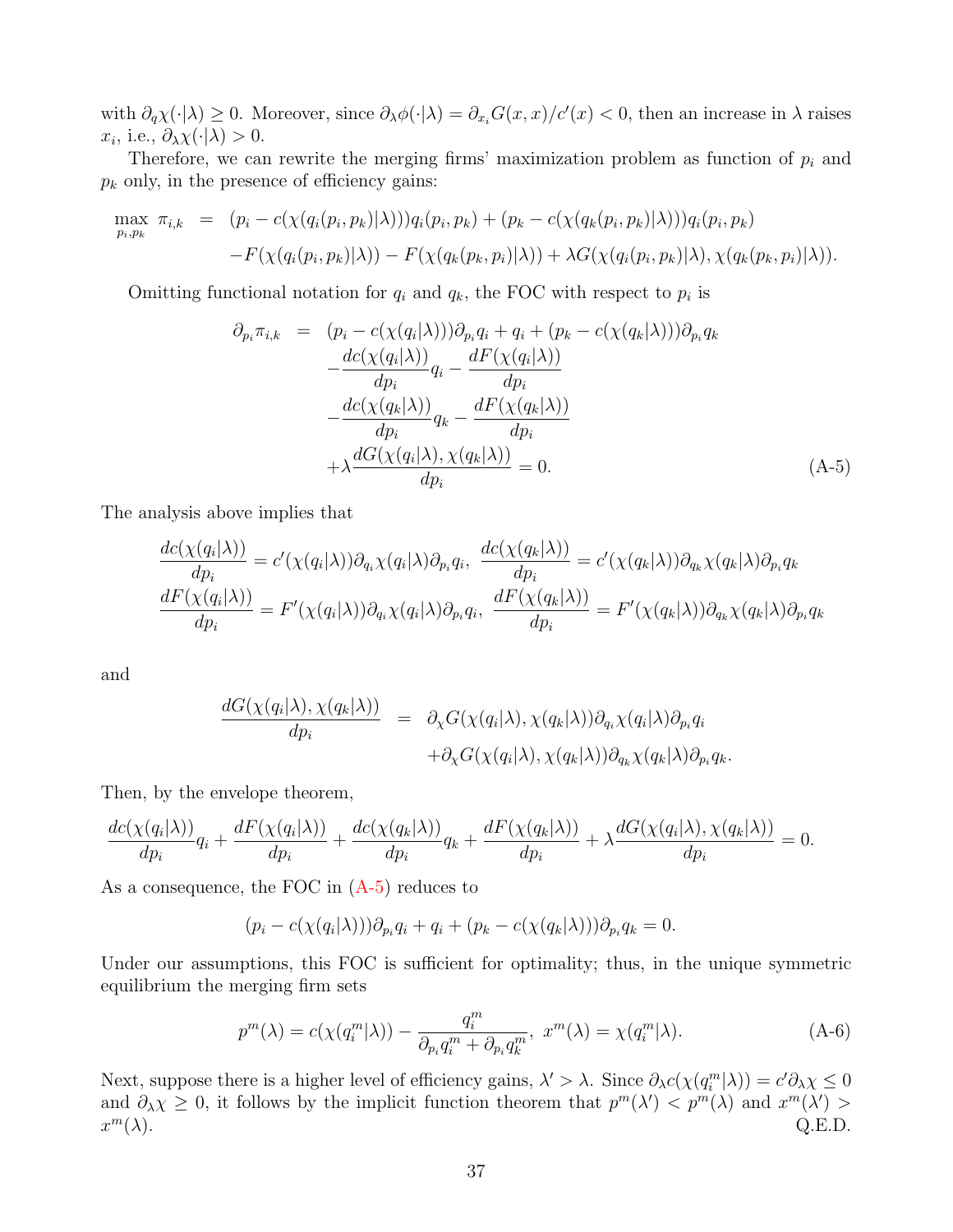Proof of Lemma [4.](#page-12-2) If  $p^m(\lambda^b) = p^m$  and  $x^m(\lambda^b) = x^b$  denote the price and investment levels which solve the merged entity's problem when  $\lambda = \lambda^b$ , the merging firm FOC with respect to investments in  $(A-3)$  can be written as:

$$
\partial_{x_i}\pi_{i,k} = -\partial_{x_i}c(x^b)q_i(p^m, p^m) - \partial_{x_i}F(x^b) + \lambda \partial_{x_i}G(x^b, x^b) = 0.
$$

We also know that  $(p_b, x_b)$  solve the FOC in the benchmark with  $n = 2$  [\(3\)](#page-8-1). Hence, it must be true that:

$$
\partial_{x_i}\pi_i = -\partial_{x_i}c(x^b)q_i(p^b, p^b) - \partial_{x_i}F(x^b) = 0.
$$

The last two equations imply:

$$
\frac{\partial_{x_i} F(x^b) - \lambda \partial_{x_i} G(x^b, x^b)}{q_i(p^m, p^m)} = \frac{\partial_{x_i} F(x^b)}{q_i(p^b, p^b)}.
$$
\n(A-7)

Since  $\partial_{x_i} F(x^b) - \lambda \partial_{x_i} G(x^b, x^b)$  <  $\partial_{x_i} F(x^b)$ , for the above equality to hold it must be  $q_i(p^m, p^m) < q_i(p^b, p^b)$ . In turn, this is consistent only with  $p^m > p^b$ . Q.E.D.

Proof of Lemma [5.](#page-15-1) Writing [\(17\)](#page-14-2) as

$$
\frac{d\pi_i(A_{-i} + r_i(A_{-i}), r_i(A_{-i}))}{da_i} = 0,
$$

and taking its total derivative, yields

$$
\frac{dr_i(A_{-i})}{dA_{-i}} \equiv r'_i(A_{-i}) = -\frac{\partial_{a_i A_{-i}} \pi_i(A_{-i} + a_i, a_i)}{\partial_{a_i a_i} \pi_i(A_{-i} + a_i, a_i)}.
$$

The denominator of this expression is negative by Assumption  $(A2)$  while Assumption  $(A3)$ implies that the ratio is strictly larger than  $-1$ . The monotonicity of  $A_{-i}+r_i(A_{-i})$  immediately follows.  $Q.E.D.$ 

*Proof of Lemma [6.](#page-15-0)* The total derivative of  $\tilde{r}_i$  results from the observation that, since  $\tilde{r}_i(A) \equiv$  $r_i(f_i(A)),$ 

$$
\frac{d\tilde{r}_i(A)}{dA} = \frac{dr_i(A_{-i})}{dA_{-i}} \frac{df_i(A)}{dA} = r'(A_{-i}) \frac{df_i(A)}{dA}.
$$

Moreover, since  $A_{-i} = f_i(A)$  and  $A_{-i} + r_i(A_{-i}) = A$ , applying the implicit function theorem to  $A_{-i} = f_i(A_{-i} + r_i(A_{-i}))$  yields  $df_i(A)/dA = 1/(1 + r'_i)$ . Hence,

$$
\frac{d\tilde{r}_i(A)}{dA} = \tilde{r}'_i = \frac{r'_i}{1 + r'_i},
$$

with  $\tilde{r}_i \in (0,1)$  for all  $r'_i > 0$  (as it holds true with strategic complementarity). Instead, with strategic substitutability,  $r'_i \in (-1,0)$  implies that  $\tilde{r}'_i < 0$  for all the values of A in which  $r_i$ takes positive values (i.e., for all  $A < \overline{A}_{-i}$ ). Q.E.D.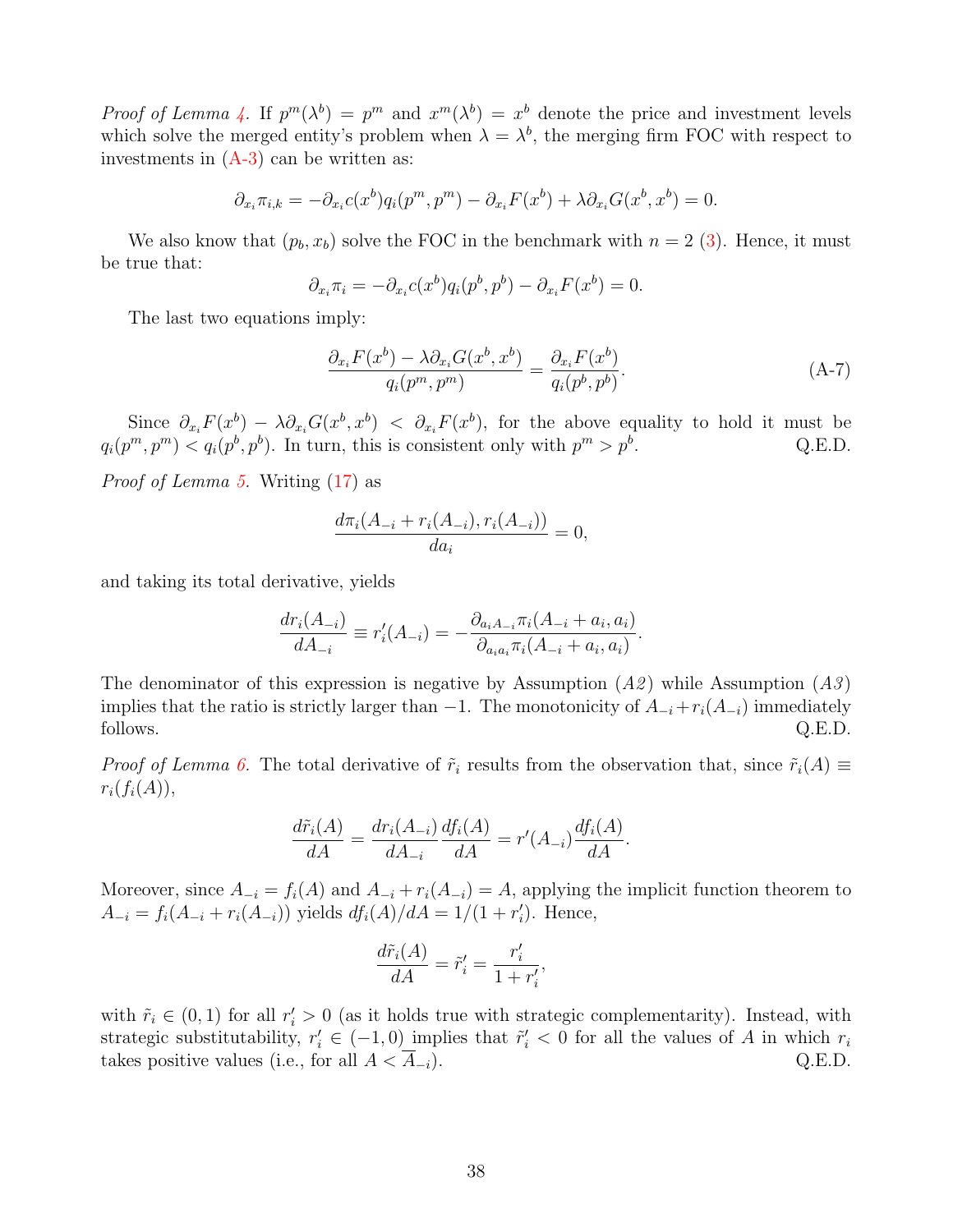*Proof of Lemma [7.](#page-16-3)* By the definition of  $A_{-i}$ , we have that  $\tilde{r}_i(A) = 0$  for all  $A \geq A_{-i}$ . Hence,  $\bar{\pi}_i(A) = 0$  in this interval of values of A. For  $A < A_{-i}$ ,

$$
\frac{d\bar{\pi}_i(A)}{dA} = \frac{d\bar{\pi}_i(A, \tilde{r}_i(A))}{dA} = \partial_A \pi_i(A, \tilde{r}_i(A)) + \partial_{a_i} \pi_i(A, \tilde{r}_i(A)) \frac{d\tilde{r}_i(A)}{dA}.
$$

From [\(17\)](#page-14-2),

$$
\partial_A \pi_i(A, a_i) = -\partial_{a_i} \pi_i(A, a_i)
$$

implies that

<span id="page-40-0"></span>
$$
\partial_A \pi_i(A, \tilde{r}_i(A)) + \partial_{a_i} \pi_i(A, \tilde{r}_i(A)) \frac{d \tilde{r}_i(A)}{dA} = \partial_A \pi_i(A, \tilde{r}_i(A)) \left(1 - \frac{d \tilde{r}_i(A)}{dA}\right).
$$
 (A-8)

Finally,  $(A1)$  together with Lemma [6](#page-15-0) imply that  $(A-8)$  is negative, as  $(A1)$  implies that  $\pi_i$  falls with A for given  $a_i$ . .  $Q.E.D.$ 

Proof of Lemma [8.](#page-16-2) For the existence of the fixed point, we check that the intermediate value theorem assumptions are satisfied. Denote by  $A$  the interval of values of  $A$ :

- 1. The continuity of each  $\tilde{r}_i$ ,  $i = 1, ..., n$ , implies that also their sum is continuous.
- 2. Since individual strategies spaces are compact, also  $A$  must be compact.
- 3.  $\sum_{i=1}^{n} \tilde{r}_i(A)$  takes values in A.

Thus, it always exists a fixed point of the problem in [\(18\)](#page-16-4).

For the uniqueness, a sufficient condition requires that  $\sum_{i=1}^{n} \tilde{r}'_i(A) < 1$ , as in [\(19\)](#page-16-0). Q.E.D.

*Proof of Lemma [9.](#page-17-0)* By  $(A1)$ ,  $\pi_k(A, a_k)$  falls in A and the third term in [\(21\)](#page-16-1) is negative. It follows that  $\tilde{r}_i^m(A) < \tilde{r}_i(A)$  for any value of  $a_k$ . Similarly,  $\tilde{r}_k^m(A) < \tilde{r}_k(A)$  for all  $a_i$ .<sup>[53](#page-1-0)</sup> Thus,  $\widetilde{R}^m(A) < \widetilde{r}_i(A) + \widetilde{r}_k(A).$  Q.E.D.

*Proof of Proposition [5.](#page-18-2)* First, due to firms' symmetry, we can define by  $q<sup>b</sup>$  the equilibrium quantity set by the firms in the benchmark, and by  $q_l^m$  and  $q_O^m$  the equilibrium quantities set by the insiders  $(I)$  and outsiders  $(O)$  with the merger, respectively. Given the results in Lemma [9,](#page-17-0) the goal is to show the conditions under which  $n\chi(q^b) \ge 2\chi(q^m) + (n-2)\chi(q^m)$ .

If the industry quantity is proportional to the aggregate A, then  $nq^b \geq 2q_l^m + (n-2)q_l^m$ . While, by Lemma [9,](#page-17-0) it is clear that  $q_l^m < q_l^{b}$ ,<sup>[54](#page-1-0)</sup> two cases must be considered with respect to the change in the quantity of the outsiders:

- 1. If  $q_0^m < q_b$ , then  $\chi' \geq 0$  implies that total and each firm's investment fall with the merger.
- 2. If  $q^b \le q^m$ , then insiders' investment falls while outsiders' increases. In this case, a sufficient condition for total investments to decrease is that  $\chi''(\cdot) \leq 0$ . To prove this statement, we first denote  $\bar{q} \equiv 2q_l^m/n + (n-2)q_O^m/n$ . Then, Jensen's inequality implies that

$$
\chi(\bar{q}) \ge \frac{n-2}{n}\chi(q_l^m) + \frac{2}{n}\chi(q_O^m).
$$

<sup>&</sup>lt;sup>53</sup>Due to products' symmetry, both insiders must be active after the merger takes place.

<sup>&</sup>lt;sup>54</sup>The fall in  $a_i$  and  $a_k$  means that the price of the merging parties rises with the merger.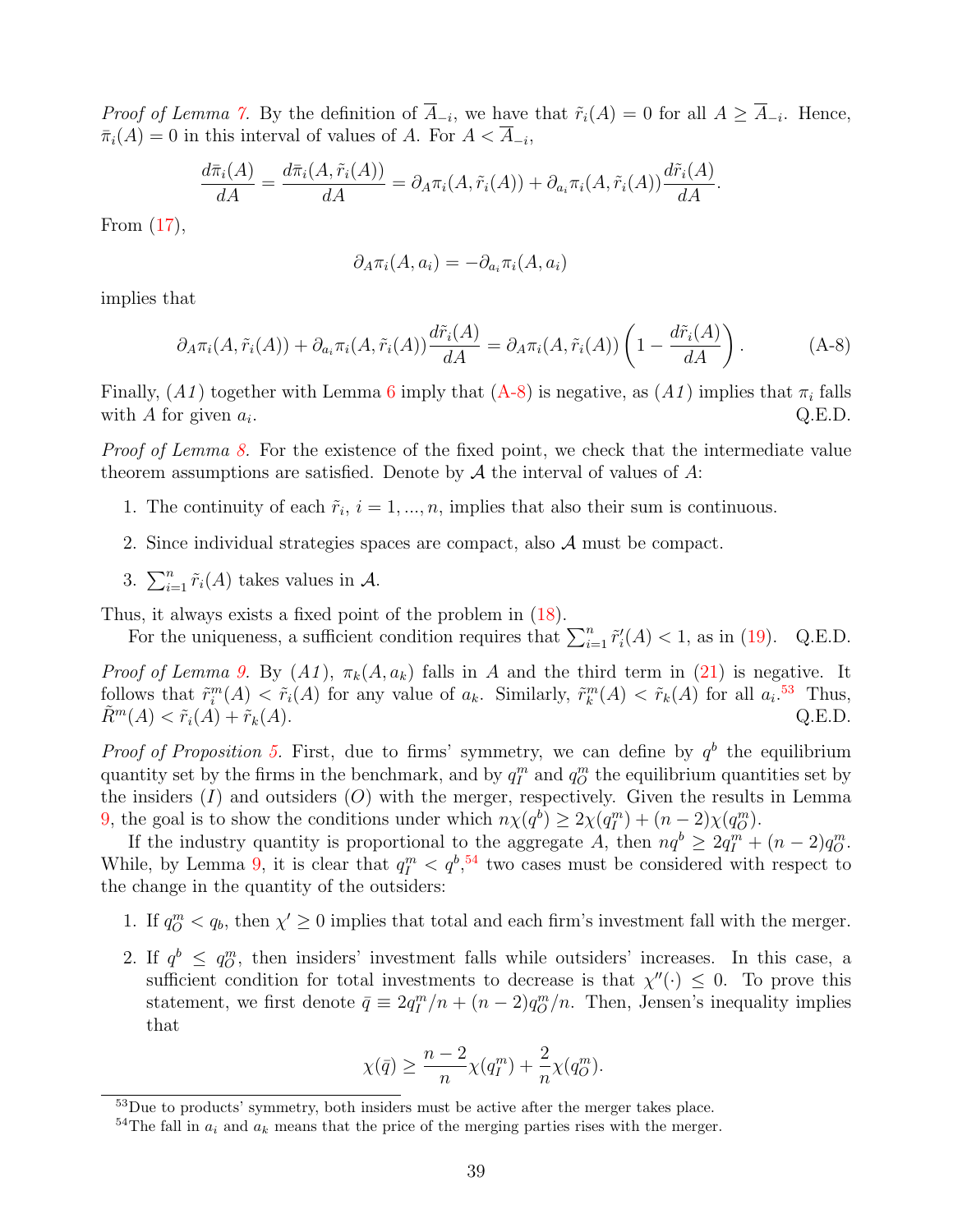If  $q_b = \bar{q}$  and  $\chi'' < 0$ , the result immediately follows. It follows a fortiori if  $q_b > \bar{q}$ , as, in this case,  $\chi'(\cdot) \geq 0$  implies that  $\chi(q_b) > \chi(\bar{q})$ .

Finally, since Jensen's inequality holds only for concave functions, we need to prove that  $\chi''(.) \leq 0$  under our assumptions. By the properties of inverse functions,  $\chi'' \leq 0$  if and only if  $\phi'' \geq 0$ , or

<span id="page-41-0"></span>
$$
\phi''(x_i) = \frac{\partial^2}{\partial x_i^2} \left( -\frac{F'(x_i)}{c'(x_i)} \right) \ge 0.
$$
\n(A-9)

Taking the derivative in  $(A-9)$ , and omitting functional notation, we find that

$$
\operatorname{sign}\{\phi''\} = \operatorname{sign}\left\{ -\{ (F'''c' - c'''F')(c')^2 - 2c'c''(F''c' - c''F') \} \right\}.
$$

Thus,  $\phi''(\cdot) \geq 0$  under our restrictions on the functional forms of  $c(\cdot)$  and  $F(\cdot)$  (specifically, these assumptions require that  $c' < 0$ ,  $c'' \ge 0$ ,  $c''' \ge 0$ ,  $F' \ge 0$ ,  $F'' \ge 0$  and  $F''' \ge 0$ ).

Q.E.D.

*Proof of Lemma [10.](#page-19-1)* The proof works in two steps. (1) We show that  $dr_i(A|\lambda)/d\lambda > 0$  if and only if  $d^2\pi_i(A, a_i|\lambda)/(da_i d\lambda) > 0$ . (2) We show that, under our assumptions,  $dr_i(A|\lambda)/d\lambda > 0$ .

1. As observed in Lemma [6,](#page-15-0)  $\tilde{r}_i(A|\lambda) = r_i(f(A|\lambda)|\lambda)$ , with  $A_{-i} = f_i(A)$  and  $A_{-i} + r_i(A_{-i}|\lambda) =$ A. Consequently,

$$
\frac{d\tilde{r}_i(A|\lambda)}{d\lambda} = \frac{dr_i(A_{-i}|\lambda)}{dA_{-i}} \frac{df(A|\lambda)}{d\lambda} + \frac{dr_i(A_{-i}|\lambda)}{d\lambda}.
$$

By the implicit function theorem,  $df(A|\lambda)/d\lambda = -\partial_{\lambda}r_i/(1+\partial_{A_{-i}}r_i)$ ; thus,

<span id="page-41-1"></span>
$$
\frac{d\tilde{r}_i(A|\lambda)}{d\lambda} = \frac{\partial_\lambda r_i}{1 + \partial_{A_{-i}} r_i}.
$$
\n(A-10)

The denominator of  $(A-10)$  is positive by Lemma [5,](#page-15-1) then the expression is positive if and only if  $d^2\pi_i(A, a_i|\lambda)/(da_i d\lambda) > 0$ , as  $\text{sign}\{\partial_\lambda r_i\} = \text{sign}\{d^2(\pi_i(A, a_i|\lambda)+\pi_k(A, a_k|\lambda))/(da_i d\lambda)\}.$ 

2. We now prove that, in our aggregative formulation of the game, it holds that  $d^2(\pi_i(A, a_i | \lambda) +$  $\pi_k(A, a_k|\lambda)$ / $(da_i d\lambda) > 0$ . First take the derivative of  $\pi_i(A, a_i|\lambda) + \pi_k(A, a_k|\lambda)$  with respect to  $a_i$ . Using the envelope theorem (note that  $q_i = q_i(A, a_i)$ , but in what follows we omit the functional notation), this expression can be written as

$$
(\psi^{-1})'q_i + (\psi^{-1} - c(\chi(q_i|\lambda))) \frac{dq_i}{da_i} + (\psi^{-1} - c(\chi(q_k|\lambda))) \partial_{a_i}q_k.
$$

In turn, the derivative of the last expression with respect to  $\lambda$  yields

$$
-c'(\chi(q_i|\lambda))\partial_{\lambda}\chi(q_i|\lambda)\frac{dq_i}{da_i}-c'(\chi(q_k|\lambda))\partial_{\lambda}\chi(q_k|\lambda)\partial_{a_i}q_k.
$$

Using symmetry,  $q_i = q_k$ , and the assumption that own action effects are larger than cross action effects,  $dq_i/da_i + \partial_{a_i}q_k > 0$ , we obtain that

$$
-c'(\chi(q_i|\lambda))\partial_{\lambda}\chi(q_i|\lambda)\left(\frac{dq_i}{da_i}+\partial_{a_i}q_k\right)>0.
$$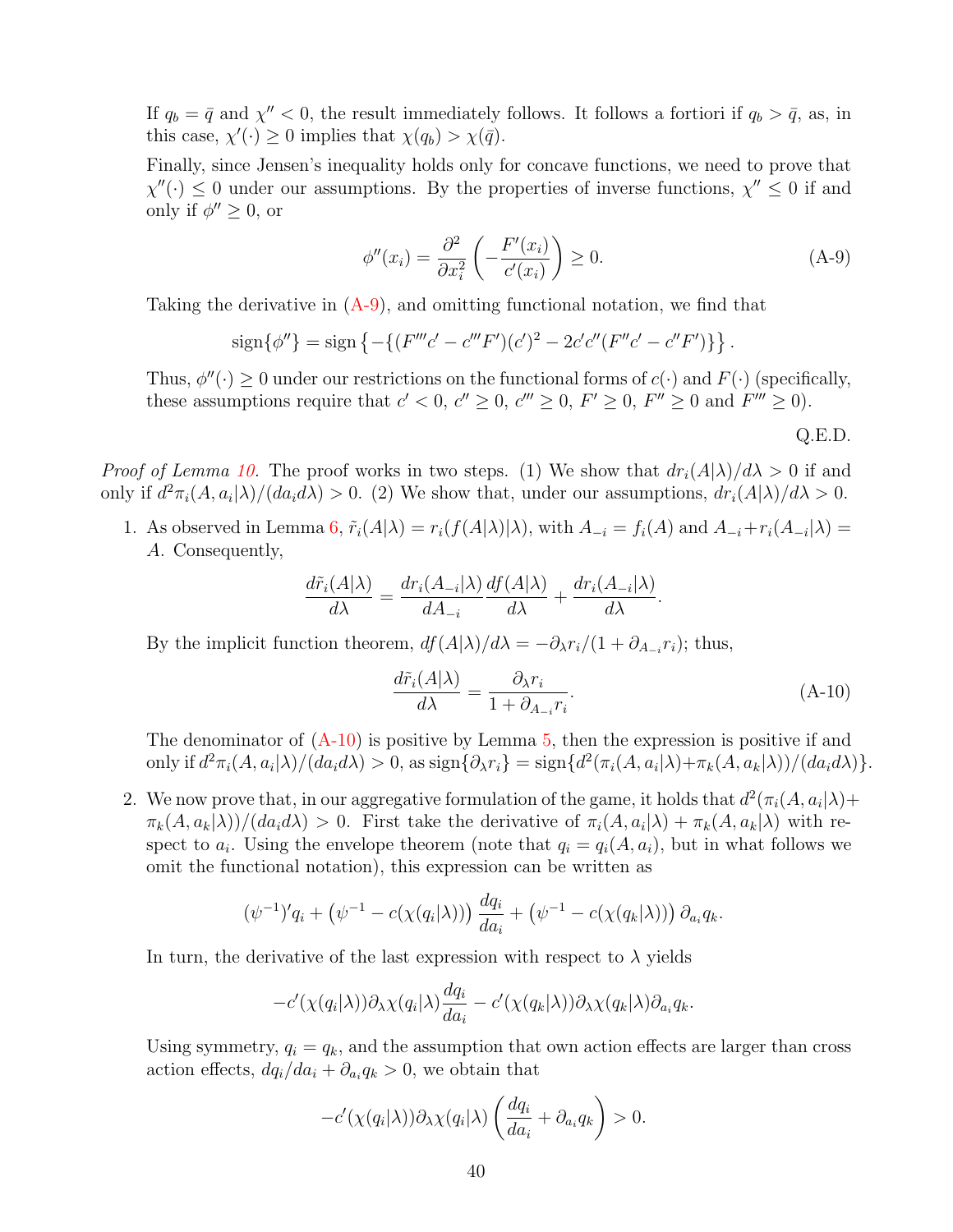Proof of Lemma [11.](#page-19-3) First note that  $A^b$  is independent of  $\lambda$ . Then, by Lemma [10,](#page-19-1) the FOC with respect to  $a_i$  is strictly increasing in  $\lambda$ . Finally, invoking the intermediate value theorem as in the proof of Lemma [8](#page-16-2) yields the unicity of  $\lambda$ . Q.E.D.

*Proof of Proposition [7.](#page-34-1)* The proof develops in two parts, the first with  $n = 2$  and the second with  $n \geq 3$ .

Let  $n = 2$ . After dropping the functional notation for  $q_i$ , the FOC of [\(39\)](#page-34-0) with respect to  $p_i$  is

<span id="page-42-0"></span>
$$
(p_i - c(\chi(q_i|\lambda)))\partial_{p_i}q_i + q_i + \frac{\lambda}{2}\frac{dG(\chi(q_i|\lambda), \chi(q_k|\lambda))}{dp_i}
$$

$$
-(c'(\chi(q_i|\lambda))q_i + F'(\chi(q_i|\lambda)))\chi'(q_i|\lambda)\partial_{p_i}q_i = 0,
$$
(A-11)

where

$$
\frac{dG(\chi(q_i|\lambda), \chi(q_k|\lambda))}{dp_i} = \partial_{\chi}G(\chi(q_i|\lambda), \chi(q_k|\lambda))\partial_{q_i}\chi(q_i|\lambda)\partial_{p_i}q_i \n+ \partial_{\chi}G(\chi(q_i|\lambda), \chi(q_k|\lambda))\partial_{q_k}\chi(q_k|\lambda)\partial_{p_i}q_k.
$$

To compare the value of  $p<sup>b</sup>$  with the price set by a firm in the NSA, we evaluate the LHS of  $(A-11)$  at  $p = p^b$  and  $x_i = \chi(q^b)$ . The resulting expression is

$$
(p_i - c(\chi(q^b)))\partial_{p_i}q^b + q^b + \frac{\lambda}{2}\frac{dG(\chi(q^b), \chi(q^b))}{dp_i} - (c'(\chi(q^b))q^b + F'(\chi(q^b)))\chi'(q^b)\partial_{p_i}q^b
$$
  
= 
$$
\frac{\lambda}{2}\frac{dG(\chi(q^b), \chi(q^b))}{dp_i} \le 0 \quad \forall \lambda \ge 0,
$$

where the equality holds by the envelope theorem, and the final inequality follows from

$$
\frac{dG(\chi(q^b), \chi(q^b))}{dp_i} = \partial_{\chi}G(\chi(q^b|\lambda), \chi(q^b|\lambda))\partial_{q_i}\chi(q^b|\lambda)\left(\partial_{p_i}q^b + \partial_{p_k}q^b\right) < 0,
$$

which holds true in a symmetric equilibrium by the property that own price effects dominate cross price effects.

This shows that the price of a firm in the NSA is lower than in the benchmark. Since, by symmetry, this is true for both firms, the final quantities produced under the NSA are larger, and so are the values of firms' investments.

Let  $n \geq 3$ . We then resort to the aggregative formulation of the game. After dropping the functional notation for  $q_i$ , the maximization problem of a NSA insider is

$$
\max_{a_i} (\psi^{-1}(a_i) - c(\chi(q_i|\lambda)))q_i - F(\chi(q_i|\lambda)) + \frac{\lambda}{2}G(\chi(q_i|\lambda), \chi(q_k|\lambda)).
$$

The ensuing FOC with respect to  $a_i$  is

<span id="page-42-1"></span>
$$
(\psi^{-1})'(a_i)q_i + (\psi^{-1}(a_i) - c(\chi(q_i|\lambda)))\frac{dq_i}{da_i}
$$
  
 
$$
- (c'(\chi(q_i|\lambda))q_i + F'(\chi(q_i|\lambda)))\chi'(q_i|\lambda)\frac{dq_i}{da_i} + \frac{\lambda}{2}\frac{dG(\chi(q_i|\lambda), \chi(q_k|\lambda))}{da_i} = 0.(A-12)
$$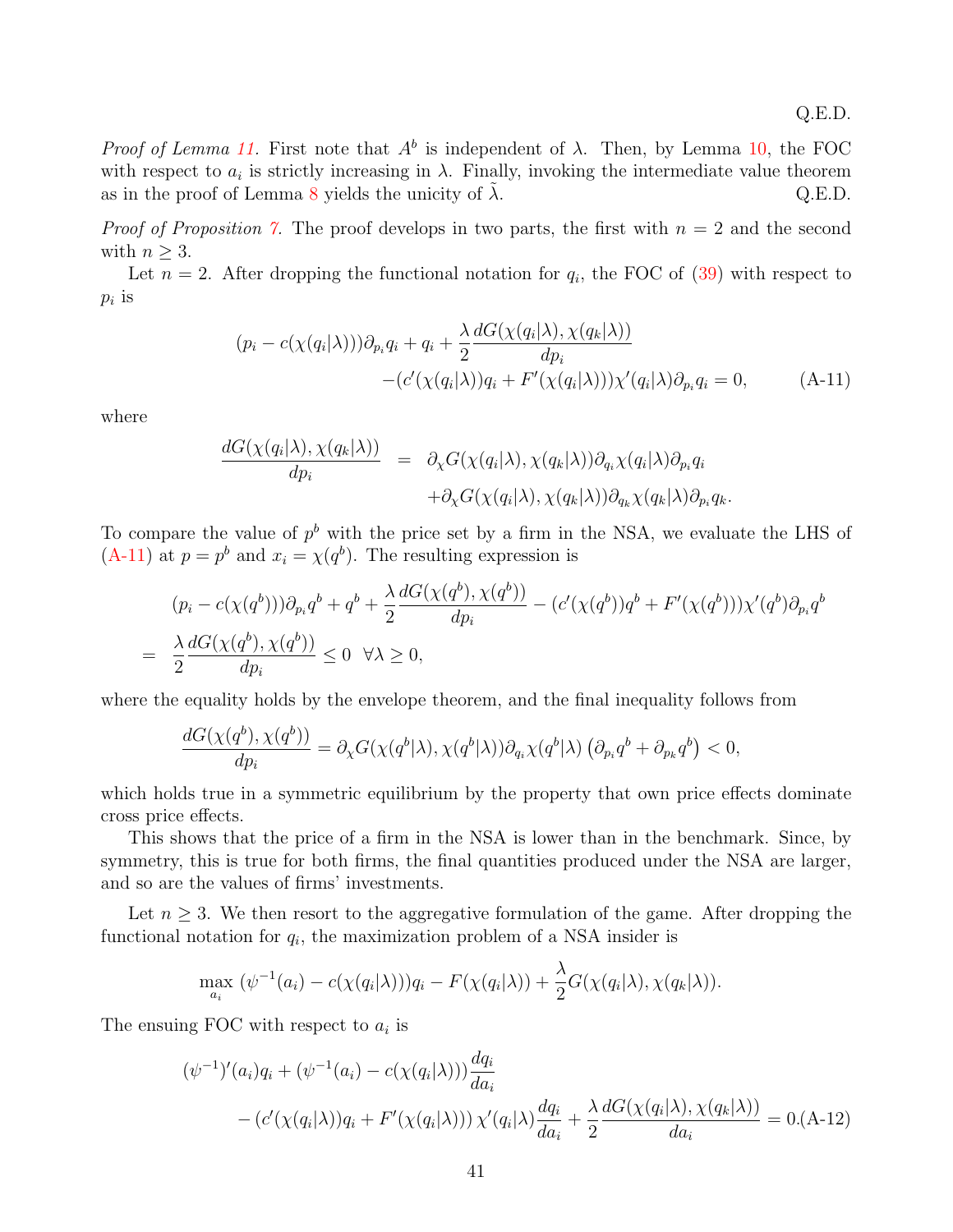Evaluating  $(A-12)$  at  $a_i^b$ , and invoking symmetry, yields

$$
\frac{\lambda}{2} \frac{dG(\chi(q^b|\lambda), \chi(q^b|\lambda))}{da_i} = \frac{\lambda}{2} \left( \frac{dq_i}{da_i} + \frac{dq_k}{da_i} \right) \partial_{\chi} G(\chi(q^b|\lambda), \chi(q^b|\lambda)) \chi'(q^b|\lambda) \ge 0 \tag{A-13}
$$

for all  $\lambda \geq 0$ , where  $q^b$  is the quantity of an insider firm at  $a^b$  and  $A^b$ .<sup>[55](#page-1-0)</sup> Hence, NSA insiders will have an incentive to increase  $a_i$  relative to the benchmark equilibrium, which will also result in an increase in the aggregate  $A$ .  $Q.E.D.$ 

$$
(\psi^{-1})'(a_i)q_i + (\psi^{-1}(a_i) - c(\chi(q_i|\lambda)))\frac{dq_i}{da_i} = 0.
$$

<sup>&</sup>lt;sup>55</sup>The FOC in the benchmark under the aggregative formulation is given by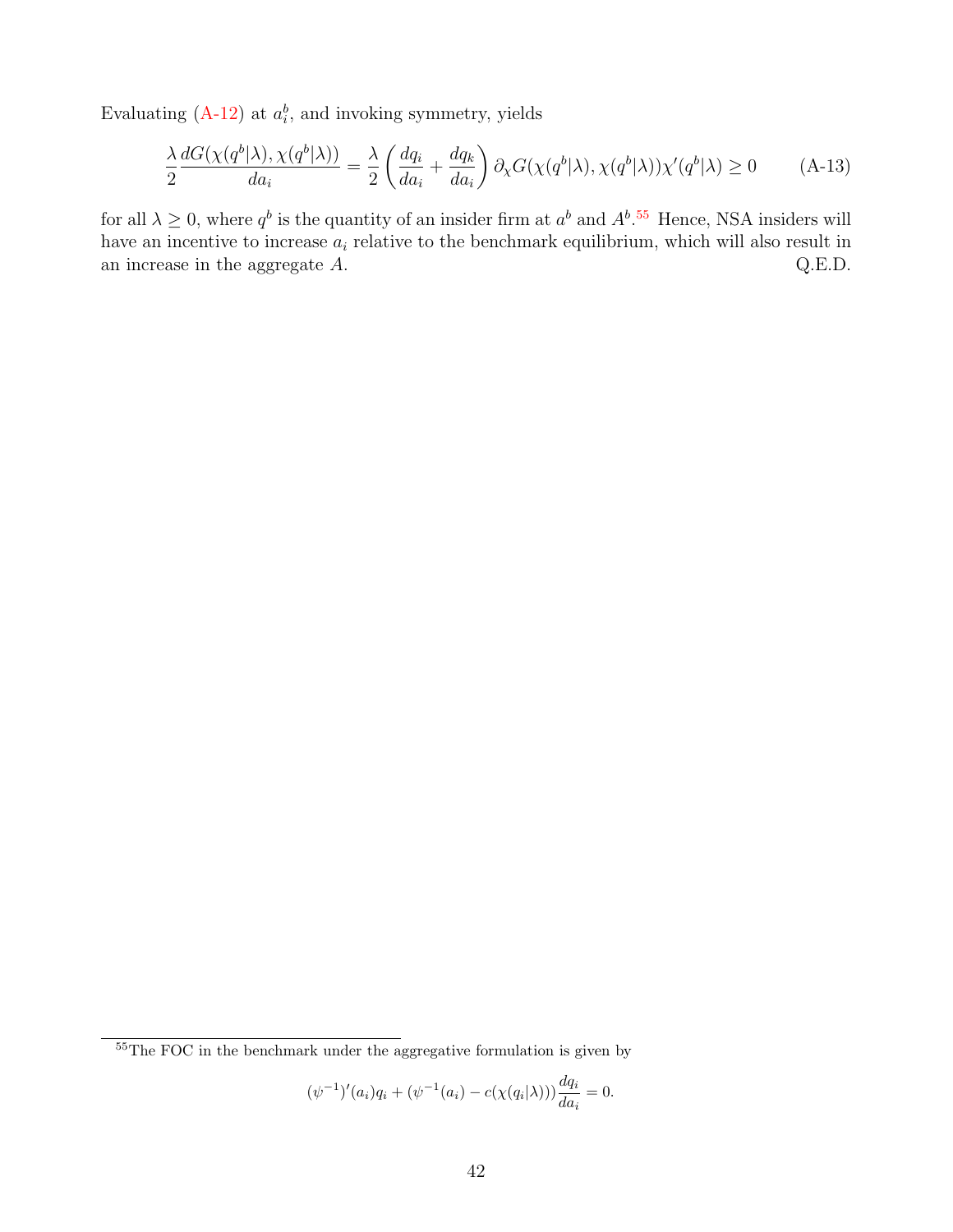## References

- [1] Aghion, P., Bloom, N., Blundell, R., Griffith, R., and P. Howitt, 2005. Competition and Innovation: an Inverted-U Relationship. Quarterly Journal of Economics, 120(2), 701–728.
- [2] Anderson, S. P., Erkal, N., and Piccinin, D., 2016. Aggregate Oligopoly Games with Entry. Mimeo.
- [3] Anderson, S. P., Peitz, M., 2015. Media See-saws: Winners and Losers on Media Platforms. Mimeo.
- [4] d'Aspremont, C., and Jacquemin, A., 1988. Cooperative and Noncooperative R&D in Duopoly with Spillovers. American Economic Review 78, 1133–1137.
- [5] Bartelsman, E., and Doms, M., 2000. Understanding Productivity: Lessons from Longitudinal Microdata. Journal of Economic Literature, 38, 569–94.
- [6] Cornes, R., and Hartley, R., 2012. Fully Aggregative Games. Economics Letters, 116(3), 631–633.
- [7] Deneckere, R., and Davidson, C., 1985. Incentives to Form Coalitions with Bertrand Competition. Rand Journal of Economics, 16(4), 473–486.
- [8] Ericson, R., and Pakes, A., 1995. Markov-perfect Industry Dynamics: A Framework for Empirical Work. Review of Economic Studies, 62, 53–82.
- [9] Faccio, M., and L. Zingales., 2017. Political Determinants of Competition in the Mobile Telecommunication Industry. NBER Working Paper No. 23041.
- [10] Farrell, J., and Katz, M. L., 2006. The Economics of Welfare Standards in Antitrust, Competition Policy International, 2, 3–28.
- [11] Farrell, J., and Shapiro, C., 1990. Horizontal Mergers: An Equilibrium Analysis. American Economic Review, 80(1), 107–126.
- [12] Fershtman, C., and Pakes, A., 2000. A Dynamic Oligopoly with Collusion and Price Wars. Rand Journal of Economics, 31, 207–236.
- [13] Focarelli, D., and Panetta, F., 2003. Are Mergers Beneficial to Consumers? Evidence from the Market for Bank Deposits. American Economic Review, 93(4), 1152–1172.
- [14] Frontier Economics, 2014. European Mobile Network Operator Mergers. A Regulatory Assessment. Report commissioned by the GSM Association.
- [15] Genakos, C., Valletti, T., and Verboven, F., 2016. Evaluating Market Consolidation in Mobile Communications. Mimeo.
- [16] Gilbert, R., 2006. Looking for Mr. Schumpeter: Where are we in the Competitioninnovation Debate?, in Innovation Policy and the Economy (A. B. Jaffe, J. Lerner and S. Stern (eds)). The MIT Press.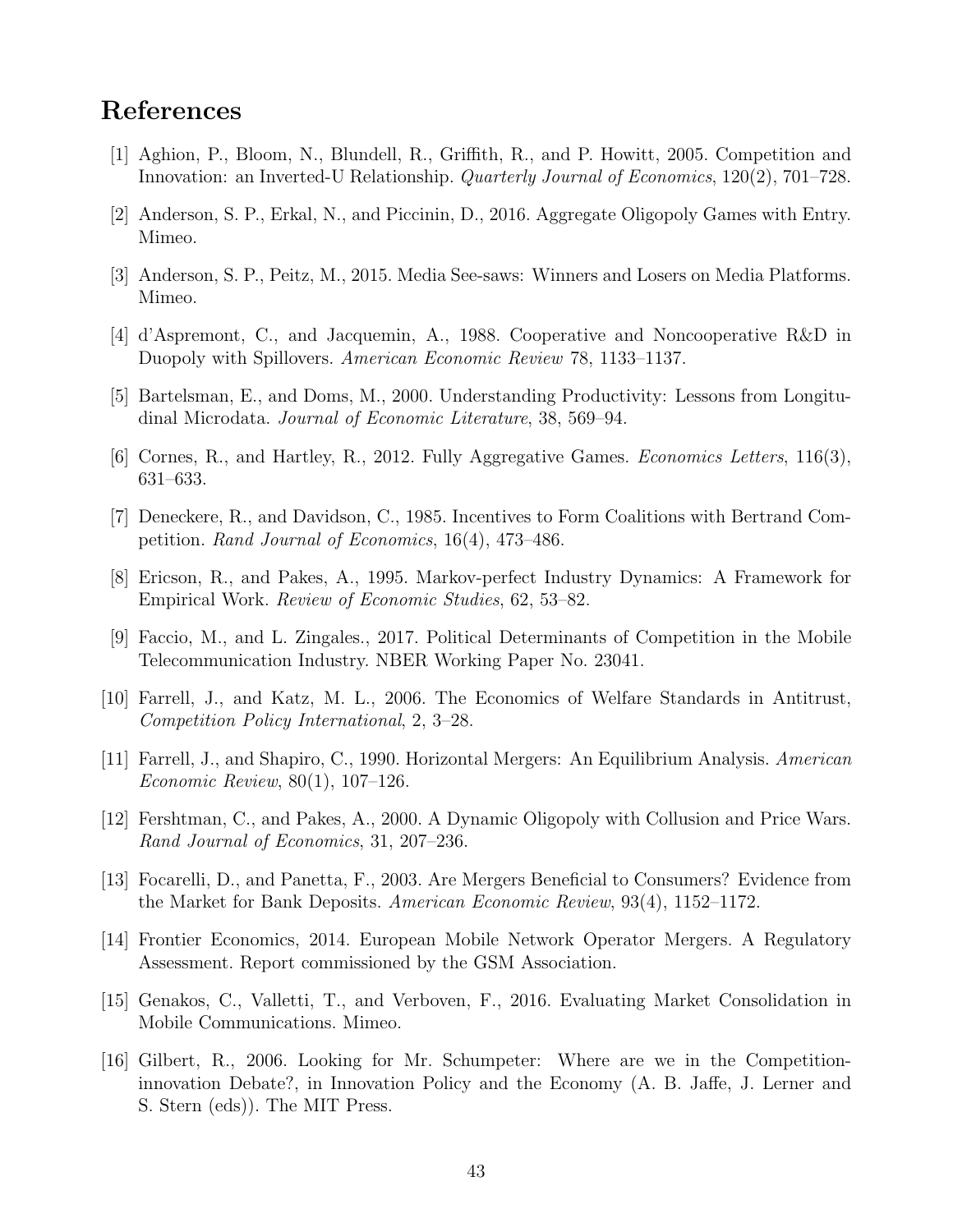- [17] Gowrisankaran, G., 1999. A Dynamic Model of Endogenous Horizontal Mergers. Rand Journal of Economics, 30, 56–83.
- [18] Häckner, J., 2000. A Note on Price and Quantity Competition in Differentiated Oligopolies. Journal of Economic Theory, 93, 233–239.
- [19] Hefti, A., forthcoming. Equilibria in Symmetric Games: Theory and Applications. Theoretical Economics.
- [20] Jensen, M., 2010. Aggregative Games and Best-Reply Potentials. Economic Theory, 43(1), 45–66.
- [21] Kolstad, C., and Mathiesen, L., 1987. Necessary and Sufficient Conditions for a Cournot Equilibrium. Review of Economic Studies, 54, 681–690.
- [22] Lopez, A. L., and Vives, X., 2016. Cross-ownership, R&D Spillovers and Antitrust Policy. Mimeo.
- [23] Marshall, G., Parra, A., 2017. Mergers in Innovative Industries: The Role of Product Market Competition. Mimeo.
- [24] Mermelstein, B., Nocke, V., Satterthwaite, M. A., and Whinston, M. D., 2015. Internal versus External Growth in Industries with Scale Economies: A Computational Model of Optimal Merger. Mimeo.
- [25] Motta, M., 2004, Competition Policy. Theory and Practice. Cambridge University Press.
- [26] Neven, D. J., and L.-H. Röller, 2005. Consumer Surplus vs. Welfare Standard in a Political Economy Model of Merger Control, International Journal of Industrial Organization, 23, 829-848.
- [27] Nocke, V., and Schutz, N., 2016. Multiproduct-Firm Oligopoly: An Aggregative Games Approach. Mimeo.
- [28] Nocke, V., and Whinston, M. D., 2010. Dynamic Merger Review. Journal of Political Economy, 118, 1200–51.
- [29] Ornaghi, C., 2009. Mergers and Innovation in Big Pharma. International Journal of Industrial Organization, 27(1), 70–79.
- [30] Pittman, R., 2007. Consumer Surplus as the Appropriate Standard for Antitrust Enforcement. Economic Analysis Group D.P. 07-9, Washington: Department of Justice.
- [31] Salant, S. W., Switzer, S., and Reynolds, R. J., 1983. Losses from Horizontal Merger: The Effects of an Exogenous Change in Industry Structure on Cournot-Nash Equilibrium. Quarterly Journal of Economics, 98(2), 185–199.
- [32] Schmutzler, A., 2013. Competition and Investment A Unified Approach. International Journal of Industrial Organization, 31(5), 477–487.